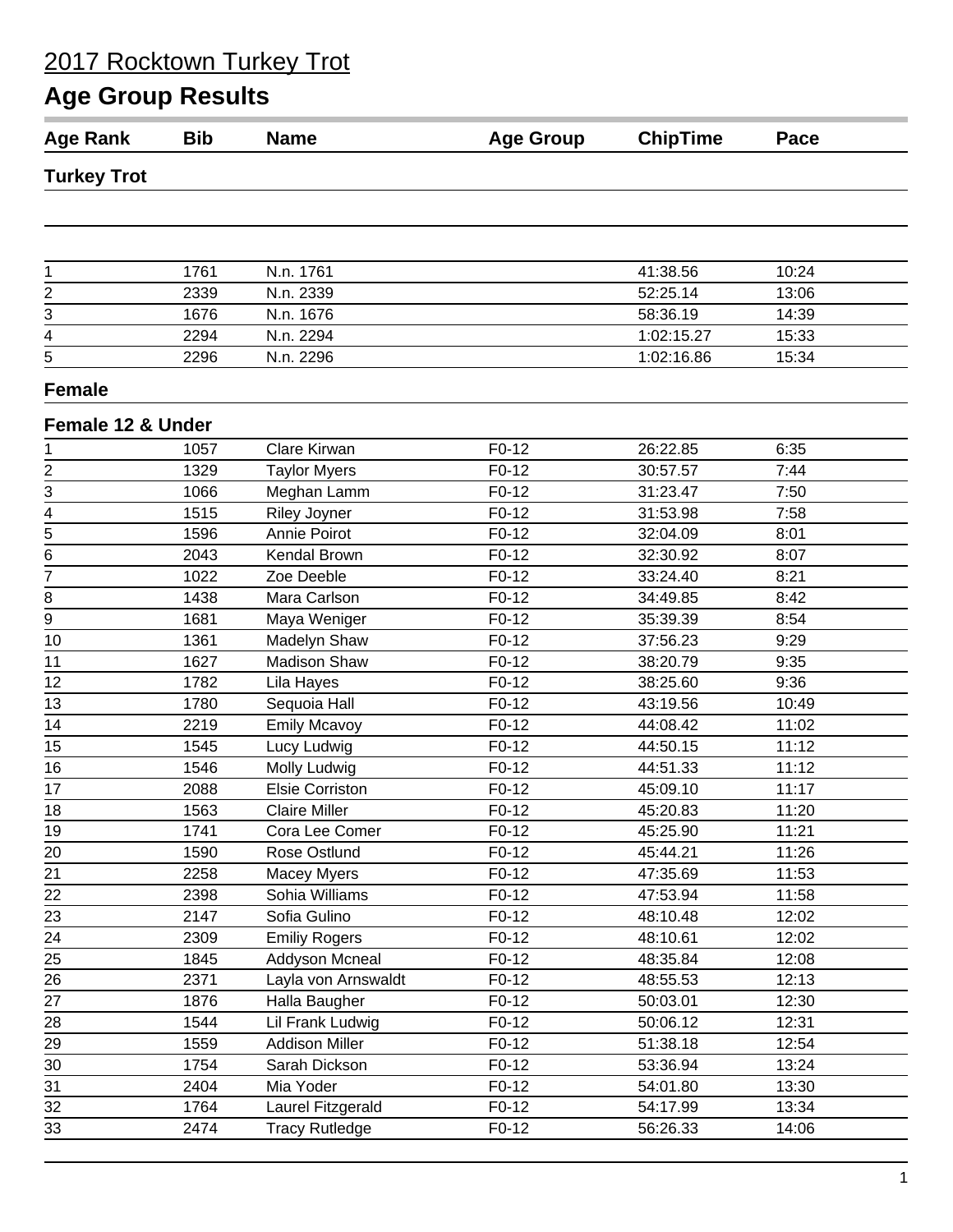| <b>Age Rank</b> | <b>Bib</b> | <b>Name</b>              | <b>Age Group</b> | <b>ChipTime</b> | Pace  |  |
|-----------------|------------|--------------------------|------------------|-----------------|-------|--|
| 34              | 2228       | Erin Megonigal           | $F0-12$          | 56:33.15        | 14:08 |  |
| 35              | 2100       | <b>Kelsey Davis</b>      | $F0-12$          | 57:24.10        | 14:21 |  |
| 36              | 1893       | Mihika Rout              | $F0-12$          | 57:28.38        | 14:22 |  |
| 37              | 1452       | Gabriella Davies         | F0-12            | 58:09.57        | 14:32 |  |
| 38              | 2239       | Mia Monger               | $F0-12$          | 59:01.07        | 14:45 |  |
| 39              | 1752       | Ella Rose Dickson        | $F0-12$          | 59:27.92        | 14:51 |  |
| 40              | 1753       | Ryan Dickson             | $F0-12$          | 59:27.92        | 14:51 |  |
| $\overline{41}$ | 2475       | <b>Brooklyn Rutledge</b> | F0-12            | 1:04:05.65      | 16:01 |  |
| 42              | 1848       | Makenna Mcneal           | F0-12            | 1:06:40.10      | 16:40 |  |
| 43              | 2365       | Lenora Vancini           | $F0-12$          | 1:08:52.66      | 17:13 |  |
| 44              | 2254       | Kaitlyn Moseley          | F0-12            | 1:13:10.53      | 18:17 |  |
| Female 13-17    |            |                          |                  |                 |       |  |
| 1               | 1093       | <b>Emily Rees</b>        | F13-17           | 27:05.61        | 6:46  |  |
| $\frac{2}{3}$   | 1065       | Kathryn Lamm             | F13-17           | 27:34.60        | 6:53  |  |
|                 | 1040       | Mackenzie Freeze         | F13-17           | 28:22.41        | 7:05  |  |
| $\frac{4}{5}$   | 1112       | Rachel Weaver            | F13-17           | 29:12.21        | 7:18  |  |
|                 | 1114       | Dagon Wheeler            | F13-17           | 30:34.56        | 7:38  |  |
| 6               | 1079       | <b>Bree Mitchell</b>     | F13-17           | 30:36.20        | 7:39  |  |
| 7               | 1041       | Susannah Garber          | F13-17           | 30:42.47        | 7:40  |  |
| 8               | 1094       | <b>Brittany Rohrer</b>   | F13-17           | 30:42.68        | 7:40  |  |
| $\overline{9}$  | 1390       | Felicity Zimmerman       | F13-17           | 31:04.49        | 7:46  |  |
| 10              | 1213       | <b>Emily Bauser</b>      | F13-17           | 31:09.60        | 7:47  |  |
| 11              | 1008       | Kira Blagg               | F13-17           | 31:29.32        | 7:52  |  |
| 12              | 1272       | Marissa Hansbrough       | F13-17           | 34:04.94        | 8:31  |  |
| 13              | 1401       | Sukainah Abid-Kons       | F13-17           | 36:31.75        | 9:07  |  |
| 14              | 1541       | Megan Lough              | F13-17           | 36:42.80        | 9:10  |  |
| 15              | 1462       | Alina Dovganetskiy       | F13-17           | 37:04.07        | 9:16  |  |
| 16              | 2480       | Gabrielle Delbiondo      | F13-17           | 37:04.29        | 9:16  |  |
| 17              | 2375       | Maia Wagler              | F13-17           | 37:08.94        | 9:17  |  |
| 18              | 1293       | Jada Khochareun          | F13-17           | 38:14.64        | 9:33  |  |
| 19              | 1745       | <b>Chloe Davis</b>       | F13-17           | 39:01.47        | 9:45  |  |
| 20              | 1414       | <b>Holly Bill</b>        | F13-17           | 39:03.18        | 9:45  |  |
| 21              | 1204       | Michelle Arnold          | F13-17           | 39:50.59        | 9:57  |  |
| $\frac{22}{1}$  | 1609       | Miriam Rhodes            | F13-17           | 41:58.79        | 10:29 |  |
| $\overline{23}$ | 1872       | Ella Peters              | F13-17           | 44:17.47        | 11:04 |  |
| $\overline{24}$ | 1621       | Lucie Rutherford         | F13-17           | 48:43.86        | 12:10 |  |
| 25              | 2282       | Jenna Pillichody         | F13-17           | 50:24.62        | 12:36 |  |
| 26              | 1441       | Kayci Carrier            | F13-17           | 53:50.23        | 13:27 |  |
| 27              | 2315       | Clara Saeger             | F13-17           | 54:57.87        | 13:44 |  |
| 28              | 2233       | <b>Grace Miller</b>      | F13-17           | 55:23.88        | 13:50 |  |
| 29              | 1603       | Zoey Ramosbeck           | F13-17           | 57:32.05        | 14:23 |  |
| 30              | 2157       | Morgan Hill              | F13-17           | 57:56.65        | 14:29 |  |
| 31              | 2290       | Rose Porter              | F13-17           | 59:23.99        | 14:50 |  |
| 32              | 2234       | Hannah Miller            | F13-17           | 1:01:16.30      | 15:19 |  |
| 33              | 2287       | Anna Porter              | F13-17           | 1:03:28.25      | 15:52 |  |
| $\overline{34}$ | 1705       | Sarah Arnold             | F13-17           | 1:04:32.61      | 16:08 |  |
|                 |            |                          |                  |                 |       |  |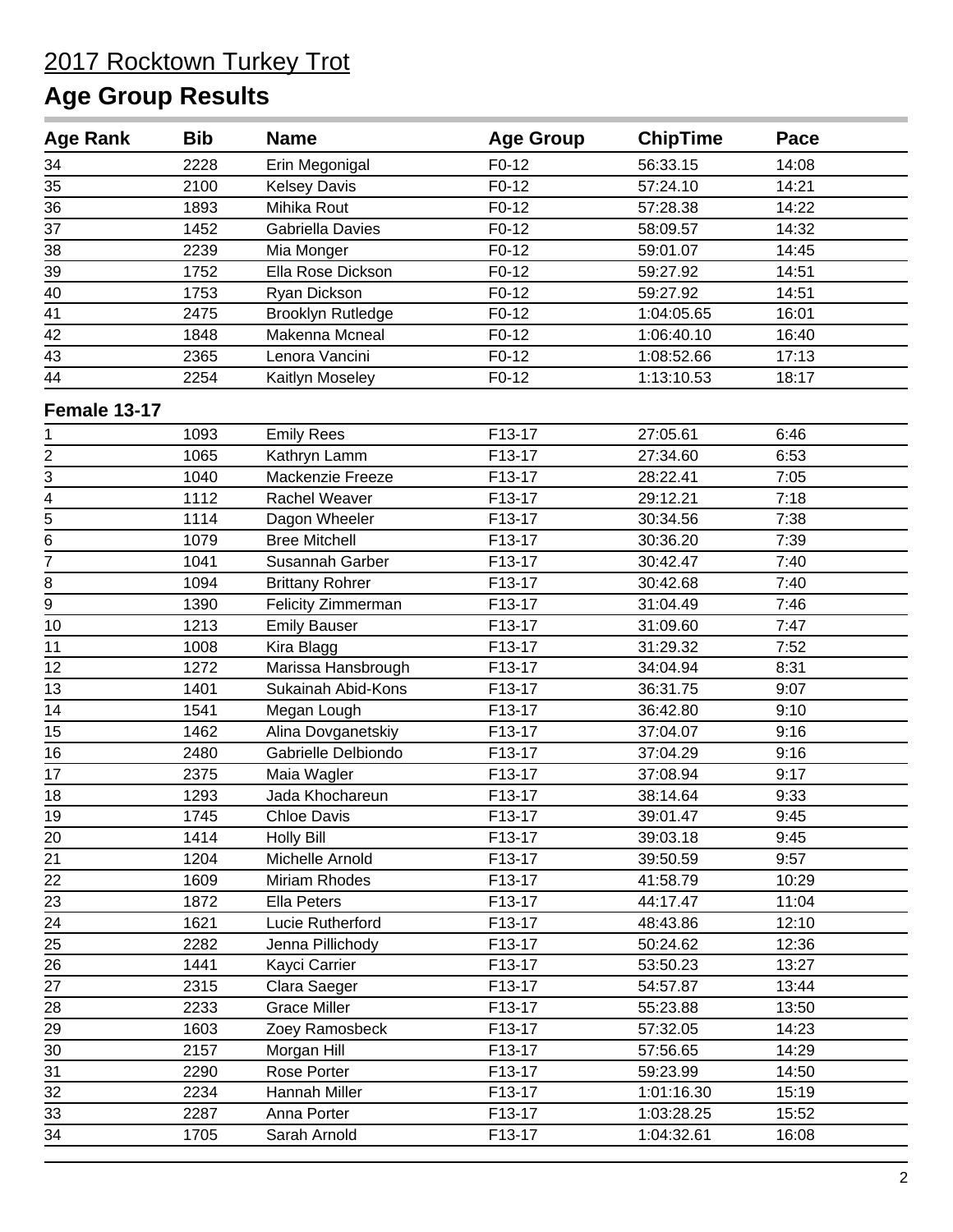| <b>Age Rank</b> | <b>Bib</b> | <b>Name</b>            | <b>Age Group</b> | <b>ChipTime</b> | Pace  |
|-----------------|------------|------------------------|------------------|-----------------|-------|
| 35              | 2364       | Elina Vancini          | F13-17           | 1:08:50.28      | 17:12 |
| 36              | 2183       | Constance Komara       | F13-17           | 1:09:38.43      | 17:24 |
| 37              | 1569       | <b>Shruti Mistry</b>   | F13-17           | 1:18:58.16      | 19:44 |
| Female 18-24    |            |                        |                  |                 |       |
| 1               | 1091       | Jenna Rea              | F18-24           | 24:25.15        | 6:06  |
|                 | 1074       | Michaela Mast          | F18-24           | 24:26.99        | 6:06  |
| $rac{2}{3}$     | 1321       | Rachel Moore           | F18-24           | 28:13.57        | 7:03  |
| $\frac{4}{5}$   | 1312       | Leslie Lyford          | F18-24           | 28:27.21        | 7:06  |
|                 | 1095       | Kelly Rohrer           | F18-24           | 29:18.97        | 7:19  |
| 6               | 1085       | Lauren Onestak         | F18-24           | 29:21.30        | 7:20  |
| $\overline{7}$  | 1266       | Erin Goodstein         | F18-24           | 30:11.47        | 7:32  |
| 8               | 1215       | <b>Emilee Blosser</b>  | F18-24           | 31:55.85        | 7:58  |
| $\overline{9}$  | 1405       | Jenn Asbell            | F18-24           | 32:05.34        | 8:01  |
| 10              | 2463       | Anna Messer            | F18-24           | 32:29.63        | 8:07  |
| 11              | 1377       | <b>Rachel Tinsley</b>  | F18-24           | 32:30.60        | 8:07  |
| 12              | 1797       | Allison Kasch          | F18-24           | 32:43.17        | 8:10  |
| 13              | 1593       | Laura Pearson          | F18-24           | 33:22.95        | 8:20  |
| 14              | 2382       | Kathryn Watson         | F18-24           | 33:26.68        | 8:21  |
| 15              | 2380       | <b>Emily Watson</b>    | F18-24           | 33:27.88        | 8:21  |
| 16              | 1300       | Kailyn Kreider         | F18-24           | 34:00.32        | 8:30  |
| 17              | 1618       | Natalie Rohrer         | F18-24           | 34:04.56        | 8:31  |
| 18              | 2473       | Alison Domonoske       | F18-24           | 34:20.78        | 8:35  |
| 19              | 1635       | Vica Shindyapin        | F18-24           | 34:22.88        | 8:35  |
| $20\,$          | 1012       | Alli Burks             | F18-24           | 34:42.73        | 8:40  |
| 21              | 1406       | Ellen Atwood           | F18-24           | 34:52.63        | 8:43  |
|                 | 1434       | Livvy Call             | F18-24           | 35:05.19        | 8:46  |
| $\frac{22}{23}$ | 1601       | Makena Rafferty-Lewis  | F18-24           | 35:32.61        | 8:53  |
| $\overline{24}$ | 1890       | <b>Allison Rohrer</b>  | F18-24           | 35:53.43        | 8:58  |
| 25              | 2479       | Leah Jacobs            | F18-24           | 36:00.30        | 9:00  |
| 26              | 1669       | Yasmin Uddin           | F18-24           | 36:31.90        | 9:07  |
| 27              | 1631       | Jessica Shickel        | F18-24           | 37:04.84        | 9:16  |
| 28              | 1766       | Gabby Forward          | F18-24           | 37:24.39        | 9:21  |
| 29              | 1371       | Kaitlin Springer       | F18-24           | 37:40.01        | 9:25  |
| 30              | 1619       | Rachel Rohrer          | F18-24           | 37:41.49        | 9:25  |
| 31              | 1731       | Savanah Cary           | F18-24           | 37:50.20        | 9:27  |
| 32              | 1706       | Jordan Back            | F18-24           | 37:50.46        | 9:27  |
| 33              | 1724       | Hannah Breen           | F18-24           | 38:07.96        | 9:31  |
| $\overline{34}$ | 1294       | Jenna Kinney           | F18-24           | 38:24.76        | 9:36  |
| 35              | 1492       | Morgan Heckman         | F18-24           | 39:33.11        | 9:53  |
| 36              | 1743       | <b>Brenna Cowardin</b> | F18-24           | 39:35.94        | 9:53  |
| 37              | 1910       | <b>Becky Snider</b>    | F18-24           | 39:37.18        | 9:54  |
| 38              | 2363       | Cecilia Valdez         | F18-24           | 39:43.05        | 9:55  |
| 39              | 1483       | Ashley Hahn            | F18-24           | 39:48.96        | 9:57  |
| 40              | 1714       | Julie Beck             | F18-24           | 39:56.10        | 9:59  |
| 41              | 1781       | Josie Hawkins          | F18-24           | 39:59.99        | 9:59  |
| 42              | 1678       | Leah Wenger            | F18-24           | 40:09.00        | 10:02 |
|                 |            |                        |                  |                 |       |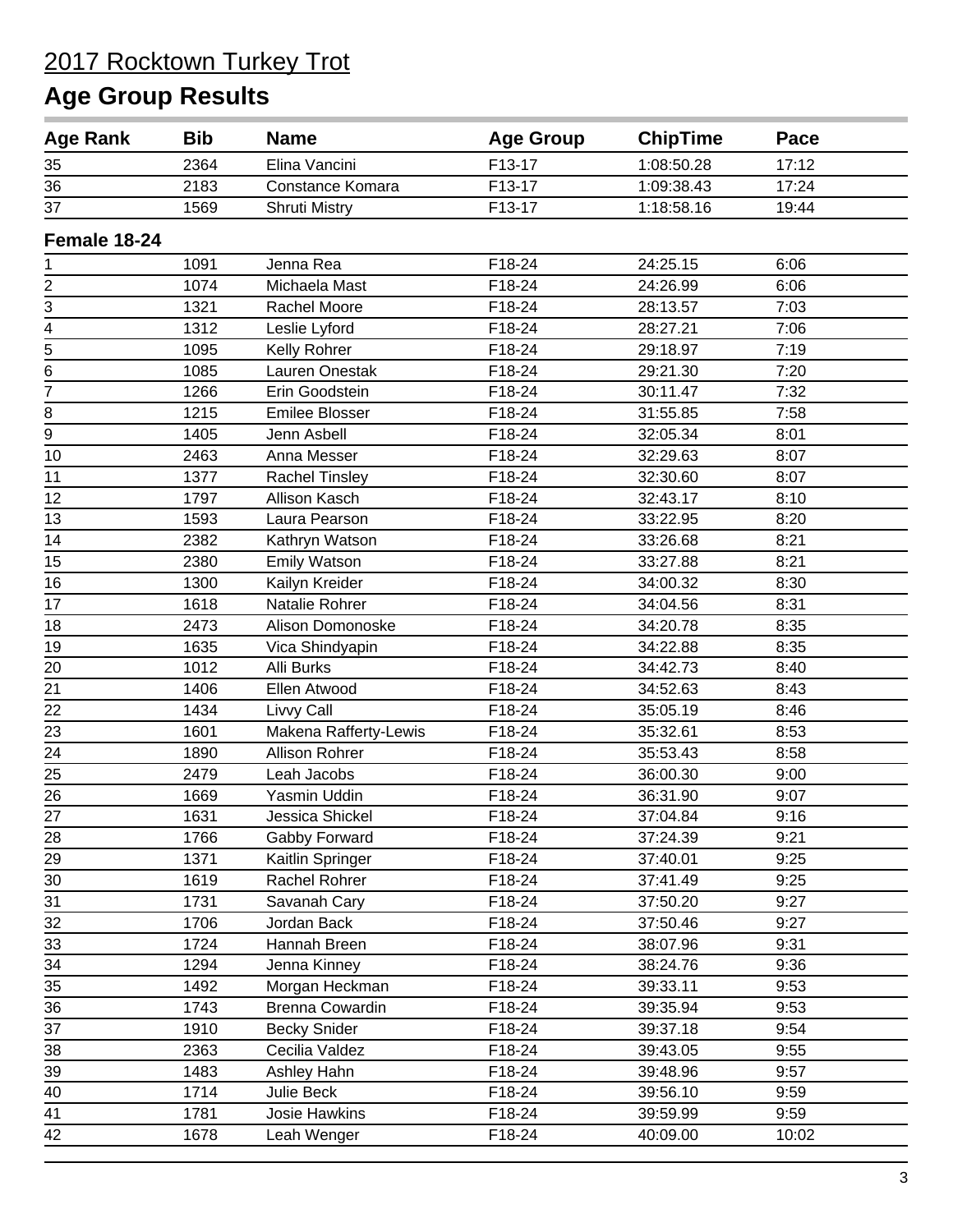### **Age Group Results**

| <b>Age Rank</b> | <b>Bib</b> | <b>Name</b>           | <b>Age Group</b> | <b>ChipTime</b> | Pace  |  |
|-----------------|------------|-----------------------|------------------|-----------------|-------|--|
| 43              | 1931       | <b>Lindsay Thomas</b> | F18-24           | 40:15.68        | 10:03 |  |
| 44              | 2003       | Simara Allen          | F18-24           | 40:45.11        | 10:11 |  |
| 45              | 1430       | Leanne Browning       | F18-24           | 40:45.52        | 10:11 |  |
| 46              | 1602       | Rebecca Raines        | F18-24           | 41:13.63        | 10:18 |  |
| 47              | 1537       | Tabitha Lemon         | F18-24           | 41:58.85        | 10:29 |  |
| 48              | 1229       | <b>Madison Clark</b>  | F18-24           | 42:01.31        | 10:30 |  |
| 49              | 1404       | Jackie Asbell         | F18-24           | 43:19.38        | 10:49 |  |
| $\overline{50}$ | 1843       | Madison Mcmillen      | F18-24           | 43:30.21        | 10:52 |  |
| 51              | 1805       | Heidi King            | F18-24           | 43:50.35        | 10:57 |  |
| 52              | 2186       | Emily Kunowsky        | $F18-24$         | 44:01.36        | 11:00 |  |
| 53              | 1896       | Mandy Ruckman         | F18-24           | 45:06.31        | 11:16 |  |
| 54              | 1707       | Kayla Back            | F18-24           | 45:34.27        | 11:23 |  |
| 55              | 1557       | Mary Mcmahan          | F18-24           | 45:51.36        | 11:27 |  |
| 56              | 2155       | Miranda Hendricks     | F18-24           | 46:18.95        | 11:34 |  |
| 57              | 1474       | Callie Gibson         | F18-24           | 46:20.22        | 11:35 |  |
| 58              | 2348       | <b>Cory Stevens</b>   | F18-24           | 46:38.99        | 11:39 |  |
| 59              | 1965       | Caroline Wilson       | F18-24           | 46:47.20        | 11:41 |  |
| 60              | 2169       | Whitney Johnson       | F18-24           | 46:53.74        | 11:43 |  |
| 61              | 2167       | Hayley Johnson        | F18-24           | 46:53.89        | 11:43 |  |
| 62              | 1801       | Emily Keogh           | F18-24           | 47:09.45        | 11:47 |  |
| 63              | 1539       | Lauren Lilly          | F18-24           | 47:21.88        | 11:50 |  |
| 64              | 1914       | Anna Sommers          | F18-24           | 47:38.78        | 11:54 |  |
| 65              | 1727       | Alisha Brubaker       | F18-24           | 47:41.09        | 11:55 |  |
| 66              | 2438       | <b>Lillian Poirot</b> | F18-24           | 49:01.66        | 12:15 |  |
| 67              | 2224       | Allison Mckenzie      | F18-24           | 49:48.29        | 12:27 |  |
| 68              | 2417       | Rose Richardson       | F18-24           | 51:40.92        | 12:55 |  |
| 69              | 2334       | Bekky Shindyapin      | F18-24           | 53:10.67        | 13:17 |  |
| 70              | 2303       | Cheyenne Rhodes       | F18-24           | 54:30.17        | 13:37 |  |
| 71              | 1711       | <b>Brooke Baxter</b>  | F18-24           | 54:33.01        | 13:38 |  |
| 72              | 1376       | Mk Terry              | F18-24           | 54:52.22        | 13:43 |  |
| 73              | 2251       | Caitlin Morsch        | F18-24           | 55:44.91        | 13:56 |  |
| 74              | 2456       | Ali Price             | F18-24           | 57:34.75        | 14:23 |  |
| 75              | 2009       | Katherine Arthur      | F18-24           | 58:33.46        | 14:38 |  |
| 76              | 2004       | Ama Ansah             | F18-24           | 58:35.28        | 14:38 |  |
| 77              | 2284       | Kinsey Pillichody     | F18-24           | 59:13.30        | 14:48 |  |
| 78              | 2244       | Keeana Moore          | F18-24           | 1:00:56.39      | 15:14 |  |
| 79              | 2016       | Zoie Baith            | F18-24           | 1:01:32.17      | 15:23 |  |
| 80              | 2046       | Kelsey Brubaker       | F18-24           | 1:02:08.91      | 15:32 |  |
| 81              | 2105       | Rachel Defriece       | F18-24           | 1:04:58.73      | 16:14 |  |
| 82              | 1915       | Kristen Sommers       | F18-24           | 1:09:05.01      | 17:16 |  |
| 83              | 1445       | <b>Cassie Conley</b>  | F18-24           | 1:09:42.46      | 17:25 |  |
| Female 25-34    |            |                       |                  |                 |       |  |
| 1               | 1014       | <b>Rachel Burks</b>   | F25-34           | 25:09.55        | 6:17  |  |
| 2               | 1059       | <b>Ashley Kniss</b>   | F25-34           | 25:54.40        | 6:28  |  |
| 3               | 2051       | Jennifer Burns        | F25-34           | 26:00.83        | 6:30  |  |

1374 Debbie Swartley F25-34 28:18.57 7:04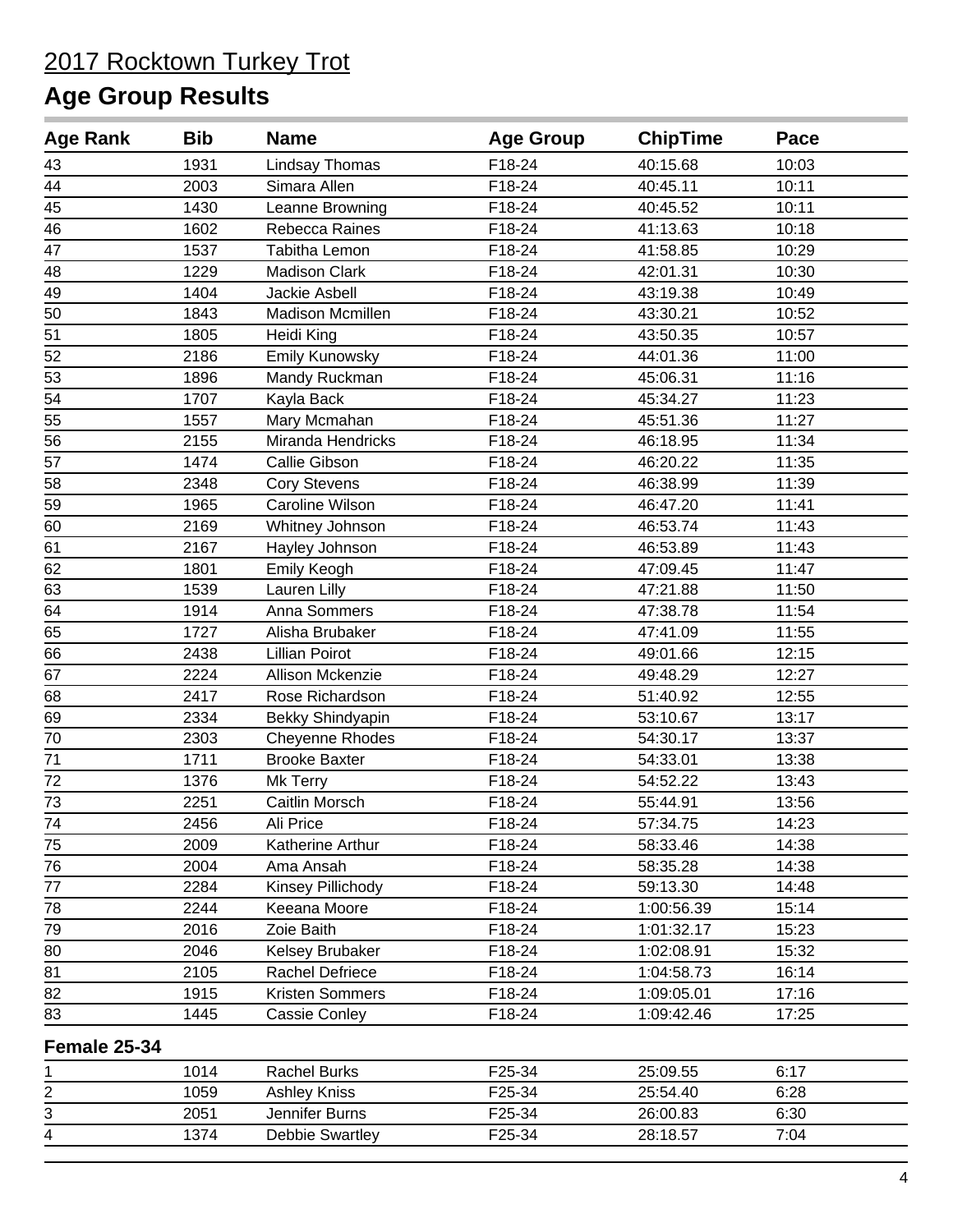| <b>Age Rank</b> | <b>Bib</b> | <b>Name</b>             | <b>Age Group</b> | <b>ChipTime</b> | Pace |  |
|-----------------|------------|-------------------------|------------------|-----------------|------|--|
| 5               | 1055       | Lindsey Kentner         | F25-34           | 28:28.34        | 7:07 |  |
| 6               | 1249       | Erin Flannery           | F25-34           | 29:00.31        | 7:15 |  |
| $\overline{7}$  | 1117       | <b>Carter Williams</b>  | F25-34           | 29:14.52        | 7:18 |  |
| 8               | 1347       | Paige Price             | F25-34           | 29:18.58        | 7:19 |  |
| $\overline{9}$  | 1250       | <b>Erica Foltz</b>      | F25-34           | 29:19.01        | 7:19 |  |
| 10              | 1256       | Abbey Gibson            | F25-34           | 29:36.06        | 7:24 |  |
| 11              | 1258       | Kristin Gibson          | F25-34           | 29:36.36        | 7:24 |  |
| 12              | 1301       | Lanae Kreider           | F25-34           | 29:49.98        | 7:27 |  |
| 13              | 1389       | Kelli Yoder             | F25-34           | 30:13.83        | 7:33 |  |
| 14              | 1508       | Chloe Jerlinski         | F25-34           | 30:16.08        | 7:34 |  |
| 15              | 1226       | <b>Edith Carper</b>     | F25-34           | 30:44.58        | 7:41 |  |
| 16              | 1238       | Krissi Dawson           | F25-34           | 31:03.56        | 7:45 |  |
| 17              | 2457       | <b>Allison Eanes</b>    | F25-34           | 31:06.46        | 7:46 |  |
| 18              | 1069       | Cerrianne Leatherland   | F25-34           | 31:08.31        | 7:47 |  |
| 19              | 1275       | Katie Hogan             | F25-34           | 31:16.34        | 7:49 |  |
| 20              | 1457       | Katelyn Dickerson       | F25-34           | 31:23.53        | 7:50 |  |
| 21              | 1323       | Ashley Mortorana        | F25-34           | 31:30.91        | 7:52 |  |
| 22              | 1369       | Lauren Smith            | F25-34           | 31:31.93        | 7:52 |  |
| 23              | 1088       | Justine Pasco           | F25-34           | 31:32.58        | 7:53 |  |
| 24              | 1375       | Michelle Swartley       | F25-34           | 31:40.91        | 7:55 |  |
| 25              | 1084       | <b>Catherine Neal</b>   | F25-34           | 31:57.91        | 7:59 |  |
| 26              | 1075       | Catherine Mcgowan       | F25-34           | 31:58.23        | 7:59 |  |
| 27              | 1279       | Jessica Jackameit       | F25-34           | 32:06.67        | 8:01 |  |
| 28              | 1639       | Melissa Sloop           | F25-34           | 32:20.47        | 8:05 |  |
| 29              | 1536       | Anna Lehnen             | F25-34           | 32:32.21        | 8:08 |  |
| 30              | 1216       | Jessica Blosser         | F25-34           | 32:35.36        | 8:08 |  |
| 31              | 1223       | Erin Burch              | F25-34           | 32:41.34        | 8:10 |  |
| 32              | 1349       | Callie Randolph         | F25-34           | 32:44.82        | 8:11 |  |
| 33              | 1350       | Dina Razinkova          | F25-34           | 32:45.03        | 8:11 |  |
| $\overline{34}$ | 1460       | Emma Dinapoli           | F25-34           | 32:57.39        | 8:14 |  |
| 35              | 1531       | <b>Brittany Koontz</b>  | F25-34           | 33:26.16        | 8:21 |  |
| 36              | 1771       | <b>Heather Galang</b>   | F25-34           | 33:29.41        | 8:22 |  |
| 37              | 1436       | Rebecca Carbaugh        | F25-34           | 33:54.30        | 8:28 |  |
| 38              | 1245       | Katie Estep             | F25-34           | 33:55.29        | 8:28 |  |
| 39              | 1247       | Morgan Eye              | F25-34           | 33:55.60        | 8:28 |  |
| 40              | 1499       | <b>Lindsey Hughes</b>   | F25-34           | 33:56.06        | 8:29 |  |
| 41              | 1555       | Emma Maynard            | F25-34           | 33:58.42        | 8:29 |  |
| 42              | 1649       | <b>Heather Stempien</b> | F25-34           | 34:19.13        | 8:34 |  |
| 43              | 1565       | Lydia Mindling          | F25-34           | 34:26.71        | 8:36 |  |
| 44              | 1314       | Amanda Lyreman          | F25-34           | 34:39.39        | 8:39 |  |
| 45              | 1298       | Jenny Kragie            | F25-34           | 34:41.96        | 8:40 |  |
| 46              | 1277       | Anya Horning            | F25-34           | 34:52.95        | 8:43 |  |
| 47              | 2205       | Marisa Shank            | F25-34           | 35:09.10        | 8:47 |  |
| 48              | 1900       | Kristen Shank           | F25-34           | 35:09.59        | 8:47 |  |
| 49              | 1331       | Kassy Newman            | F25-34           | 35:16.54        | 8:49 |  |
| 50              | 1518       | <b>Hearher Kates</b>    | F25-34           | 35:17.48        | 8:49 |  |
| 51              | 1662       | <b>Kelsey Tolbert</b>   | F25-34           | 35:23.87        | 8:50 |  |
|                 |            |                         |                  |                 |      |  |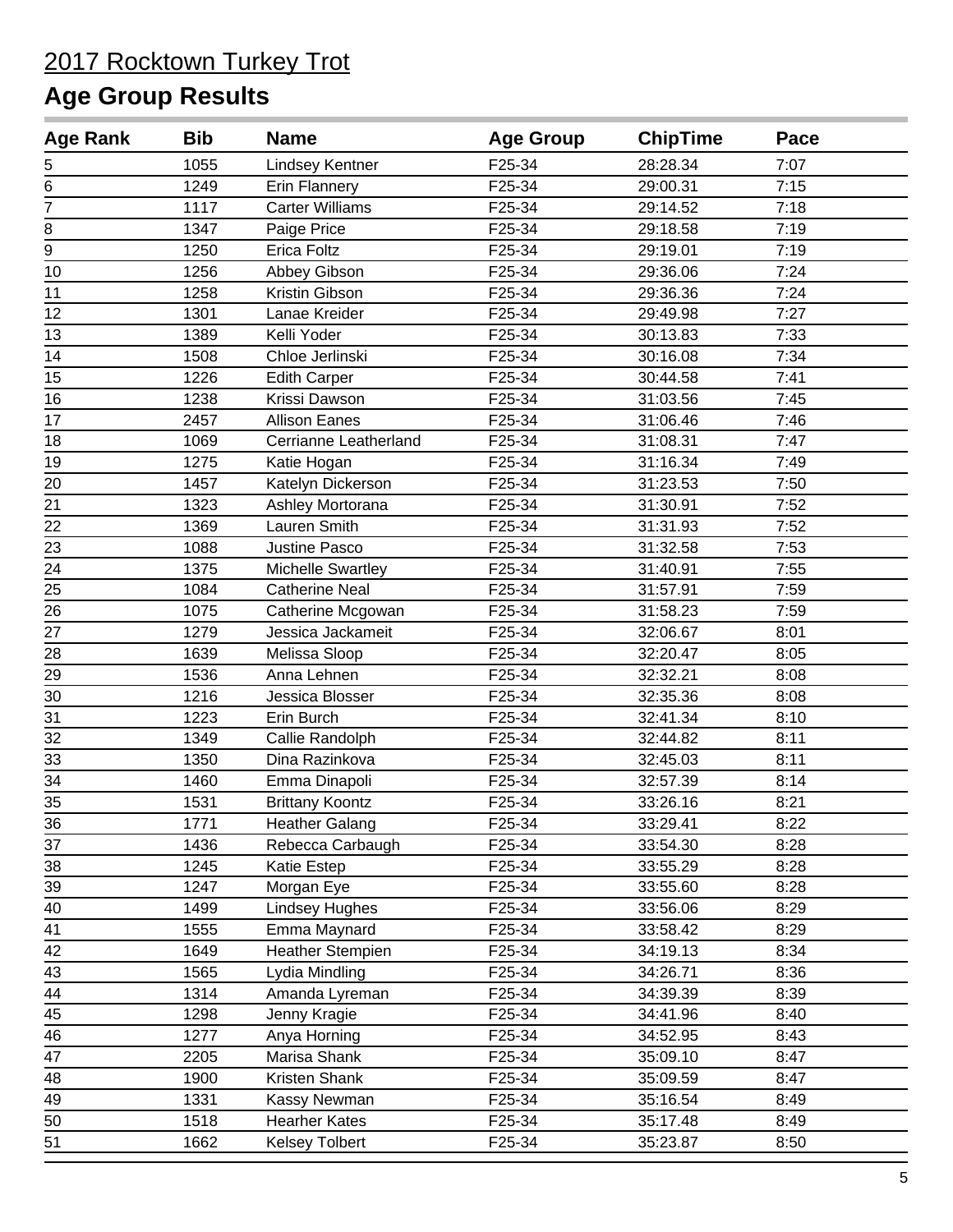| <b>Age Rank</b> | <b>Bib</b> | <b>Name</b>               | <b>Age Group</b> | <b>ChipTime</b> | Pace |  |
|-----------------|------------|---------------------------|------------------|-----------------|------|--|
| 52              | 1440       | Jennie Carr               | F25-34           | 35:27.65        | 8:51 |  |
| 53              | 1221       | Erika Brendel             | F25-34           | 35:29.24        | 8:52 |  |
| 54              | 2153       | Stephanie Heimburg        | F25-34           | 35:30.51        | 8:52 |  |
| 55              | 1697       | Krista Ziccardy           | F25-34           | 35:31.88        | 8:52 |  |
| 56              | 2422       | Jill Roberson             | F25-34           | 35:32.47        | 8:53 |  |
| 57              | 1655       | Christianna Sullivan      | F25-34           | 35:34.10        | 8:53 |  |
| 58              | 1016       | <b>Brittany Cash</b>      | F25-34           | 35:36.00        | 8:53 |  |
| 59              | 1637       | Sheila Showalter          | F25-34           | 35:37.62        | 8:54 |  |
| 60              | 1665       | Laura Trissel             | F25-34           | 35:41.60        | 8:55 |  |
| 61              | 1822       | Nicole Lantz              | F25-34           | 35:42.15        | 8:55 |  |
| 62              | 1605       | Melissa Ratliff           | F25-34           | 35:43.23        | 8:55 |  |
| 63              | 1573       | Jannette Moore            | F25-34           | 35:44.56        | 8:56 |  |
| 64              | 1783       | Kiera Heatwole            | F25-34           | 35:50.25        | 8:57 |  |
| 65              | 1550       | Megan Maley               | F25-34           | 35:59.85        | 8:59 |  |
| 66              | 1854       | <b>Whitney Minnick</b>    | F25-34           | 36:03.56        | 9:00 |  |
| 67              | 1709       | Lucy Baker                | F25-34           | 36:12.19        | 9:03 |  |
| 68              | 1574       | Virginia Moore            | F25-34           | 36:14.07        | 9:03 |  |
| 69              | 1289       | Rachael Kahelin           | F25-34           | 36:15.74        | 9:03 |  |
| $70\,$          | 1500       | Lesley Humphries          | F25-34           | 36:35.75        | 9:08 |  |
| 71              | 1233       | <b>Carrie Combs</b>       | F25-34           | 36:36.37        | 9:09 |  |
| 72              | 1614       | Kimberly Robinson         | F25-34           | 36:45.88        | 9:11 |  |
| 73              | 1219       | Megan Boysen              | F25-34           | 36:58.60        | 9:14 |  |
| 74              | 2256       | Sheri Musser              | F25-34           | 36:58.82        | 9:14 |  |
| 75              | 1626       | Natalie Shafer            | F25-34           | 37:00.38        | 9:15 |  |
| 76              | 1487       | Christina Harman          | F25-34           | 37:01.52        | 9:15 |  |
| $77 \,$         | 1384       | <b>Tracy Moyers</b>       | F25-34           | 37:06.35        | 9:16 |  |
| 78              | 1585       | Stephanie Obernesser      | F25-34           | 37:07.81        | 9:16 |  |
| 79              | 1532       | Ashley Lam                | F25-34           | 37:09.19        | 9:17 |  |
| 80              | 1428       | <b>Whitney Brooks</b>     | F25-34           | 37:12.78        | 9:18 |  |
| 81              | 1485       | <b>Emily Hammer</b>       | F25-34           | 37:13.00        | 9:18 |  |
| 82              | 2112       | <b>Hillary Dorzweiler</b> | F25-34           | 37:13.19        | 9:18 |  |
| 83              | 2173       | Marybeth Kananen          | F25-34           | 37:13.47        | 9:18 |  |
| 84              | 1513       | <b>Taylor Jones</b>       | F25-34           | 37:16.86        | 9:19 |  |
| 85              | 1402       | Olya Anisimova            | F25-34           | 37:17.12        | 9:19 |  |
| 86              | 1861       | Kristen Myers             | F25-34           | 37:19.69        | 9:19 |  |
| 87              | 1763       | Jessica Fitzgerald        | F25-34           | 37:23.83        | 9:20 |  |
| 88              | 1471       | Erika Gascho              | F25-34           | 37:34.85        | 9:23 |  |
| 89              | 1611       | Andrea Riella             | F25-34           | 37:37.54        | 9:24 |  |
| 90              | 1723       | Molly Bradish             | F25-34           | 37:46.28        | 9:26 |  |
| 91              | 1592       | Veronica Paulson          | F25-34           | 38:03.93        | 9:30 |  |
| 92              | 1426       | Melissa Brinkley          | F25-34           | 38:06.22        | 9:31 |  |
| 93              | 1624       | <b>Emily Schott</b>       | F25-34           | 38:08.15        | 9:32 |  |
| 94              | 1528       | Madeline Klim             | F25-34           | 38:08.71        | 9:32 |  |
| 95              | 1908       | <b>Molly Smith</b>        | F25-34           | 38:23.55        | 9:35 |  |
| 96              | 1851       | <b>Heather Meadows</b>    | F25-34           | 38:25.47        | 9:36 |  |
| 97              | 1409       | Amy Barnett               | F25-34           | 38:29.93        | 9:37 |  |
| 98              | 1616       | Stefanie Rodgers          | F25-34           | 38:32.11        | 9:38 |  |
|                 |            |                           |                  |                 |      |  |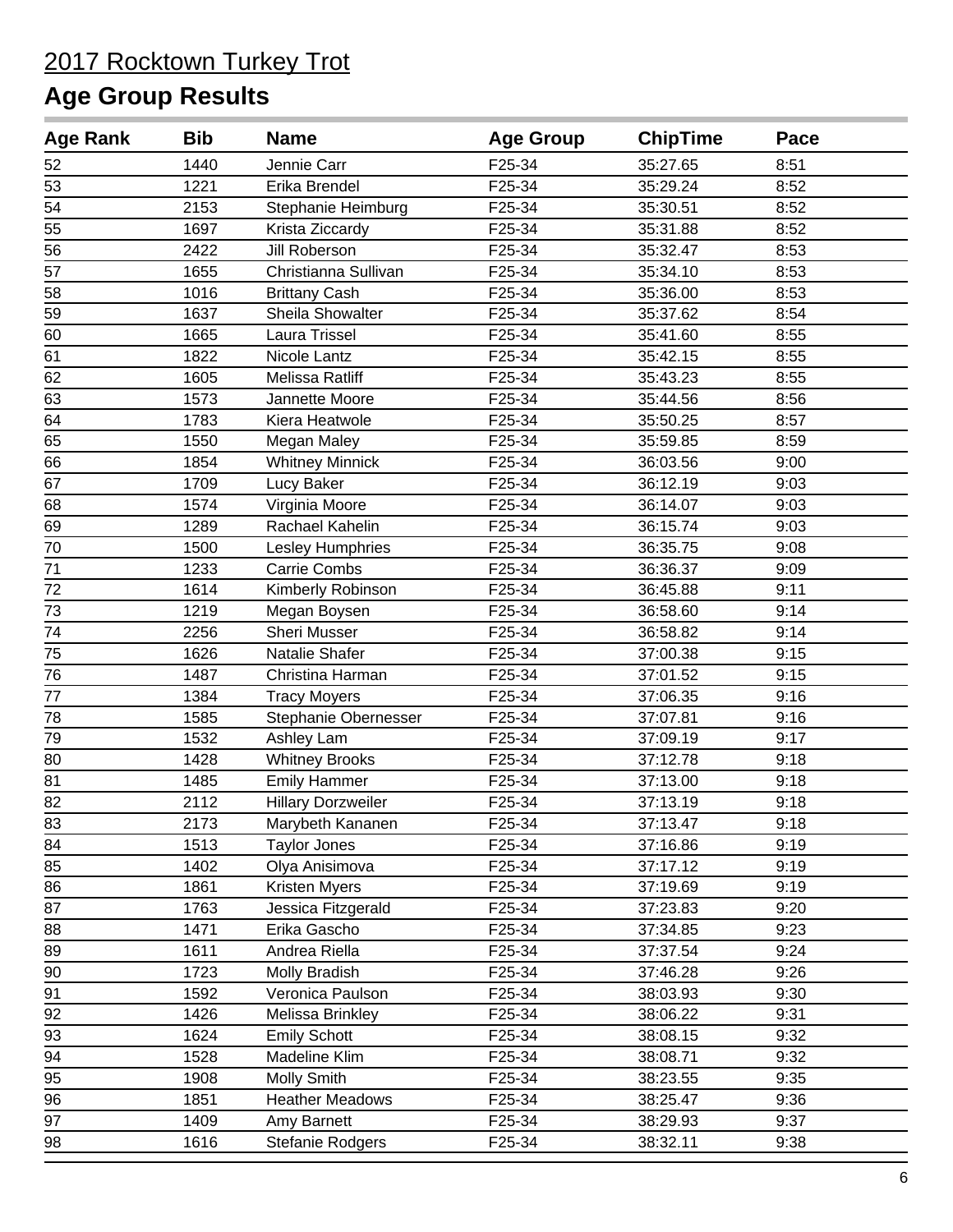| <b>Age Rank</b> | <b>Bib</b> | <b>Name</b>           | <b>Age Group</b> | <b>ChipTime</b> | Pace  |
|-----------------|------------|-----------------------|------------------|-----------------|-------|
| 99              | 2193       | Laura Lehman          | F25-34           | 38:32.50        | 9:38  |
| 100             | 1658       | <b>Ginny Teters</b>   | F25-34           | 38:33.25        | 9:38  |
| 101             | 2464       | Victoria Huscar       | F25-34           | 38:43.85        | 9:40  |
| 102             | 2045       | Celeste Brubaker      | F25-34           | 38:45.80        | 9:41  |
| 103             | 1467       | Avis Foster           | F25-34           | 38:47.01        | 9:41  |
| 104             | 2013       | Angie Auville         | F25-34           | 39:03.55        | 9:45  |
| 105             | 1885       | Jessica Ritchie       | F25-34           | 39:06.47        | 9:46  |
| 106             | 1535       | Amanda Leech          | F25-34           | 39:08.07        | 9:47  |
| 107             | 1032       | <b>Brittany Dyer</b>  | F25-34           | 39:15.41        | 9:48  |
| 108             | 2467       | Hayley Poland         | F25-34           | 39:23.83        | 9:50  |
| 109             | 1523       | Veronika Keri         | F25-34           | 39:25.11        | 9:51  |
| 110             | 1673       | Kerstin Webb          | F25-34           | 39:26.38        | 9:51  |
| 111             | 1299       | Amy Krakauer          | F25-34           | 39:27.43        | 9:51  |
| 112             | 1524       | Mackenzie Kinney      | F25-34           | 39:49.22        | 9:57  |
| 113             | 1751       | Jennifer Deviers      | F25-34           | 40:10.29        | 10:02 |
| 114             | 2188       | Tonya Lambert Delp    | F25-34           | 40:12.84        | 10:03 |
| 115             | 1821       | Sarah Kyger           | F25-34           | 40:13.24        | 10:03 |
| 116             | 1652       | Stormy Stoneburner    | F25-34           | 40:14.58        | 10:03 |
| 117             | 1659       | Shea Thomas           | F25-34           | 40:19.11        | 10:04 |
| 118             | 1816       | Allison Krumpe        | F25-34           | 40:28.60        | 10:07 |
| 119             | 1654       | Angie Stuth           | F25-34           | 40:39.39        | 10:09 |
| 120             | 1768       | Cassandra Frysinger   | F25-34           | 40:46.42        | 10:11 |
| 121             | 2335       | Kristina Shindyapin   | F25-34           | 40:51.96        | 10:12 |
| 122             | 1456       | Jessica Desper        | F25-34           | 41:11.76        | 10:17 |
| 123             | 1472       | Leigh Gathers         | F25-34           | 41:17.26        | 10:19 |
| 124             | 1322       | <b>Mallory Morris</b> | F25-34           | 41:17.68        | 10:19 |
| 125             | 1507       | Jessica Jaindl        | F25-34           | 41:23.21        | 10:20 |
| 126             | 2001       | Sally Acker           | F25-34           | 41:47.34        | 10:26 |
| 127             | 2139       | <b>Bryn Good</b>      | F25-34           | 42:32.88        | 10:38 |
| 128             | 2477       | Faina Razumova        | F25-34           | 42:42.52        | 10:40 |
| 129             | 2187       | Kaitlin Kunowsky      | F25-34           | 42:49.60        | 10:42 |
| 130             | 1713       | Lavonia Beauzieux     | F25-34           | 42:52.69        | 10:43 |
| 131             | 2442       | Jessie Hess           | F25-34           | 43:23.66        | 10:50 |
| 132             | 1694       | Lane Wollerton        | F25-34           | 43:26.44        | 10:51 |
| 133             | 1758       | Jenny Duvon           | F25-34           | 43:27.43        | 10:51 |
| 134             | 2443       | Hannah Leigh          | F25-34           | 43:27.69        | 10:51 |
| 135             | 1480       | Zeljana Gorta         | F25-34           | 43:28.20        | 10:52 |
| 136             | 1719       | Ellen Blosser         | F25-34           | 43:28.45        | 10:52 |
| 137             | 1720       | Lauren Bothel         | F25-34           | 43:29.06        | 10:52 |
| 138             | 1796       | Fatima Jordan         | F25-34           | 43:41.68        | 10:55 |
| 139             | 1951       | <b>Kristy Wertz</b>   | F25-34           | 43:48.95        | 10:57 |
| 140             | 1901       | Lauren Shifflett      | F25-34           | 44:01.44        | 11:00 |
| 141             | 1482       | Katie Greyard         | F25-34           | 44:29.08        | 11:07 |
| 142             | 1937       | <b>Temple Toms</b>    | F25-34           | 44:52.72        | 11:13 |
| 143             | 1879       | Leigh Ranck           | F25-34           | 45:07.70        | 11:16 |
| 144             | 1789       | Madeleine Hunt        | F25-34           | 45:24.79        | 11:21 |
| 145             | 1864       | Olivia Newman         | F25-34           | 45:29.94        | 11:22 |
|                 |            |                       |                  |                 |       |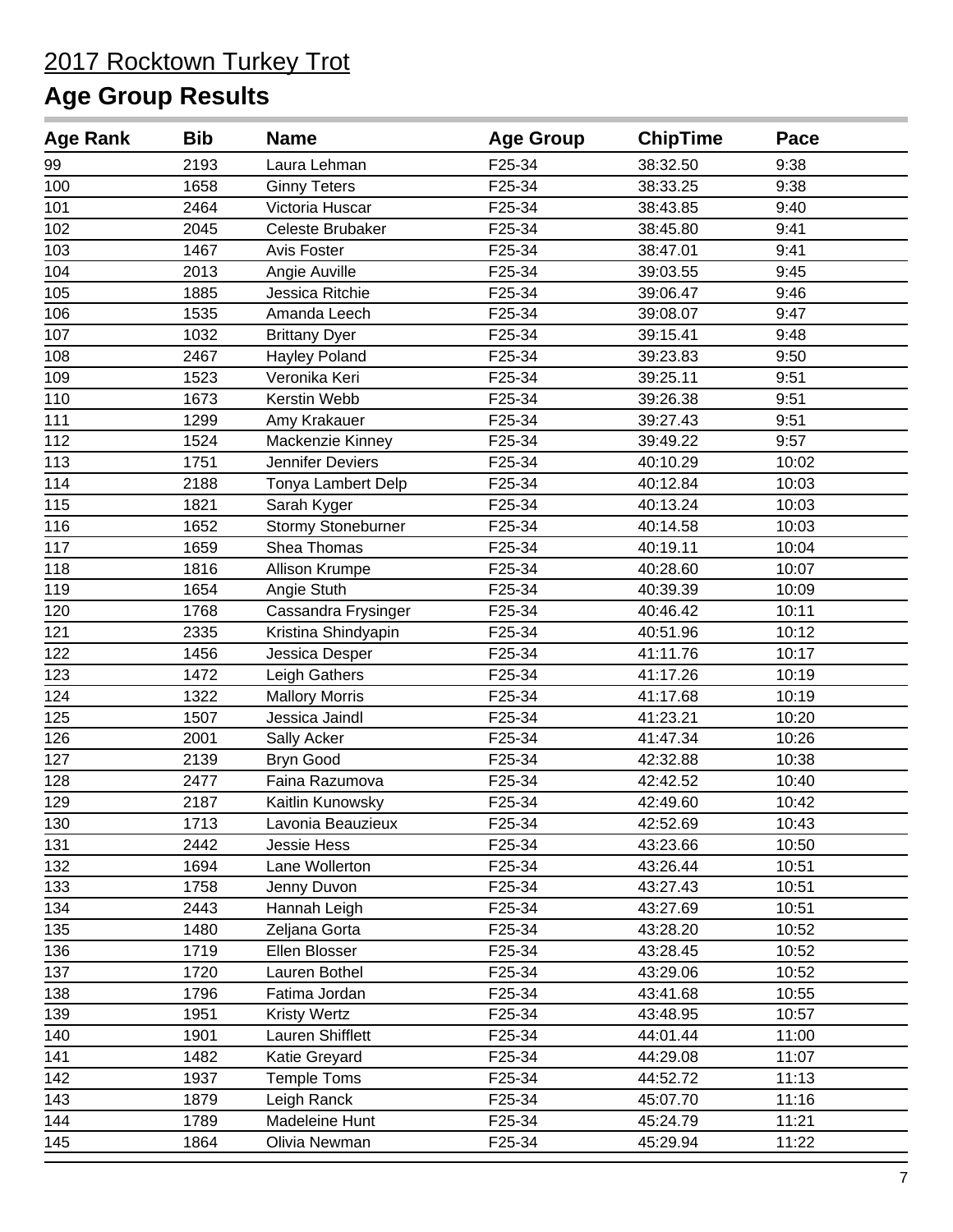| <b>Age Rank</b> | <b>Bib</b> | <b>Name</b>             | <b>Age Group</b> | <b>ChipTime</b> | Pace  |
|-----------------|------------|-------------------------|------------------|-----------------|-------|
| 146             | 1884       | Emma Rion               | F25-34           | 45:47.60        | 11:26 |
| 147             | 2465       | Kristin Wenger          | F25-34           | 46:13.30        | 11:33 |
| 148             | 1473       | Alexandra Gibson        | F25-34           | 46:15.37        | 11:33 |
| 149             | 1228       | April Chen              | F25-34           | 46:48.06        | 11:42 |
| 150             | 2423       | Andrea Yoder            | F25-34           | 47:54.31        | 11:58 |
| 151             | 1551       | Alyssa Martin           | F25-34           | 48:02.89        | 12:00 |
| 152             | 1581       | Ellen Nelson            | F25-34           | 48:05.51        | 12:01 |
| 153             | 1774       | Hannah Gonzalez         | F25-34           | 48:11.21        | 12:02 |
| 154             | 1837       | Karena Martin           | F25-34           | 48:13.79        | 12:03 |
| 155             | 1648       | Morgan Staton           | F25-34           | 48:26.86        | 12:06 |
| 156             | 2484       | <b>Colleen Hayes</b>    | F25-34           | 48:32.16        | 12:08 |
| 157             | 1799       | Erin Kauffman           | F25-34           | 48:48.48        | 12:12 |
| 158             | 1447       | Shari Craig             | F25-34           | 48:51.26        | 12:12 |
| 159             | 2104       | Sarah Defnall           | F25-34           | 49:27.54        | 12:21 |
| 160             | 1943       | Megan Virts             | F25-34           | 49:36.35        | 12:24 |
| 161             | 1875       | Nichole Phillips        | F25-34           | 49:43.29        | 12:25 |
| 162             | 1548       | Megan Lyford            | F25-34           | 49:54.48        | 12:28 |
| 163             | 1577       | <b>Caitlin Mueller</b>  | F25-34           | 50:08.75        | 12:32 |
| 164             | 2461       | Michelle Grant          | F25-34           | 50:09.00        | 12:32 |
| 165             | 1811       | <b>Heather Kite</b>     | F25-34           | 51:28.22        | 12:52 |
| 166             | 2229       | <b>Ashley Messick</b>   | F25-34           | 51:30.74        | 12:52 |
| 167             | 2420       | Emma Richardson         | F25-34           | 51:37.37        | 12:54 |
| 168             | 2416       | Claire Richardson       | F25-34           | 51:42.98        | 12:55 |
| 169             | 1938       | <b>Brittany Truxell</b> | F25-34           | 52:31.37        | 13:07 |
| 170             | 2397       | Felecia Williams        | F25-34           | 54:30.03        | 13:37 |
| 171             | 1903       | Kimberly Shimko         | F25-34           | 54:34.14        | 13:38 |
| 172             | 2080       | <b>Chipley Clarke</b>   | F25-34           | 54:40.26        | 13:40 |
| 173             | 2114       | Stefanie Dove           | F25-34           | 55:55.54        | 13:58 |
| 174             | 2031       | Michaela Blosser        | F25-34           | 56:00.88        | 14:00 |
| 175             | 2172       | <b>Emily Jones</b>      | F25-34           | 56:03.01        | 14:00 |
| 176             | 2010       | Amanda Ashton           | F25-34           | 56:20.36        | 14:05 |
| 177             | 2118       | Meg Druga               | F25-34           | 58:29.09        | 14:37 |
| 178             | 1475       | Sarah Gibson            | F25-34           | 58:33.71        | 14:38 |
| 179             | 2115       | Rachel Driver           | F25-34           | 58:40.57        | 14:40 |
| 180             | 2181       | <b>Hope Kirtley</b>     | F25-34           | 58:41.36        | 14:40 |
| 181             | 1853       | <b>Hunter Messick</b>   | F25-34           | 1:00:05.37      | 15:01 |
| 182             | 2113       | Ali Dove                | F25-34           | 1:00:05.66      | 15:01 |
| 183             | 2391       | Emily Whistleman        | F25-34           | 1:01:42.48      | 15:25 |
| 184             | 1859       | Karla Mumaw             | F25-34           | 1:01:47.95      | 15:26 |
| 185             | 2332       | Rachel Shifflett        | F25-34           | 1:02:27.42      | 15:36 |
| 186             | 2426       | <b>Hilary Kronin</b>    | F25-34           | 1:03:01.49      | 15:45 |
| 187             | 2083       | Lauren Coggins          | F25-34           | 1:03:32.57      | 15:53 |
| 188             | 1952       | Jessica Westmoreland    | F25-34           | 1:03:32.88      | 15:53 |
| 189             | 1444       | <b>Heather Chico</b>    | F25-34           | 1:04:38.02      | 16:09 |
| 190             | 2143       | Amanda Grover           | F25-34           | 1:04:38.78      | 16:09 |
| 191             | 2015       | <b>Holly Bailey</b>     | F25-34           | 1:05:15.15      | 16:18 |
| 192             | 2120       | Kara Eby                | F25-34           | 1:08:57.39      | 17:14 |
|                 |            |                         |                  |                 |       |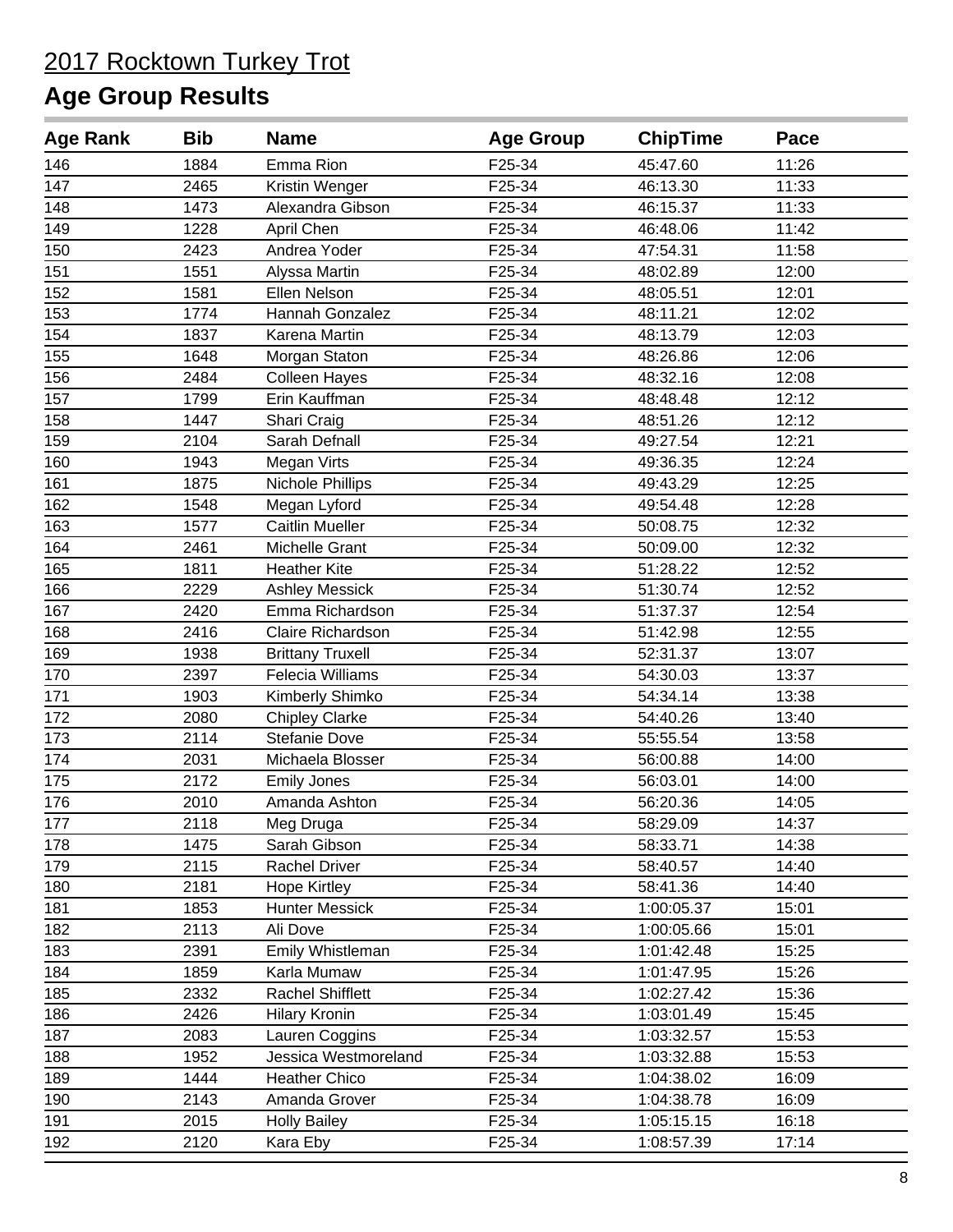| <b>Age Rank</b>             | <b>Bib</b> | <b>Name</b>             | <b>Age Group</b> | <b>ChipTime</b> | Pace  |
|-----------------------------|------------|-------------------------|------------------|-----------------|-------|
| 193                         | 2182       | Ann Komara              | F25-34           | 1:09:40.13      | 17:25 |
| 194                         | 2321       | Melanie Schlabach       | F25-34           | 1:09:42.74      | 17:25 |
| 195                         | 2445       | Cierra Drummond         | F25-34           | 1:09:43.01      | 17:25 |
| 196                         | 1870       | Caitlin Parrish         | F25-34           | 1:12:32.10      | 18:08 |
| 197                         | 2162       | Melissa Hunt            | F25-34           | 1:13:37.46      | 18:24 |
| 198                         | 1623       | Rachael Sauder          | F25-34           | 1:14:01.61      | 18:30 |
| 199                         | 2030       | Laurel Black            | F25-34           | 1:15:13.28      | 18:48 |
| 200                         | 2145       | Jessica Guinivan        | F25-34           | 1:15:13.35      | 18:48 |
| 201                         | 2354       | Amy Taylor              | F25-34           | 1:16:10.93      | 19:02 |
| Female 35-44                |            |                         |                  |                 |       |
| 1                           | 1098       | <b>Caroline Sanders</b> | F35-44           | 25:09.09        | 6:17  |
|                             | 1087       | Stephanie Parlee        | F35-44           | 25:28.23        | 6:22  |
| $\frac{2}{3} - \frac{4}{5}$ | 1064       | Elizabeth Lamm          | F35-44           | 25:43.90        | 6:25  |
|                             | 1002       | Lantz Reamer Andrea     | F35-44           | 27:29.73        | 6:52  |
|                             | 1039       | Katie Frazier           | F35-44           | 28:09.21        | 7:02  |
| $\overline{6}$              | 1333       | Cassie Ostlund          | F35-44           | 28:51.16        | 7:12  |
| $\overline{7}$              | 2058       | Jody Byler              | F35-44           | 29:47.98        | 7:26  |
| 8                           | 1281       | Julie Jenkins           | F35-44           | 30:09.57        | 7:32  |
| 9                           | 1315       | Jennarose Mapstone      | F35-44           | 31:02.58        | 7:45  |
| 10                          | 1385       | Yara White              | F35-44           | 31:08.01        | 7:47  |
| 11                          | 1365       | Andrea Skaflen          | F35-44           | 31:24.23        | 7:51  |
| 12                          | 1667       | Kendall Truman          | F35-44           | 32:06.28        | 8:01  |
| 13                          | 1610       | Kelly Richardson        | F35-44           | 32:19.57        | 8:04  |
| 14                          | 1383       | Katie Welborn           | F35-44           | 32:35.19        | 8:08  |
| 15                          | 1082       | Erin Murphey            | F35-44           | 32:35.41        | 8:08  |
| 16                          | 1306       | <b>Heather Lantz</b>    | F35-44           | 32:41.19        | 8:10  |
| 17                          | 1959       | Amy Williams            | F35-44           | 32:43.63        | 8:10  |
| 18                          | 1388       | <b>Heather Yeager</b>   | F35-44           | 32:43.89        | 8:10  |
| 19                          | 1517       | <b>Ruth Karrel</b>      | F35-44           | 33:08.94        | 8:17  |
| 20                          | 1236       | Molly Crenshaw          | F35-44           | 33:23.99        | 8:20  |
| 21                          | 1364       | <b>Holly Simmers</b>    | F35-44           | 33:24.19        | 8:21  |
| 22                          | 1433       | Ellie Cale              | F35-44           | 33:31.85        | 8:22  |
| 23                          | 1542       | Lorie Lucas             | F35-44           | 33:43.13        | 8:25  |
| 24                          | 1638       | Caryn Simpkins          | F35-44           | 33:50.13        | 8:27  |
| $\overline{25}$             | 1271       | <b>Lindsey Gurth</b>    | F35-44           | 33:57.35        | 8:29  |
| $\overline{26}$             | 1701       | Rebecca Alexander       | F35-44           | 34:01.43        | 8:30  |
| 27                          | 1578       | <b>Becky Myers</b>      | F35-44           | 34:07.27        | 8:31  |
| 28                          | 1940       | Anne van Leeuwen        | F35-44           | 34:11.70        | 8:32  |
| 29                          | 1498       | Julie Hoffman           | F35-44           | 34:19.16        | 8:34  |
| 30                          | 2067       | Cannie Campbell         | F35-44           | 34:38.88        | 8:39  |
| 31                          | 2482       | Emily Lynch             | F35-44           | 34:52.27        | 8:43  |
| 32                          | 1343       | Essa Paterson           | F35-44           | 34:53.70        | 8:43  |
| 33                          | 1446       | Amber Corriston         | F35-44           | 34:55.55        | 8:43  |
| 34                          | 1936       | Karin Tollefson         | F35-44           | 35:09.40        | 8:47  |
| 35                          | 1871       | Jennifer Perry          | F35-44           | 35:28.35        | 8:52  |
| 36                          | 1679       | <b>Grace Weniger</b>    | F35-44           | 35:38.15        | 8:54  |
|                             |            |                         |                  |                 |       |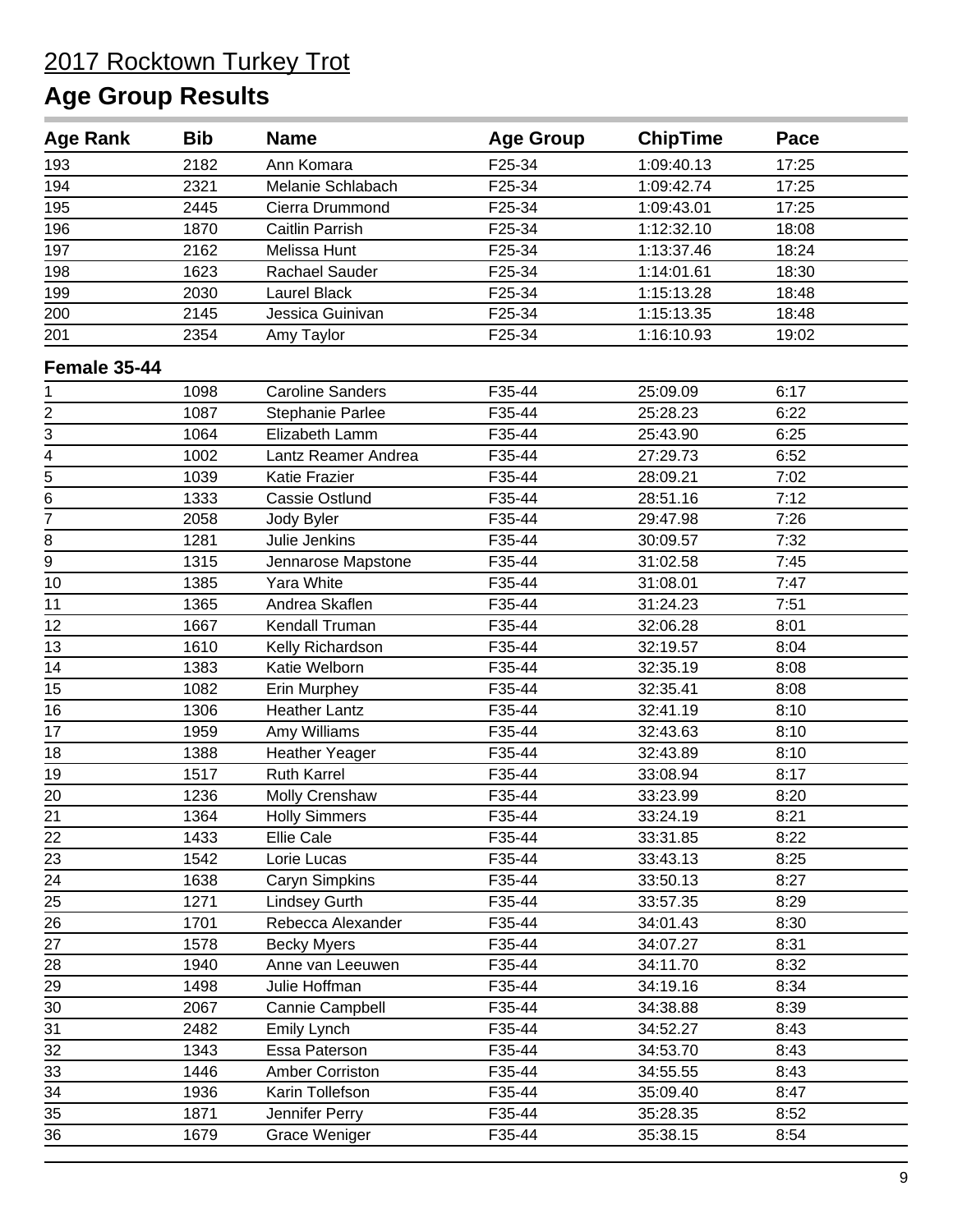| <b>Age Rank</b> | <b>Bib</b> | <b>Name</b>             | <b>Age Group</b> | <b>ChipTime</b> | Pace  |
|-----------------|------------|-------------------------|------------------|-----------------|-------|
| 37              | 1342       | Tina Pangle             | F35-44           | 35:38.93        | 8:54  |
| 38              | 1693       | Maureen Witmer          | F35-44           | 35:52.19        | 8:58  |
| 39              | 1661       | <b>Katrina Toews</b>    | F35-44           | 35:59.54        | 8:59  |
| 40              | 1594       | <b>Krista Peters</b>    | F35-44           | 35:59.99        | 8:59  |
| 41              | 1969       | Maureen Zuniga Saborio  | F35-44           | 36:18.49        | 9:04  |
| 42              | 1521       | Lea Keller              | F35-44           | 36:35.97        | 9:08  |
| 43              | 2471       | Amanda Polk             | F35-44           | 36:41.93        | 9:10  |
| 44              | 1687       | Diane Whitehurst        | F35-44           | 36:58.95        | 9:14  |
| 45              | 1310       | <b>Tina Luther</b>      | F35-44           | 37:01.39        | 9:15  |
| 46              | 1283       | Ann Johnston            | F35-44           | 37:02.70        | 9:15  |
| 47              | 1839       | <b>Vickie Maurer</b>    | F35-44           | 37:48.45        | 9:27  |
| 48              | 1263       | Kara Good               | F35-44           | 37:49.28        | 9:27  |
| 49              | 1668       | Shawn Tucker            | F35-44           | 37:49.68        | 9:27  |
| 50              | 1529       | <b>Amber Knicely</b>    | F35-44           | 38:03.37        | 9:30  |
| 51              | 1481       | Carrie Gray             | F35-44           | 38:11.11        | 9:32  |
| 52              | 1292       | Amanda Khochareun       | F35-44           | 38:13.68        | 9:33  |
| 53              | 1966       | Shannon Zaccaria        | F35-44           | 38:27.72        | 9:36  |
| 54              | 2266       | Tina Nussbaum Wagler    | F35-44           | 38:28.47        | 9:37  |
| 55              | 1419       | <b>Brandi Breeden</b>   | F35-44           | 38:41.16        | 9:40  |
| 56              | 1615       | Dana Roderick           | F35-44           | 38:42.68        | 9:40  |
| 57              | 1427       | <b>Tara Brinkley</b>    | F35-44           | 38:43.57        | 9:40  |
| 58              | 1415       | Elissa Blosser          | F35-44           | 39:07.56        | 9:46  |
| 59              | 1465       | Melissa Fisher          | F35-44           | 39:18.63        | 9:49  |
| 60              | 1670       | Maureen Ward            | F35-44           | 39:31.17        | 9:52  |
| 61              | 1928       | <b>Becky Taylor</b>     | F35-44           | 39:34.68        | 9:53  |
| 62              | 1735       | Sarah Clatterbuck Soper | F35-44           | 39:38.43        | 9:54  |
| 63              | 1790       | Rachel Hupp             | F35-44           | 39:59.79        | 9:59  |
| 64              | 1775       | Sarah Good              | F35-44           | 40:25.79        | 10:06 |
| 65              | 1927       | Sarah Sunde             | F35-44           | 40:27.21        | 10:06 |
| 66              | 1950       | Sharla Wenger           | F35-44           | 40:45.06        | 10:11 |
| 67              | 1954       | Heidi Wheeler           | F35-44           | 40:52.15        | 10:13 |
| 68              | 1765       | Dawn Flowers            | F35-44           | 41:25.20        | 10:21 |
| 69              | 1918       | <b>Rachel Stauffer</b>  | F35-44           | 41:35.75        | 10:23 |
| 70              | 1883       | Laura Rhode             | F35-44           | 41:58.90        | 10:29 |
| 71              | 1408       | Andrea Baker            | F35-44           | 42:34.88        | 10:38 |
| 72              | 1583       | <b>Brooke Newman</b>    | F35-44           | 43:24.01        | 10:51 |
| 73              | 2098       | <b>Amalie Davis</b>     | F35-44           | 43:34.10        | 10:53 |
| 74              | 1825       | Pam Lewis               | F35-44           | 43:54.01        | 10:58 |
| 75              | 2102       | Lea Dean                | F35-44           | 44:07.51        | 11:01 |
| 76              | 2101       | Carey Dean              | F35-44           | 44:10.68        | 11:02 |
| $\overline{77}$ | 2238       | Mary Monger             | F35-44           | 44:21.94        | 11:05 |
| 78              | 1760       | Julie Elsea             | F35-44           | 44:35.99        | 11:08 |
| 79              | 1968       | Andrea Zuniga Saborio   | F35-44           | 44:51.89        | 11:12 |
| 80              | 1855       | Abigail Montgomery      | F35-44           | 45:20.17        | 11:20 |
| 81              | 2231       | Becki Miller            | F35-44           | 45:34.17        | 11:23 |
| 82              | 1882       | Lara Ressler Horst      | F35-44           | 45:41.10        | 11:25 |
| 83              | 1562       | <b>Cheryl Miller</b>    | F35-44           | 45:43.17        | 11:25 |
|                 |            |                         |                  |                 |       |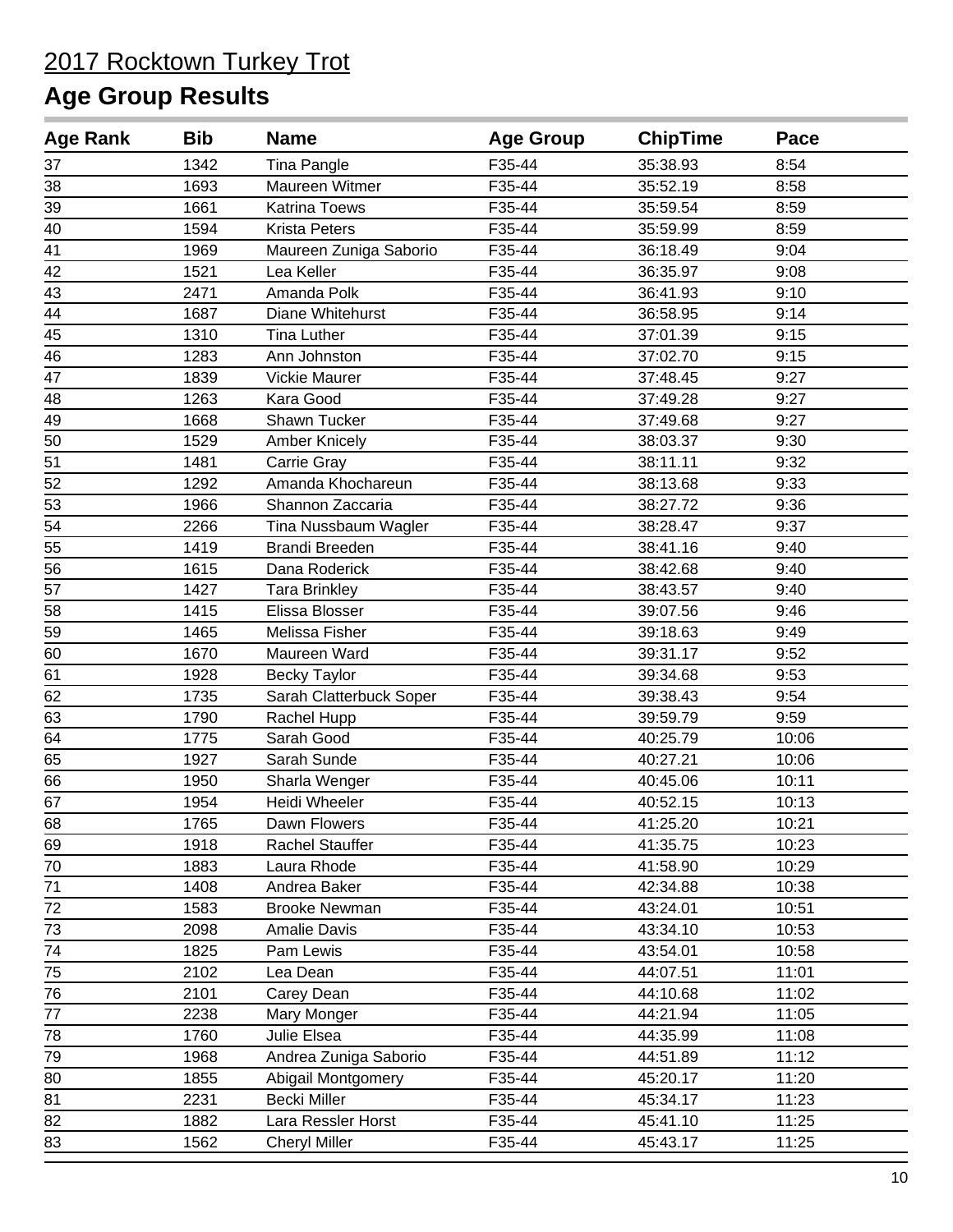| <b>Age Rank</b> | <b>Bib</b> | <b>Name</b>              | <b>Age Group</b> | <b>ChipTime</b> | Pace  |
|-----------------|------------|--------------------------|------------------|-----------------|-------|
| 84              | 2322       | Rochelle Seifert         | F35-44           | 45:58.63        | 11:29 |
| 85              | 1945       | Amy Wampole              | F35-44           | 46:06.05        | 11:31 |
| 86              | 2146       | Jackie Gulino            | F35-44           | 46:43.05        | 11:40 |
| 87              | 2259       | Nicolette Myers          | F35-44           | 46:43.59        | 11:40 |
| 88              | 2033       | <b>Trisha Blosser</b>    | F35-44           | 46:56.23        | 11:44 |
| 89              | 1818       | Mary Kulp                | F35-44           | 47:11.05        | 11:47 |
| 90              | 1458       | Lindsey Dickson          | F35-44           | 47:16.18        | 11:49 |
| 91              | 1336       | Kari Ostlund             | F35-44           | 47:53.03        | 11:58 |
| 92              | 2408       | Anne Zapanta             | F35-44           | 47:57.70        | 11:59 |
| 93              | 2190       | Kyle Laver               | F35-44           | 47:59.24        | 11:59 |
| 94              | 2337       | Tama Shoemaker           | F35-44           | 48:00.08        | 12:00 |
| 95              | 2099       | <b>Hunter Davis</b>      | F35-44           | 48:02.20        | 12:00 |
| 96              | 1646       | <b>Theresa Smith</b>     | F35-44           | 48:26.67        | 12:06 |
| 97              | 1834       | Kim Mahon                | F35-44           | 48:28.73        | 12:07 |
| 98              | 2392       | Daria White              | F35-44           | 48:37.42        | 12:09 |
| 99              | 1785       | Rachel Herr              | F35-44           | 48:58.77        | 12:14 |
| 100             | 2280       | Meanda Petrie            | F35-44           | 49:14.63        | 12:18 |
| 101             | 1877       | Joanna Prieto-Blackaller | F35-44           | 49:21.98        | 12:20 |
| 102             | 1946       | Sury Washington          | F35-44           | 49:22.42        | 12:20 |
| 103             | 1755       | Sarah Domingus           | F35-44           | 49:41.96        | 12:25 |
| 104             | 2429       | Erin Baugher             | F35-44           | 50:05.35        | 12:31 |
| 105             | 1547       | Patrice Ludwig           | F35-44           | 50:06.07        | 12:31 |
| 106             | 2095       | Lana Daniels             | F35-44           | 51:20.63        | 12:50 |
| 107             | 1567       | <b>Bhavisha Mistry</b>   | F35-44           | 51:30.62        | 12:52 |
| 108             | 2156       | Lauren Herz              | F35-44           | 52:42.23        | 13:10 |
| 109             | 2414       | Holly Zimmerman          | F35-44           | 53:06.30        | 13:16 |
| 110             | 2124       | Elizabeth Fletchall      | F35-44           | 53:09.72        | 13:17 |
| 111             | 2403       | Melinda Yoder            | F35-44           | 54:04.69        | 13:31 |
| 112             | 1932       | Angie Thompson           | F35-44           | 54:19.76        | 13:34 |
| 113             | 1702       | Ciende Allen             | F35-44           | 55:45.21        | 13:56 |
| 114             | 2317       | Jennifer Schaeffer       | F35-44           | 56:33.33        | 14:08 |
| 115             | 1717       | Mamata Biswal            | F35-44           | 57:34.98        | 14:23 |
| 116             | 2299       | Maddie Ramos             | F35-44           | 57:36.94        | 14:24 |
| 117             | 2368       | Jennifer Visger          | F35-44           | 58:40.26        | 14:40 |
| 118             | 2237       | Maria Monger             | F35-44           | 59:01.30        | 14:45 |
| 119             | 2415       | Katie Zook               | F35-44           | 1:00:23.52      | 15:05 |
| 120             | 2230       | <b>Becca Miller</b>      | F35-44           | 1:01:18.30      | 15:19 |
| 121             | 2340       | Ld Slusser               | F35-44           | 1:01:41.53      | 15:25 |
| 122             | 2005       | Jennifer Armstrong       | F35-44           | 1:01:41.77      | 15:25 |
| 123             | 2430       | Melora Ramos             | F35-44           | 1:01:44.18      | 15:26 |
| 124             | 2212       | <b>Tracy Mason</b>       | F35-44           | 1:01:51.88      | 15:27 |
| 125             | 1451       | Donielle Davies          | F35-44           | 1:02:31.32      | 15:37 |
| 126             | 2377       | Melinda Walton           | F35-44           | 1:02:39.17      | 15:39 |
| 127             | 2399       | Regan Wilsher            | F35-44           | 1:02:57.20      | 15:44 |
| 128             | 2281       | Rachel Phaup             | F35-44           | 1:03:37.15      | 15:54 |
| 129             | 2449       | Ruth Patschke            | F35-44           | 1:03:42.37      | 15:55 |
| 130             | 2343       | Sarah Snider             | F35-44           | 1:03:44.00      | 15:55 |
|                 |            |                          |                  |                 |       |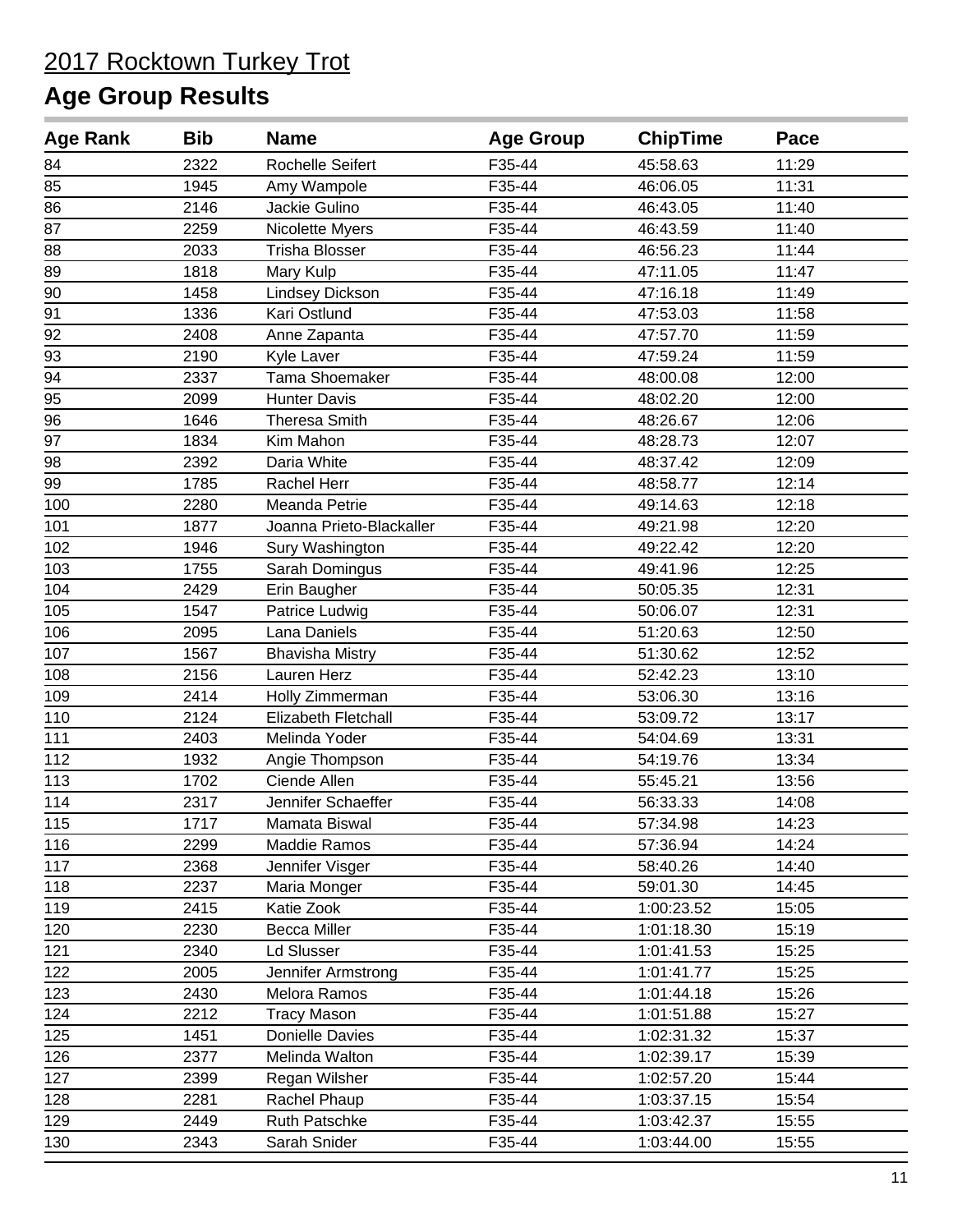| F35-44<br>131<br>2159<br><b>Tiffany House</b><br>1:03:44.30<br>15:56<br>132<br>F35-44<br>1:04:35.56<br>2044<br>Shannon Brown<br>16:08<br>133<br>F35-44<br>16:10<br>1935<br>Karla Tierney<br>1:04:41.65<br>2366<br>F35-44<br>16:15<br>134<br>Sara Vasquez<br>1:05:00.41<br>135<br>2158<br>Regina Hisdong<br>F35-44<br>1:05:06.60<br>16:16<br>136<br>2040<br>F35-44<br>16:18<br>Stephanie Bowman<br>1:05:14.29<br>137<br>2141<br>F35-44<br>16:26<br>Ashley Gordon<br>1:05:47.90<br>138<br>F35-44<br>2306<br>Katherine Robinson<br>1:06:01.79<br>16:30<br>139<br>F35-44<br>2055<br><b>Esther Butler-Miller</b><br>1:06:26.78<br>16:36<br>140<br>1846<br><b>Elizabeth Mcneal</b><br>F35-44<br>1:06:36.63<br>16:39<br>141<br>2374<br>F35-44<br>16:43<br><b>Christine Wagler</b><br>1:06:52.68<br>142<br>2037<br>F35-44<br>1:07:45.95<br>16:56<br>Alyssa Bosley<br>143<br>F35-44<br>2409<br>Heidi Zapanta<br>1:07:48.66<br>16:57<br>144<br>F35-44<br>17:02<br>2185<br>Andrea Konstant<br>1:08:11.95<br>145<br>F35-44<br>17:03<br>1815<br>Sandra Krezelak<br>1:08:13.75<br>146<br>2137<br>F35-44<br>Patricia Gibson<br>1:08:23.60<br>17:05<br>147<br>Laura Cahill<br>F35-44<br>1729<br>1:08:36.57<br>17:09<br>2170<br>148<br>Tamara Johnstone-Yellin<br>F35-44<br>1:08:41.13<br>17:10<br>149<br>F35-44<br>2362<br>Sarah Turner<br>1:09:43.99<br>17:25<br>150<br>2035<br>Amanda Bodle<br>F35-44<br>1:10:21.14<br>17:35<br>151<br>2253<br>F35-44<br>1:13:21.00<br>18:20<br><b>Beth Moseley</b><br>Female 45-54<br>F45-54<br>28:38.64<br>2481<br>Kate Lucas<br>7:09<br>1<br>$\frac{2}{3} - \frac{4}{5}$<br>F45-54<br>31:55.79<br>7:58<br>1386<br>Mary Wills<br>Lori Smilowitz<br>F45-54<br>1368<br>32:41.07<br>8:10<br>1243<br>F45-54<br>Leslie Dutt<br>32:41.35<br>8:10<br>1947<br>Laura Watson<br>F45-54<br>33:30.43<br>8:22<br>6<br>F45-54<br>2485<br>33:46.16<br>8:26<br>Jenny Kuszyk<br>$\overline{7}$<br>F45-54<br>2069<br>Julia Carr<br>34:36.60<br>8:39<br>F45-54<br>8<br>1435<br>Robin Campbell<br>35:22.22<br>8:50<br>$\overline{9}$<br>F45-54<br>36:21.55<br>1880<br>Andrea Ray<br>9:05<br>1469<br>10<br>Dixie Garber<br>F45-54<br>36:30.47<br>9:07<br>11<br>1417<br>F45-54<br>9:08<br>Kelly Blosser<br>36:32.23<br>12<br>F45-54<br>1653<br>Laura Stuart Leslie<br>36:40.93<br>9:10<br>13<br>1886<br><b>Vicky Rittenhouse</b><br>F45-54<br>37:02.10<br>9:15<br>14<br>2440<br>Margaret Crosby<br>F45-54<br>37:13.02<br>9:18<br>15<br>2304<br>Jennifer Clark Robertson<br>F45-54<br>37:23.25<br>9:20<br>16<br>F45-54<br>1598<br>Karen Pruitt<br>38:03.71<br>9:30<br>17<br>1252<br>F45-54<br>38:16.04<br>9:34<br>Michele Freeze<br>F45-54<br>38:18.40<br>9:34<br>18<br>1759<br>Anita Early<br>19<br>1725<br>Deb Brenneman<br>F45-54<br>38:28.03<br>9:37<br>F45-54<br>20<br>1416<br>38:28.89<br>9:37<br>Janna Blosser<br>21<br><b>Teresa Shifflett</b><br>F45-54<br>1902<br>39:10.88<br>9:47<br>22<br>F45-54<br>1948<br>Andrea Wenger<br>39:14.66<br>9:48<br>23<br>2168<br>F45-54<br>Melissa Johnson<br>40:41.26<br>10:10<br>24<br>F45-54<br>1786<br><b>Becky Hess</b><br>40:49.53<br>10:12 | <b>Age Rank</b> | <b>Bib</b> | <b>Name</b> | <b>Age Group</b> | <b>ChipTime</b> | Pace |
|------------------------------------------------------------------------------------------------------------------------------------------------------------------------------------------------------------------------------------------------------------------------------------------------------------------------------------------------------------------------------------------------------------------------------------------------------------------------------------------------------------------------------------------------------------------------------------------------------------------------------------------------------------------------------------------------------------------------------------------------------------------------------------------------------------------------------------------------------------------------------------------------------------------------------------------------------------------------------------------------------------------------------------------------------------------------------------------------------------------------------------------------------------------------------------------------------------------------------------------------------------------------------------------------------------------------------------------------------------------------------------------------------------------------------------------------------------------------------------------------------------------------------------------------------------------------------------------------------------------------------------------------------------------------------------------------------------------------------------------------------------------------------------------------------------------------------------------------------------------------------------------------------------------------------------------------------------------------------------------------------------------------------------------------------------------------------------------------------------------------------------------------------------------------------------------------------------------------------------------------------------------------------------------------------------------------------------------------------------------------------------------------------------------------------------------------------------------------------------------------------------------------------------------------------------------------------------------------------------------------------------------------------------------------------------------------------------------------------------------------------------------------------------------------------------------------------------------------------------------------------------------------------------------------------------------------------------------------------------------------------------------------------------------------------------------------------------------|-----------------|------------|-------------|------------------|-----------------|------|
|                                                                                                                                                                                                                                                                                                                                                                                                                                                                                                                                                                                                                                                                                                                                                                                                                                                                                                                                                                                                                                                                                                                                                                                                                                                                                                                                                                                                                                                                                                                                                                                                                                                                                                                                                                                                                                                                                                                                                                                                                                                                                                                                                                                                                                                                                                                                                                                                                                                                                                                                                                                                                                                                                                                                                                                                                                                                                                                                                                                                                                                                                          |                 |            |             |                  |                 |      |
|                                                                                                                                                                                                                                                                                                                                                                                                                                                                                                                                                                                                                                                                                                                                                                                                                                                                                                                                                                                                                                                                                                                                                                                                                                                                                                                                                                                                                                                                                                                                                                                                                                                                                                                                                                                                                                                                                                                                                                                                                                                                                                                                                                                                                                                                                                                                                                                                                                                                                                                                                                                                                                                                                                                                                                                                                                                                                                                                                                                                                                                                                          |                 |            |             |                  |                 |      |
|                                                                                                                                                                                                                                                                                                                                                                                                                                                                                                                                                                                                                                                                                                                                                                                                                                                                                                                                                                                                                                                                                                                                                                                                                                                                                                                                                                                                                                                                                                                                                                                                                                                                                                                                                                                                                                                                                                                                                                                                                                                                                                                                                                                                                                                                                                                                                                                                                                                                                                                                                                                                                                                                                                                                                                                                                                                                                                                                                                                                                                                                                          |                 |            |             |                  |                 |      |
|                                                                                                                                                                                                                                                                                                                                                                                                                                                                                                                                                                                                                                                                                                                                                                                                                                                                                                                                                                                                                                                                                                                                                                                                                                                                                                                                                                                                                                                                                                                                                                                                                                                                                                                                                                                                                                                                                                                                                                                                                                                                                                                                                                                                                                                                                                                                                                                                                                                                                                                                                                                                                                                                                                                                                                                                                                                                                                                                                                                                                                                                                          |                 |            |             |                  |                 |      |
|                                                                                                                                                                                                                                                                                                                                                                                                                                                                                                                                                                                                                                                                                                                                                                                                                                                                                                                                                                                                                                                                                                                                                                                                                                                                                                                                                                                                                                                                                                                                                                                                                                                                                                                                                                                                                                                                                                                                                                                                                                                                                                                                                                                                                                                                                                                                                                                                                                                                                                                                                                                                                                                                                                                                                                                                                                                                                                                                                                                                                                                                                          |                 |            |             |                  |                 |      |
|                                                                                                                                                                                                                                                                                                                                                                                                                                                                                                                                                                                                                                                                                                                                                                                                                                                                                                                                                                                                                                                                                                                                                                                                                                                                                                                                                                                                                                                                                                                                                                                                                                                                                                                                                                                                                                                                                                                                                                                                                                                                                                                                                                                                                                                                                                                                                                                                                                                                                                                                                                                                                                                                                                                                                                                                                                                                                                                                                                                                                                                                                          |                 |            |             |                  |                 |      |
|                                                                                                                                                                                                                                                                                                                                                                                                                                                                                                                                                                                                                                                                                                                                                                                                                                                                                                                                                                                                                                                                                                                                                                                                                                                                                                                                                                                                                                                                                                                                                                                                                                                                                                                                                                                                                                                                                                                                                                                                                                                                                                                                                                                                                                                                                                                                                                                                                                                                                                                                                                                                                                                                                                                                                                                                                                                                                                                                                                                                                                                                                          |                 |            |             |                  |                 |      |
|                                                                                                                                                                                                                                                                                                                                                                                                                                                                                                                                                                                                                                                                                                                                                                                                                                                                                                                                                                                                                                                                                                                                                                                                                                                                                                                                                                                                                                                                                                                                                                                                                                                                                                                                                                                                                                                                                                                                                                                                                                                                                                                                                                                                                                                                                                                                                                                                                                                                                                                                                                                                                                                                                                                                                                                                                                                                                                                                                                                                                                                                                          |                 |            |             |                  |                 |      |
|                                                                                                                                                                                                                                                                                                                                                                                                                                                                                                                                                                                                                                                                                                                                                                                                                                                                                                                                                                                                                                                                                                                                                                                                                                                                                                                                                                                                                                                                                                                                                                                                                                                                                                                                                                                                                                                                                                                                                                                                                                                                                                                                                                                                                                                                                                                                                                                                                                                                                                                                                                                                                                                                                                                                                                                                                                                                                                                                                                                                                                                                                          |                 |            |             |                  |                 |      |
|                                                                                                                                                                                                                                                                                                                                                                                                                                                                                                                                                                                                                                                                                                                                                                                                                                                                                                                                                                                                                                                                                                                                                                                                                                                                                                                                                                                                                                                                                                                                                                                                                                                                                                                                                                                                                                                                                                                                                                                                                                                                                                                                                                                                                                                                                                                                                                                                                                                                                                                                                                                                                                                                                                                                                                                                                                                                                                                                                                                                                                                                                          |                 |            |             |                  |                 |      |
|                                                                                                                                                                                                                                                                                                                                                                                                                                                                                                                                                                                                                                                                                                                                                                                                                                                                                                                                                                                                                                                                                                                                                                                                                                                                                                                                                                                                                                                                                                                                                                                                                                                                                                                                                                                                                                                                                                                                                                                                                                                                                                                                                                                                                                                                                                                                                                                                                                                                                                                                                                                                                                                                                                                                                                                                                                                                                                                                                                                                                                                                                          |                 |            |             |                  |                 |      |
|                                                                                                                                                                                                                                                                                                                                                                                                                                                                                                                                                                                                                                                                                                                                                                                                                                                                                                                                                                                                                                                                                                                                                                                                                                                                                                                                                                                                                                                                                                                                                                                                                                                                                                                                                                                                                                                                                                                                                                                                                                                                                                                                                                                                                                                                                                                                                                                                                                                                                                                                                                                                                                                                                                                                                                                                                                                                                                                                                                                                                                                                                          |                 |            |             |                  |                 |      |
|                                                                                                                                                                                                                                                                                                                                                                                                                                                                                                                                                                                                                                                                                                                                                                                                                                                                                                                                                                                                                                                                                                                                                                                                                                                                                                                                                                                                                                                                                                                                                                                                                                                                                                                                                                                                                                                                                                                                                                                                                                                                                                                                                                                                                                                                                                                                                                                                                                                                                                                                                                                                                                                                                                                                                                                                                                                                                                                                                                                                                                                                                          |                 |            |             |                  |                 |      |
|                                                                                                                                                                                                                                                                                                                                                                                                                                                                                                                                                                                                                                                                                                                                                                                                                                                                                                                                                                                                                                                                                                                                                                                                                                                                                                                                                                                                                                                                                                                                                                                                                                                                                                                                                                                                                                                                                                                                                                                                                                                                                                                                                                                                                                                                                                                                                                                                                                                                                                                                                                                                                                                                                                                                                                                                                                                                                                                                                                                                                                                                                          |                 |            |             |                  |                 |      |
|                                                                                                                                                                                                                                                                                                                                                                                                                                                                                                                                                                                                                                                                                                                                                                                                                                                                                                                                                                                                                                                                                                                                                                                                                                                                                                                                                                                                                                                                                                                                                                                                                                                                                                                                                                                                                                                                                                                                                                                                                                                                                                                                                                                                                                                                                                                                                                                                                                                                                                                                                                                                                                                                                                                                                                                                                                                                                                                                                                                                                                                                                          |                 |            |             |                  |                 |      |
|                                                                                                                                                                                                                                                                                                                                                                                                                                                                                                                                                                                                                                                                                                                                                                                                                                                                                                                                                                                                                                                                                                                                                                                                                                                                                                                                                                                                                                                                                                                                                                                                                                                                                                                                                                                                                                                                                                                                                                                                                                                                                                                                                                                                                                                                                                                                                                                                                                                                                                                                                                                                                                                                                                                                                                                                                                                                                                                                                                                                                                                                                          |                 |            |             |                  |                 |      |
|                                                                                                                                                                                                                                                                                                                                                                                                                                                                                                                                                                                                                                                                                                                                                                                                                                                                                                                                                                                                                                                                                                                                                                                                                                                                                                                                                                                                                                                                                                                                                                                                                                                                                                                                                                                                                                                                                                                                                                                                                                                                                                                                                                                                                                                                                                                                                                                                                                                                                                                                                                                                                                                                                                                                                                                                                                                                                                                                                                                                                                                                                          |                 |            |             |                  |                 |      |
|                                                                                                                                                                                                                                                                                                                                                                                                                                                                                                                                                                                                                                                                                                                                                                                                                                                                                                                                                                                                                                                                                                                                                                                                                                                                                                                                                                                                                                                                                                                                                                                                                                                                                                                                                                                                                                                                                                                                                                                                                                                                                                                                                                                                                                                                                                                                                                                                                                                                                                                                                                                                                                                                                                                                                                                                                                                                                                                                                                                                                                                                                          |                 |            |             |                  |                 |      |
|                                                                                                                                                                                                                                                                                                                                                                                                                                                                                                                                                                                                                                                                                                                                                                                                                                                                                                                                                                                                                                                                                                                                                                                                                                                                                                                                                                                                                                                                                                                                                                                                                                                                                                                                                                                                                                                                                                                                                                                                                                                                                                                                                                                                                                                                                                                                                                                                                                                                                                                                                                                                                                                                                                                                                                                                                                                                                                                                                                                                                                                                                          |                 |            |             |                  |                 |      |
|                                                                                                                                                                                                                                                                                                                                                                                                                                                                                                                                                                                                                                                                                                                                                                                                                                                                                                                                                                                                                                                                                                                                                                                                                                                                                                                                                                                                                                                                                                                                                                                                                                                                                                                                                                                                                                                                                                                                                                                                                                                                                                                                                                                                                                                                                                                                                                                                                                                                                                                                                                                                                                                                                                                                                                                                                                                                                                                                                                                                                                                                                          |                 |            |             |                  |                 |      |
|                                                                                                                                                                                                                                                                                                                                                                                                                                                                                                                                                                                                                                                                                                                                                                                                                                                                                                                                                                                                                                                                                                                                                                                                                                                                                                                                                                                                                                                                                                                                                                                                                                                                                                                                                                                                                                                                                                                                                                                                                                                                                                                                                                                                                                                                                                                                                                                                                                                                                                                                                                                                                                                                                                                                                                                                                                                                                                                                                                                                                                                                                          |                 |            |             |                  |                 |      |
|                                                                                                                                                                                                                                                                                                                                                                                                                                                                                                                                                                                                                                                                                                                                                                                                                                                                                                                                                                                                                                                                                                                                                                                                                                                                                                                                                                                                                                                                                                                                                                                                                                                                                                                                                                                                                                                                                                                                                                                                                                                                                                                                                                                                                                                                                                                                                                                                                                                                                                                                                                                                                                                                                                                                                                                                                                                                                                                                                                                                                                                                                          |                 |            |             |                  |                 |      |
|                                                                                                                                                                                                                                                                                                                                                                                                                                                                                                                                                                                                                                                                                                                                                                                                                                                                                                                                                                                                                                                                                                                                                                                                                                                                                                                                                                                                                                                                                                                                                                                                                                                                                                                                                                                                                                                                                                                                                                                                                                                                                                                                                                                                                                                                                                                                                                                                                                                                                                                                                                                                                                                                                                                                                                                                                                                                                                                                                                                                                                                                                          |                 |            |             |                  |                 |      |
|                                                                                                                                                                                                                                                                                                                                                                                                                                                                                                                                                                                                                                                                                                                                                                                                                                                                                                                                                                                                                                                                                                                                                                                                                                                                                                                                                                                                                                                                                                                                                                                                                                                                                                                                                                                                                                                                                                                                                                                                                                                                                                                                                                                                                                                                                                                                                                                                                                                                                                                                                                                                                                                                                                                                                                                                                                                                                                                                                                                                                                                                                          |                 |            |             |                  |                 |      |
|                                                                                                                                                                                                                                                                                                                                                                                                                                                                                                                                                                                                                                                                                                                                                                                                                                                                                                                                                                                                                                                                                                                                                                                                                                                                                                                                                                                                                                                                                                                                                                                                                                                                                                                                                                                                                                                                                                                                                                                                                                                                                                                                                                                                                                                                                                                                                                                                                                                                                                                                                                                                                                                                                                                                                                                                                                                                                                                                                                                                                                                                                          |                 |            |             |                  |                 |      |
|                                                                                                                                                                                                                                                                                                                                                                                                                                                                                                                                                                                                                                                                                                                                                                                                                                                                                                                                                                                                                                                                                                                                                                                                                                                                                                                                                                                                                                                                                                                                                                                                                                                                                                                                                                                                                                                                                                                                                                                                                                                                                                                                                                                                                                                                                                                                                                                                                                                                                                                                                                                                                                                                                                                                                                                                                                                                                                                                                                                                                                                                                          |                 |            |             |                  |                 |      |
|                                                                                                                                                                                                                                                                                                                                                                                                                                                                                                                                                                                                                                                                                                                                                                                                                                                                                                                                                                                                                                                                                                                                                                                                                                                                                                                                                                                                                                                                                                                                                                                                                                                                                                                                                                                                                                                                                                                                                                                                                                                                                                                                                                                                                                                                                                                                                                                                                                                                                                                                                                                                                                                                                                                                                                                                                                                                                                                                                                                                                                                                                          |                 |            |             |                  |                 |      |
|                                                                                                                                                                                                                                                                                                                                                                                                                                                                                                                                                                                                                                                                                                                                                                                                                                                                                                                                                                                                                                                                                                                                                                                                                                                                                                                                                                                                                                                                                                                                                                                                                                                                                                                                                                                                                                                                                                                                                                                                                                                                                                                                                                                                                                                                                                                                                                                                                                                                                                                                                                                                                                                                                                                                                                                                                                                                                                                                                                                                                                                                                          |                 |            |             |                  |                 |      |
|                                                                                                                                                                                                                                                                                                                                                                                                                                                                                                                                                                                                                                                                                                                                                                                                                                                                                                                                                                                                                                                                                                                                                                                                                                                                                                                                                                                                                                                                                                                                                                                                                                                                                                                                                                                                                                                                                                                                                                                                                                                                                                                                                                                                                                                                                                                                                                                                                                                                                                                                                                                                                                                                                                                                                                                                                                                                                                                                                                                                                                                                                          |                 |            |             |                  |                 |      |
|                                                                                                                                                                                                                                                                                                                                                                                                                                                                                                                                                                                                                                                                                                                                                                                                                                                                                                                                                                                                                                                                                                                                                                                                                                                                                                                                                                                                                                                                                                                                                                                                                                                                                                                                                                                                                                                                                                                                                                                                                                                                                                                                                                                                                                                                                                                                                                                                                                                                                                                                                                                                                                                                                                                                                                                                                                                                                                                                                                                                                                                                                          |                 |            |             |                  |                 |      |
|                                                                                                                                                                                                                                                                                                                                                                                                                                                                                                                                                                                                                                                                                                                                                                                                                                                                                                                                                                                                                                                                                                                                                                                                                                                                                                                                                                                                                                                                                                                                                                                                                                                                                                                                                                                                                                                                                                                                                                                                                                                                                                                                                                                                                                                                                                                                                                                                                                                                                                                                                                                                                                                                                                                                                                                                                                                                                                                                                                                                                                                                                          |                 |            |             |                  |                 |      |
|                                                                                                                                                                                                                                                                                                                                                                                                                                                                                                                                                                                                                                                                                                                                                                                                                                                                                                                                                                                                                                                                                                                                                                                                                                                                                                                                                                                                                                                                                                                                                                                                                                                                                                                                                                                                                                                                                                                                                                                                                                                                                                                                                                                                                                                                                                                                                                                                                                                                                                                                                                                                                                                                                                                                                                                                                                                                                                                                                                                                                                                                                          |                 |            |             |                  |                 |      |
|                                                                                                                                                                                                                                                                                                                                                                                                                                                                                                                                                                                                                                                                                                                                                                                                                                                                                                                                                                                                                                                                                                                                                                                                                                                                                                                                                                                                                                                                                                                                                                                                                                                                                                                                                                                                                                                                                                                                                                                                                                                                                                                                                                                                                                                                                                                                                                                                                                                                                                                                                                                                                                                                                                                                                                                                                                                                                                                                                                                                                                                                                          |                 |            |             |                  |                 |      |
|                                                                                                                                                                                                                                                                                                                                                                                                                                                                                                                                                                                                                                                                                                                                                                                                                                                                                                                                                                                                                                                                                                                                                                                                                                                                                                                                                                                                                                                                                                                                                                                                                                                                                                                                                                                                                                                                                                                                                                                                                                                                                                                                                                                                                                                                                                                                                                                                                                                                                                                                                                                                                                                                                                                                                                                                                                                                                                                                                                                                                                                                                          |                 |            |             |                  |                 |      |
|                                                                                                                                                                                                                                                                                                                                                                                                                                                                                                                                                                                                                                                                                                                                                                                                                                                                                                                                                                                                                                                                                                                                                                                                                                                                                                                                                                                                                                                                                                                                                                                                                                                                                                                                                                                                                                                                                                                                                                                                                                                                                                                                                                                                                                                                                                                                                                                                                                                                                                                                                                                                                                                                                                                                                                                                                                                                                                                                                                                                                                                                                          |                 |            |             |                  |                 |      |
|                                                                                                                                                                                                                                                                                                                                                                                                                                                                                                                                                                                                                                                                                                                                                                                                                                                                                                                                                                                                                                                                                                                                                                                                                                                                                                                                                                                                                                                                                                                                                                                                                                                                                                                                                                                                                                                                                                                                                                                                                                                                                                                                                                                                                                                                                                                                                                                                                                                                                                                                                                                                                                                                                                                                                                                                                                                                                                                                                                                                                                                                                          |                 |            |             |                  |                 |      |
|                                                                                                                                                                                                                                                                                                                                                                                                                                                                                                                                                                                                                                                                                                                                                                                                                                                                                                                                                                                                                                                                                                                                                                                                                                                                                                                                                                                                                                                                                                                                                                                                                                                                                                                                                                                                                                                                                                                                                                                                                                                                                                                                                                                                                                                                                                                                                                                                                                                                                                                                                                                                                                                                                                                                                                                                                                                                                                                                                                                                                                                                                          |                 |            |             |                  |                 |      |
|                                                                                                                                                                                                                                                                                                                                                                                                                                                                                                                                                                                                                                                                                                                                                                                                                                                                                                                                                                                                                                                                                                                                                                                                                                                                                                                                                                                                                                                                                                                                                                                                                                                                                                                                                                                                                                                                                                                                                                                                                                                                                                                                                                                                                                                                                                                                                                                                                                                                                                                                                                                                                                                                                                                                                                                                                                                                                                                                                                                                                                                                                          |                 |            |             |                  |                 |      |
|                                                                                                                                                                                                                                                                                                                                                                                                                                                                                                                                                                                                                                                                                                                                                                                                                                                                                                                                                                                                                                                                                                                                                                                                                                                                                                                                                                                                                                                                                                                                                                                                                                                                                                                                                                                                                                                                                                                                                                                                                                                                                                                                                                                                                                                                                                                                                                                                                                                                                                                                                                                                                                                                                                                                                                                                                                                                                                                                                                                                                                                                                          |                 |            |             |                  |                 |      |
|                                                                                                                                                                                                                                                                                                                                                                                                                                                                                                                                                                                                                                                                                                                                                                                                                                                                                                                                                                                                                                                                                                                                                                                                                                                                                                                                                                                                                                                                                                                                                                                                                                                                                                                                                                                                                                                                                                                                                                                                                                                                                                                                                                                                                                                                                                                                                                                                                                                                                                                                                                                                                                                                                                                                                                                                                                                                                                                                                                                                                                                                                          |                 |            |             |                  |                 |      |
|                                                                                                                                                                                                                                                                                                                                                                                                                                                                                                                                                                                                                                                                                                                                                                                                                                                                                                                                                                                                                                                                                                                                                                                                                                                                                                                                                                                                                                                                                                                                                                                                                                                                                                                                                                                                                                                                                                                                                                                                                                                                                                                                                                                                                                                                                                                                                                                                                                                                                                                                                                                                                                                                                                                                                                                                                                                                                                                                                                                                                                                                                          |                 |            |             |                  |                 |      |
|                                                                                                                                                                                                                                                                                                                                                                                                                                                                                                                                                                                                                                                                                                                                                                                                                                                                                                                                                                                                                                                                                                                                                                                                                                                                                                                                                                                                                                                                                                                                                                                                                                                                                                                                                                                                                                                                                                                                                                                                                                                                                                                                                                                                                                                                                                                                                                                                                                                                                                                                                                                                                                                                                                                                                                                                                                                                                                                                                                                                                                                                                          |                 |            |             |                  |                 |      |
|                                                                                                                                                                                                                                                                                                                                                                                                                                                                                                                                                                                                                                                                                                                                                                                                                                                                                                                                                                                                                                                                                                                                                                                                                                                                                                                                                                                                                                                                                                                                                                                                                                                                                                                                                                                                                                                                                                                                                                                                                                                                                                                                                                                                                                                                                                                                                                                                                                                                                                                                                                                                                                                                                                                                                                                                                                                                                                                                                                                                                                                                                          |                 |            |             |                  |                 |      |
|                                                                                                                                                                                                                                                                                                                                                                                                                                                                                                                                                                                                                                                                                                                                                                                                                                                                                                                                                                                                                                                                                                                                                                                                                                                                                                                                                                                                                                                                                                                                                                                                                                                                                                                                                                                                                                                                                                                                                                                                                                                                                                                                                                                                                                                                                                                                                                                                                                                                                                                                                                                                                                                                                                                                                                                                                                                                                                                                                                                                                                                                                          |                 |            |             |                  |                 |      |
|                                                                                                                                                                                                                                                                                                                                                                                                                                                                                                                                                                                                                                                                                                                                                                                                                                                                                                                                                                                                                                                                                                                                                                                                                                                                                                                                                                                                                                                                                                                                                                                                                                                                                                                                                                                                                                                                                                                                                                                                                                                                                                                                                                                                                                                                                                                                                                                                                                                                                                                                                                                                                                                                                                                                                                                                                                                                                                                                                                                                                                                                                          |                 |            |             |                  |                 |      |
|                                                                                                                                                                                                                                                                                                                                                                                                                                                                                                                                                                                                                                                                                                                                                                                                                                                                                                                                                                                                                                                                                                                                                                                                                                                                                                                                                                                                                                                                                                                                                                                                                                                                                                                                                                                                                                                                                                                                                                                                                                                                                                                                                                                                                                                                                                                                                                                                                                                                                                                                                                                                                                                                                                                                                                                                                                                                                                                                                                                                                                                                                          |                 |            |             |                  |                 |      |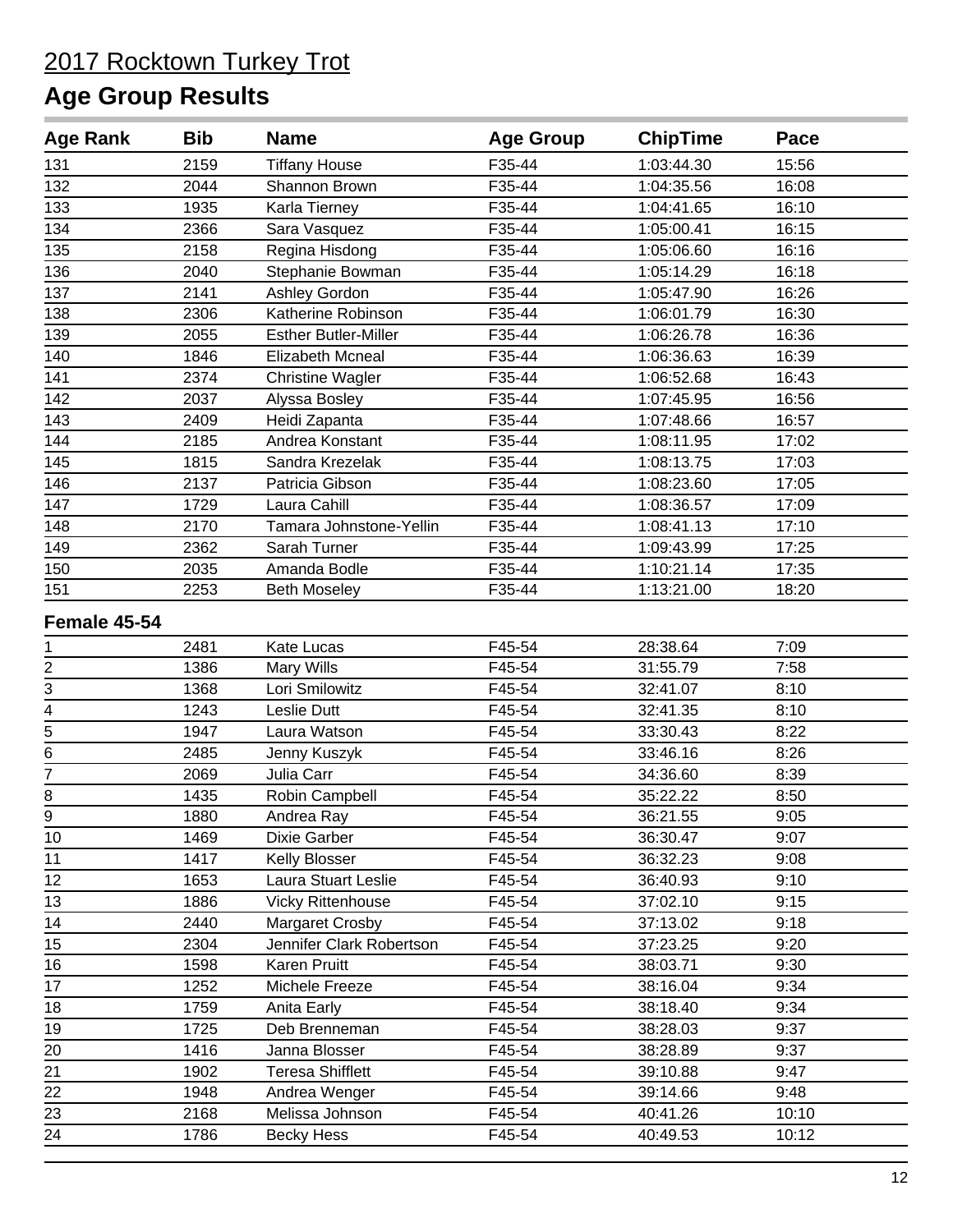| <b>Age Rank</b> | <b>Bib</b> | <b>Name</b>            | <b>Age Group</b> | <b>ChipTime</b> | Pace  |
|-----------------|------------|------------------------|------------------|-----------------|-------|
| 25              | 1756       | <b>Ellen Dotas</b>     | F45-54           | 41:07.73        | 10:16 |
| 26              | 1829       | Dawn Lokey             | F45-54           | 41:21.59        | 10:20 |
| 27              | 1689       | Kerri Wilson           | F45-54           | 41:24.25        | 10:21 |
| 28              | 2270       | <b>Judy Onestak</b>    | F45-54           | 41:37.42        | 10:24 |
| 29              | 2262       | Ann Niland             | F45-54           | 41:44.84        | 10:26 |
| 30              | 1710       | Lauren Bauser          | F45-54           | 42:18.77        | 10:34 |
| 31              | 1767       | Lisa Frye              | F45-54           | 42:34.54        | 10:38 |
| 32              | 1857       | Kathy Morrow           | F45-54           | 42:57.47        | 10:44 |
| 33              | 1836       | Jennifer Marshall      | F45-54           | 43:11.68        | 10:47 |
| 34              | 1863       | Rebecca Newcity        | F45-54           | 43:23.13        | 10:50 |
| 35              | 1356       | Krista Saeger          | F45-54           | 45:47.16        | 11:26 |
| 36              | 1831       | Cheryl Long            | F45-54           | 46:35.45        | 11:38 |
| 37              | 1802       | Angie Kim              | F45-54           | 46:54.38        | 11:43 |
| 38              | 1823       | Eun Gyung Lee          | F45-54           | 46:56.64        | 11:44 |
| 39              | 1683       | Amy Werner             | F45-54           | 47:15.84        | 11:48 |
| 40              | 2176       | Ginny Kasch            | F45-54           | 48:34.34        | 12:08 |
| 41              | 1807       | Denise Kirby           | F45-54           | 48:37.54        | 12:09 |
| 42              | 1620       | Kim Rutherford         | F45-54           | 48:43.97        | 12:10 |
| 43              | 2285       | Carolyn Poirot         | F45-54           | 49:02.23        | 12:15 |
| 44              | 1800       | Shay Kelley            | F45-54           | 49:34.73        | 12:23 |
| 45              | 2049       | Sandra Burks           | F45-54           | 50:09.94        | 12:32 |
| 46              | 1656       | Lata Tandel            | F45-54           | 51:28.54        | 12:52 |
| 47              | 2116       | Kristen Drueen         | F45-54           | 52:10.65        | 13:02 |
| 48              | 2199       | Laura Logan            | F45-54           | 53:00.01        | 13:15 |
| 49              | 2108       | <b>Cindy Diehl</b>     | F45-54           | 53:37.08        | 13:24 |
| 50              | 2227       | Rebecca Mcneely        | F45-54           | 53:43.66        | 13:25 |
| $\overline{51}$ | 2131       | <b>Heidi Gentry</b>    | F45-54           | 53:57.49        | 13:29 |
| 52              | 2072       | <b>Terri Carrier</b>   | F45-54           | 54:23.00        | 13:35 |
| 53              | 2257       | <b>Ginger Myers</b>    | F45-54           | 55:23.77        | 13:50 |
| 54              | 2106       | Susan Delawder         | F45-54           | 55:59.07        | 13:59 |
| 55              | 1704       | <b>Beth Arnold</b>     | F45-54           | 56:16.22        | 14:04 |
| 56              | 2316       | Ann Schaeffer          | F45-54           | 56:31.02        | 14:07 |
| 57              | 2454       | Lisa Price             | F45-54           | 57:34.28        | 14:23 |
| 58              | 1495       | Kate Hill              | F45-54           | 57:56.37        | 14:29 |
| 59              | 2011       | Robin Atwood           | F45-54           | 59:04.68        | 14:46 |
| 60              | 2232       | Diana Miller           | F45-54           | 1:00:37.09      | 15:09 |
| 61              | 2387       | <b>Christine Wells</b> | F45-54           | 1:01:33.36      | 15:23 |
| 62              | 2089       | Michelle Craun         | F45-54           | 1:01:35.97      | 15:23 |
| 63              | 2090       | <b>Beth Crites</b>     | F45-54           | 1:01:57.49      | 15:29 |
| 64              | 2243       | Helen Moore            | F45-54           | 1:02:38.16      | 15:39 |
| 65              | 2006       | Andi Arndt             | F45-54           | 1:02:41.78      | 15:40 |
| 66              | 2087       | Louise Corbo           | F45-54           | 1:02:44.96      | 15:41 |
| 67              | 2032       | Rhonda Blosser         | F45-54           | 1:02:55.78      | 15:43 |
| 68              | 2289       | Melissa Porter         | F45-54           | 1:03:27.64      | 15:51 |
| 69              | 2326       | Julie Shank            | F45-54           | 1:03:33.62      | 15:53 |
| 70              | 2367       | Dian Vice              | F45-54           | 1:04:58.78      | 16:14 |
| 71              | 2246       | Kirsten Moore          | F45-54           | 1:05:08.78      | 16:17 |
|                 |            |                        |                  |                 |       |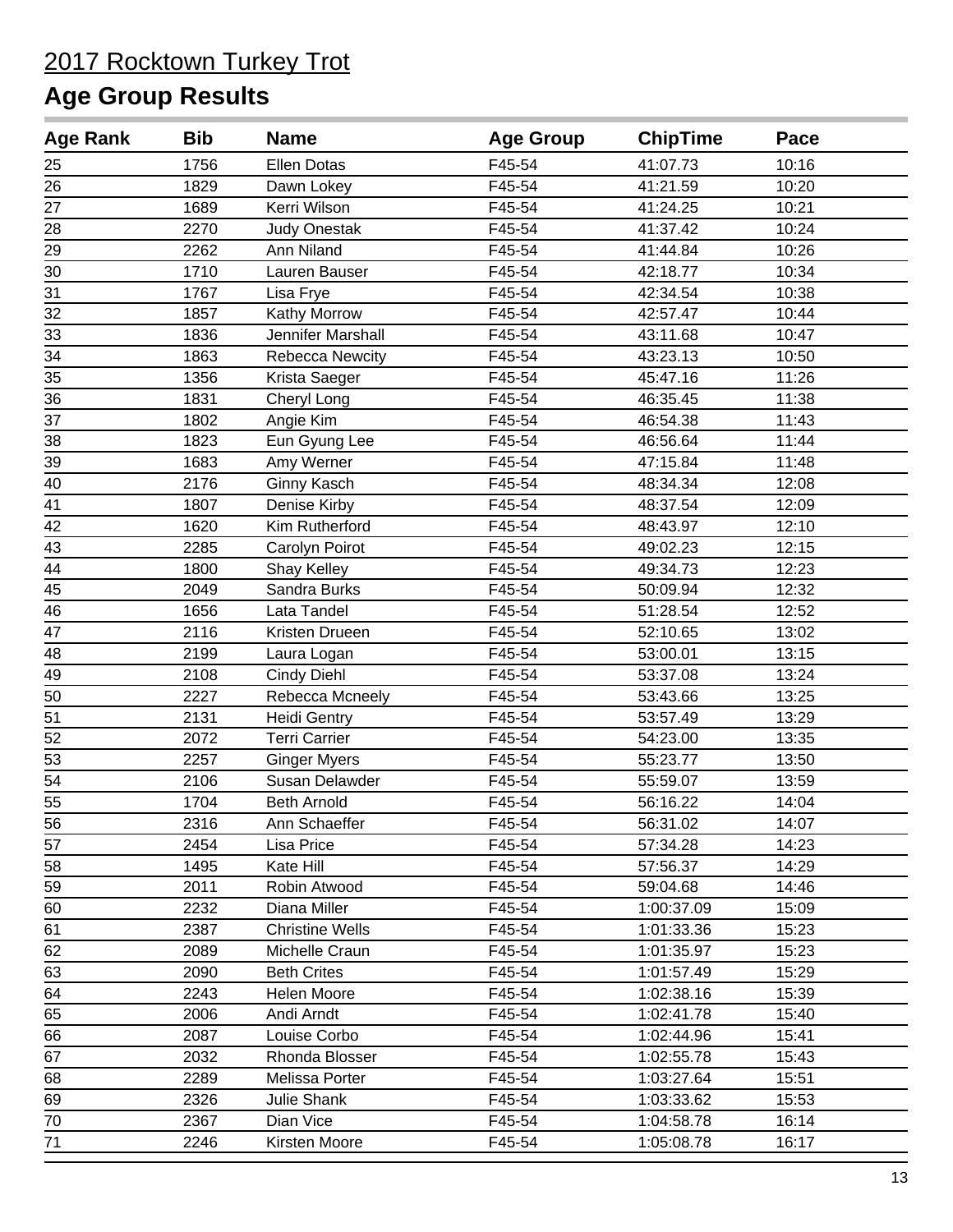| <b>Age Rank</b>                           | <b>Bib</b> | <b>Name</b>           | <b>Age Group</b> | <b>ChipTime</b> | Pace  |  |
|-------------------------------------------|------------|-----------------------|------------------|-----------------|-------|--|
| 72                                        | 2020       | Lauren Barker         | F45-54           | 1:06:22.02      | 16:35 |  |
| 73                                        | 2410       | Laura Zapanta         | F45-54           | 1:07:52.53      | 16:58 |  |
| 74                                        | 1757       | <b>Krista Dove</b>    | F45-54           | 1:08:23.03      | 17:05 |  |
| $\overline{75}$                           | 2062       | <b>Beth Cahill</b>    | F45-54           | 1:08:29.75      | 17:07 |  |
| 76                                        | 2039       | <b>Therese Bower</b>  | F45-54           | 1:08:31.60      | 17:07 |  |
| 77                                        | 2194       | Dolly Lilly           | F45-54           | 1:08:35.48      | 17:08 |  |
| 78                                        | 2086       | <b>Annette Conley</b> | F45-54           | 1:09:34.31      | 17:23 |  |
| Female 55-64                              |            |                       |                  |                 |       |  |
| 1                                         | 2357       | Laura Tinsley         | F55-64           | 25:55.04        | 6:28  |  |
|                                           | 2407       | <b>Twila Yoder</b>    | F55-64           | 28:21.66        | 7:05  |  |
|                                           | 2050       | <b>Cheryl Burns</b>   | F55-64           | 29:48.05        | 7:27  |  |
|                                           | 2483       | Colette Pennington    | F55-64           | 32:13.50        | 8:03  |  |
| $\frac{2}{3} - \frac{4}{5} - \frac{5}{6}$ | 1313       | Lauren Lynch          | F55-64           | 32:41.30        | 8:10  |  |
|                                           | 2459       | Lois Gullman          | F55-64           | 33:26.99        | 8:21  |  |
| $\overline{7}$                            | 1260       | Donna Golson          | F55-64           | 33:30.49        | 8:22  |  |
| 8                                         | 2293       | <b>Bobbie Preto</b>   | F55-64           | 33:46.80        | 8:26  |  |
| $\overline{9}$                            | 2472       | Ann Simmons           | F55-64           | 34:35.80        | 8:38  |  |
| 10                                        | 1431       | <b>Judy Burley</b>    | F55-64           | 34:38.05        | 8:39  |  |
| 11                                        | 1909       | Pam Smith             | F55-64           | 36:02.14        | 9:00  |  |
| 12                                        | 2207       | Joy Martin            | F55-64           | 37:09.48        | 9:17  |  |
| 13                                        | 2093       | Susan Crosby          | F55-64           | 37:12.51        | 9:18  |  |
| 14                                        | 1963       | <b>Marcy Williams</b> | F55-64           | 38:02.76        | 9:30  |  |
| 15                                        | 1868       | <b>Barbara Palmer</b> | F55-64           | 38:44.87        | 9:41  |  |
| 16                                        | 1403       | Jo Ansah              | F55-64           | 38:45.55        | 9:41  |  |
| 17                                        | 1819       | Maggie Kyger          | F55-64           | 39:08.70        | 9:47  |  |
| 18                                        | 1509       | Sharon Jerlinski      | F55-64           | 39:09.40        | 9:47  |  |
| 19                                        | 1926       | Lu Sultze             | F55-64           | 39:26.50        | 9:51  |  |
| 20                                        | 1916       | Ramona Stahl          | F55-64           | 39:34.24        | 9:53  |  |
| 21                                        | 1491       | Mary Jo Heckman       | F55-64           | 39:34.65        | 9:53  |  |
| 22                                        | 1812       | Sue Klassen           | F55-64           | 39:43.56        | 9:55  |  |
| 23                                        | 2152       | Marcie Harris         | F55-64           | 39:52.24        | 9:58  |  |
| $\frac{24}{1}$                            | 2250       | Kathy Moran           | F55-64           | 39:52.32        | 9:58  |  |
| 25                                        | 2241       | Carole Moore          | F55-64           | 41:01.06        | 10:15 |  |
| $\overline{26}$                           | 1842       | Lynda Mcmillen        | F55-64           | 41:24.19        | 10:21 |  |
| 27                                        | 1795       | Sarah Jones           | F55-64           | 41:48.24        | 10:27 |  |
| 28                                        | 1726       | Debbie Brown          | F55-64           | 42:14.45        | 10:33 |  |
| 29                                        | 2142       | Sharen Gromling       | F55-64           | 42:16.06        | 10:34 |  |
| $30\,$                                    | 2019       | Alison Banks          | F55-64           | 43:08.14        | 10:47 |  |
| 31                                        | 1788       | Diane Hogan           | F55-64           | 46:58.32        | 11:44 |  |
| 32                                        | 2024       | Robin Bell            | F55-64           | 48:10.91        | 12:02 |  |
| 33                                        | 2177       | Joan Kauffman         | F55-64           | 49:03.32        | 12:15 |  |
| $\overline{34}$                           | 2103       | Lynne Defnall         | F55-64           | 49:28.05        | 12:22 |  |
| $\overline{35}$                           | 1587       | <b>Buffy Ostlund</b>  | F55-64           | 49:35.42        | 12:23 |  |
| 36                                        | 1840       | Gail Mcclintock       | F55-64           | 49:45.44        | 12:26 |  |
| 37                                        | 2174       | Denna Kasch           | F55-64           | 50:04.66        | 12:31 |  |
| 38                                        | 1862       | Merribeth Neal        | F55-64           | 50:32.64        | 12:38 |  |
|                                           |            |                       |                  |                 |       |  |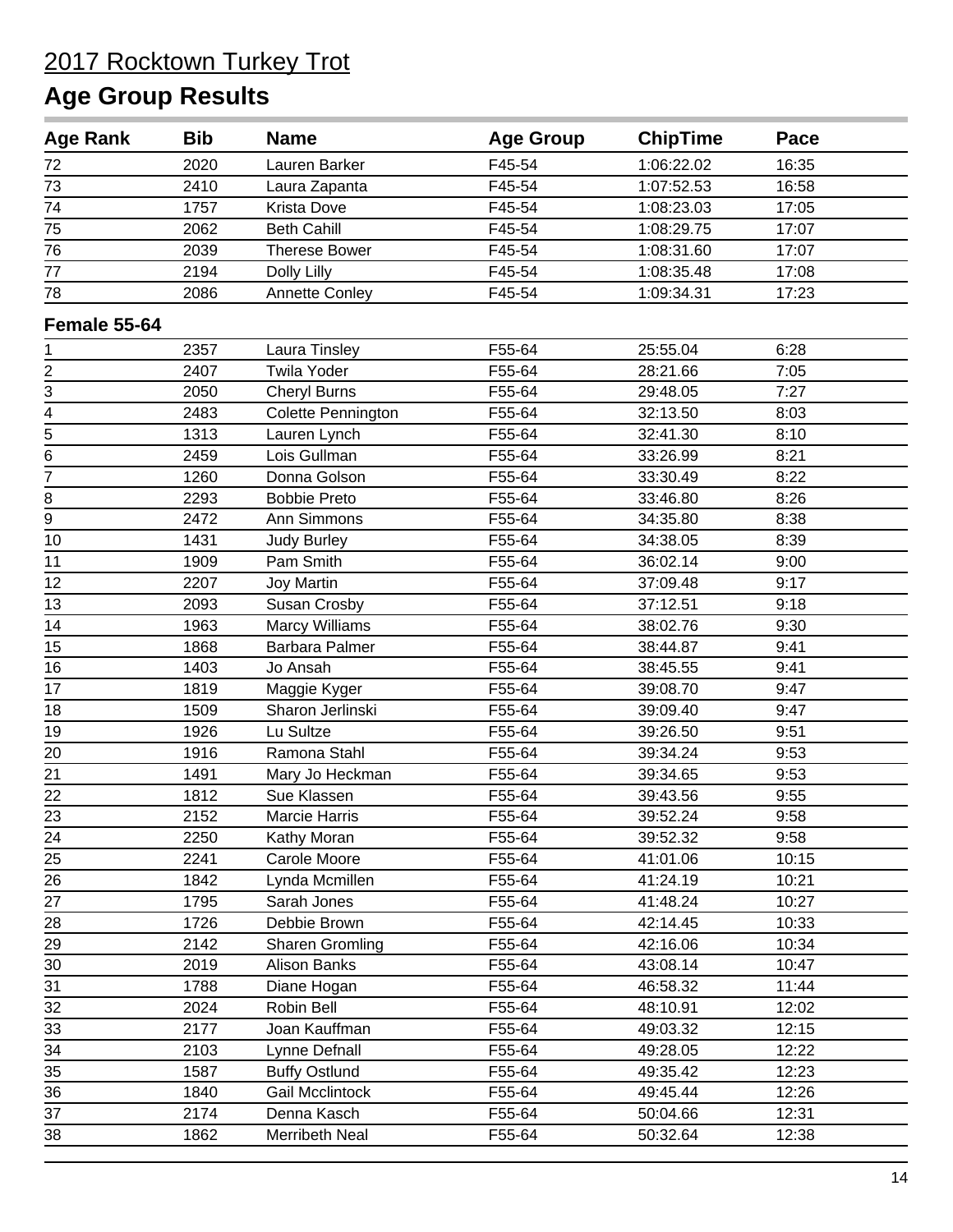| <b>Age Rank</b>             | <b>Bib</b> | <b>Name</b>           | <b>Age Group</b> | <b>ChipTime</b> | Pace  |
|-----------------------------|------------|-----------------------|------------------|-----------------|-------|
| 39                          | 1899       | Cheryl Shank          | F55-64           | 53:08.15        | 13:17 |
| 40                          | 2324       | <b>Brenda Shank</b>   | F55-64           | 54:05.63        | 13:31 |
| 41                          | 2000       | Kay Acker             | F55-64           | 54:43.15        | 13:40 |
| 42                          | 2066       | Lesa Calleo           | F55-64           | 55:11.47        | 13:47 |
| 43                          | 2385       | Suzanne Webb          | F55-64           | 55:28.27        | 13:52 |
| 44                          | 2117       | Clare Druga           | F55-64           | 56:58.51        | 14:14 |
| 45                          | 2127       | Cheryl Foster         | F55-64           | 57:50.56        | 14:27 |
| $\overline{46}$             | 2379       | Sandy Warner          | F55-64           | 58:05.18        | 14:31 |
| 47                          | 2405       | Pat Yoder             | F55-64           | 1:01:11.90      | 15:17 |
| 48                          | 2107       | <b>Charity Derrow</b> | F55-64           | 1:01:43.33      | 15:25 |
| 49                          | 2418       | Vickie Richardson     | F55-64           | 1:03:17.33      | 15:49 |
| 50                          | 2350       | Heidi Strang          | F55-64           | 1:04:13.42      | 16:03 |
| 51                          | 1960       | Joan Williams         | F55-64           | 1:04:46.76      | 16:11 |
| 52                          | 2150       | Susan Hammer          | F55-64           | 1:05:48.73      | 16:27 |
| 53                          | 2312       | Jennifer Runion       | F55-64           | 1:05:50.61      | 16:27 |
| $\overline{54}$             | 2263       | <b>Esther Nizer</b>   | F55-64           | 1:06:26.26      | 16:36 |
| 55                          | 2260       | <b>Susanne Myers</b>  | F55-64           | 1:07:46.79      | 16:56 |
| 56                          | 2320       | Jayne Schlabach       | F55-64           | 1:08:53.47      | 17:13 |
| 57                          | 2128       | Kim Foster            | F55-64           | 1:10:22.27      | 17:35 |
| 58                          | 2129       | <b>Vickie Francis</b> | F55-64           | 1:12:30.36      | 18:07 |
| 59                          | 2217       | Beth Maynard          | F55-64           | 1:13:29.03      | 18:22 |
| 60                          | 2203       | Mary Lyford           | F55-64           | 1:14:01.41      | 18:30 |
| 61                          | 2081       | <b>Joy Coakley</b>    | F55-64           | 1:14:02.11      | 18:30 |
| 62                          | 2298       | Darlene Przybyszewski | F55-64           | 1:15:59.00      | 18:59 |
| Female 65+                  |            |                       |                  |                 |       |
| 1                           | 1730       | Cynthia Cartee        | $F65+$           | 29:58.03        | 7:29  |
|                             | 2025       | Ann Bill              | $F65+$           | 35:04.04        | 8:46  |
| $\frac{2}{3}$               | 2094       | Diane Damico          | $F65+$           | 37:59.40        | 9:29  |
| $\overline{\mathcal{A}}$    | 1708       | Retha Baer            | $F65+$           | 48:27.17        | 12:06 |
| $\frac{5}{6}$               | 2002       | Jackie Alessi         | $F65+$           | 49:48.51        | 12:27 |
|                             | 2075       | Elizabeth Chappell    | $F65+$           | 53:33.72        | 13:23 |
| 7                           | 2161       | Judy Hulslander       | $F65+$           | 57:06.18        | 14:16 |
| 8                           | 2331       | Margaret Shifflett    | $F65+$           | 1:02:29.75      | 15:37 |
| $\overline{9}$              | 2453       | Helen Nafziger        | $F65+$           | 1:05:05.34      | 16:16 |
| $10$                        | 2223       | Beverly Mcgowan       | $F65+$           | 1:08:34.10      | 17:08 |
| 11                          | 2123       | Kathleen Filipiak     | $F65+$           | 1:09:06.71      | 17:16 |
| 12                          | 2411       | Clara Ziegler         | $F65+$           | 1:09:56.04      | 17:29 |
| <b>UNKNOWN</b>              |            |                       |                  |                 |       |
| 1                           | 1009       | Lena Blagg            | <b>UNK</b>       | 29:14.35        | 7:18  |
| $\overline{2}$              | 1240       | Kim Dofflemyer        | <b>UNK</b>       | 31:44.66        | 7:56  |
| $\overline{3}$              | 1628       | <b>Crystal Shenk</b>  | <b>UNK</b>       | 34:56.36        | 8:44  |
|                             | 1907       | Kelsey Smith          | <b>UNK</b>       | 35:37.04        | 8:54  |
| $\frac{4}{5}$ $\frac{6}{7}$ | 2073       | Ron Cartee            | <b>UNK</b>       | 37:37.58        | 9:24  |
|                             | 1813       | Katherine Knicely     | <b>UNK</b>       | 49:46.50        | 12:26 |
|                             | 2196       | Julie Liss            | <b>UNK</b>       | 58:08.37        | 14:32 |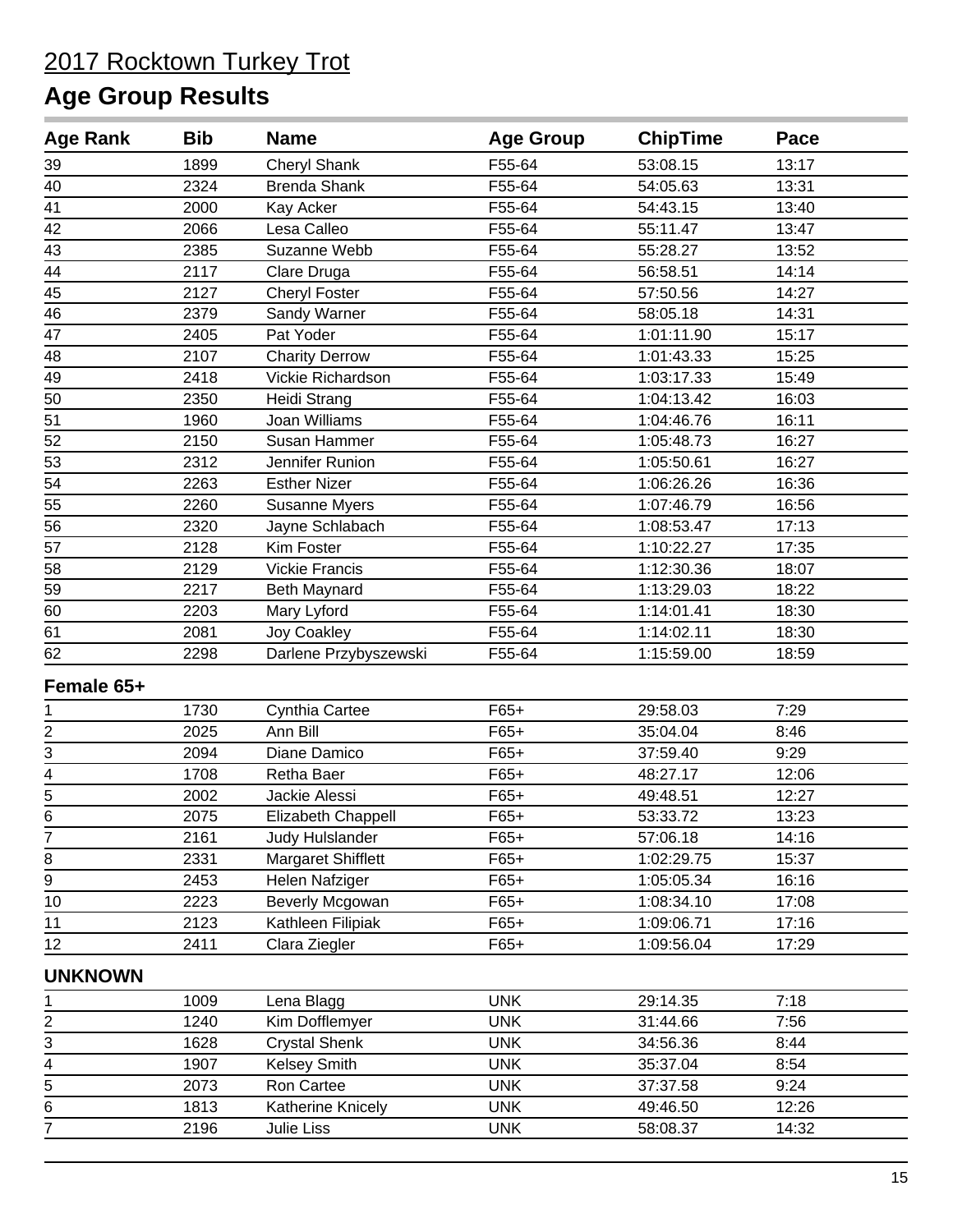| <b>Age Rank</b> | <b>Bib</b> | <b>Name</b>             | <b>Age Group</b> | <b>ChipTime</b> | Pace  |
|-----------------|------------|-------------------------|------------------|-----------------|-------|
| 8               | 2210       | Kate Mason              | <b>UNK</b>       | 1:13:13.80      | 18:18 |
| <b>Male</b>     |            |                         |                  |                 |       |
| Male 12 & Under |            |                         |                  |                 |       |
| 1               | 1728       | <b>Ryder Butcher</b>    | $M0-12$          | 25:22.51        | 6:20  |
|                 | 1108       | Samuel Stephan          | $M0-12$          | 26:49.60        | 6:42  |
| $\frac{2}{3}$   | 1280       | Ethan Jenkins           | $M0-12$          | 27:49.56        | 6:57  |
| $\frac{4}{5}$   | 1019       | <b>Toby Corriston</b>   | M0-12            | 28:20.61        | 7:05  |
|                 | 1063       | Shea Kushner            | $M0-12$          | 29:25.07        | 7:21  |
| 6               | 1319       | <b>Tyler Miller</b>     | $M0-12$          | 29:33.04        | 7:23  |
| 7               | 1595       | <b>Samuel Peters</b>    | M0-12            | 30:30.09        | 7:37  |
| 8               | 2436       | Joshua Uribe            | $M0-12$          | 30:45.41        | 7:41  |
| 9               | 2437       | <b>Matthew Uribe</b>    | $M0-12$          | 30:46.41        | 7:41  |
| 10              | 1070       | Nate Leslie             | $M0-12$          | 30:57.66        | 7:44  |
| 11              | 1259       | Louis Gibson            | M0-12            | 31:34.01        | 7:53  |
| 12              | 1255       | <b>Collin Gephardt</b>  | M0-12            | 31:52.72        | 7:58  |
| 13              | 1332       | <b>Tristan Nussbaum</b> | $M0-12$          | 32:11.02        | 8:02  |
| 14              | 1320       | <b>Cal Mitchell</b>     | $M0-12$          | 33:19.93        | 8:19  |
| 15              | 1841       | <b>Braeden Mcgrath</b>  | $M0-12$          | 34:14.12        | 8:33  |
| 16              | 1484       | <b>Palmer Hall</b>      | $M0-12$          | 34:15.43        | 8:33  |
| 17              | 1432       | <b>Xavier Butler</b>    | $M0-12$          | 34:19.90        | 8:34  |
| 18              | 1381       | Brycen Vandevander      | $M0-12$          | 34:38.33        | 8:39  |
| 19              | 1351       | <b>Adam Rhodes</b>      | $M0-12$          | 34:47.79        | 8:41  |
| 20              | 1437       | Benjamin Carlson        | $M0-12$          | 34:49.21        | 8:42  |
| 21              | 1018       | <b>Irvine Clarke</b>    | $M0-12$          | 35:41.15        | 8:55  |
| 22              | 1682       | Noah Weniger            | $M0-12$          | 35:42.45        | 8:55  |
| 23              | 1572       | Petter Monger           | $M0-12$          | 36:03.30        | 9:00  |
| 24              | 1382       | Arlo von Rotz           | $M0-12$          | 36:17.27        | 9:04  |
| 25              | 1411       | Nolan Beach             | M0-12            | 36:22.81        | 9:05  |
| 26              | 1303       | Greg Kulp               | $M0-12$          | 36:26.43        | 9:06  |
| 27              | 1287       | Peter Johnston          | $M0-12$          | 36:55.19        | 9:13  |
|                 | 2265       |                         | M0-12            |                 | 9:14  |
| 28<br>29        | 1284       | Henry Nussbaum Wagler   | M0-12            | 36:56.25        | 9:14  |
|                 |            | Grayden Johnston        | $M0-12$          | 36:58.61        |       |
| 30              | 2079       | <b>Tanner Clark</b>     |                  | 37:23.85        | 9:20  |
| 31              | 1265       | Silas Good              | M0-12            | 37:41.35        | 9:25  |
| 32              | 1302       | Evan Kulp               | M0-12            | 37:44.26        | 9:26  |
| 33              | 1262       | <b>Isaac Good</b>       | M0-12            | 37:49.51        | 9:27  |
| 34              | 1511       | Cai Johnstone-Yellin    | M0-12            | 38:30.54        | 9:37  |
| 35              | 1339       | <b>Troy Ostlund</b>     | $M0-12$          | 39:02.41        | 9:45  |
| 36              | 1792       | Graham Jesteadt         | M0-12            | 39:42.49        | 9:55  |
| 37              | 1450       | Dominic Davies          | M0-12            | 40:03.36        | 10:00 |
| 38              | 2264       | Hans Nussbaum Wagler    | M0-12            | 40:32.80        | 10:08 |
| 39              | 1324       | <b>Brad Moseley</b>     | M0-12            | 40:58.12        | 10:14 |
| 40              | 1564       | Kobe Miller             | M0-12            | 41:06.59        | 10:16 |
| 41              | 1600       | Ryan Quimby             | M0-12            | 43:08.53        | 10:47 |
| 42              | 1463       | <b>Elliot Downing</b>   | M0-12            | 43:15.30        | 10:48 |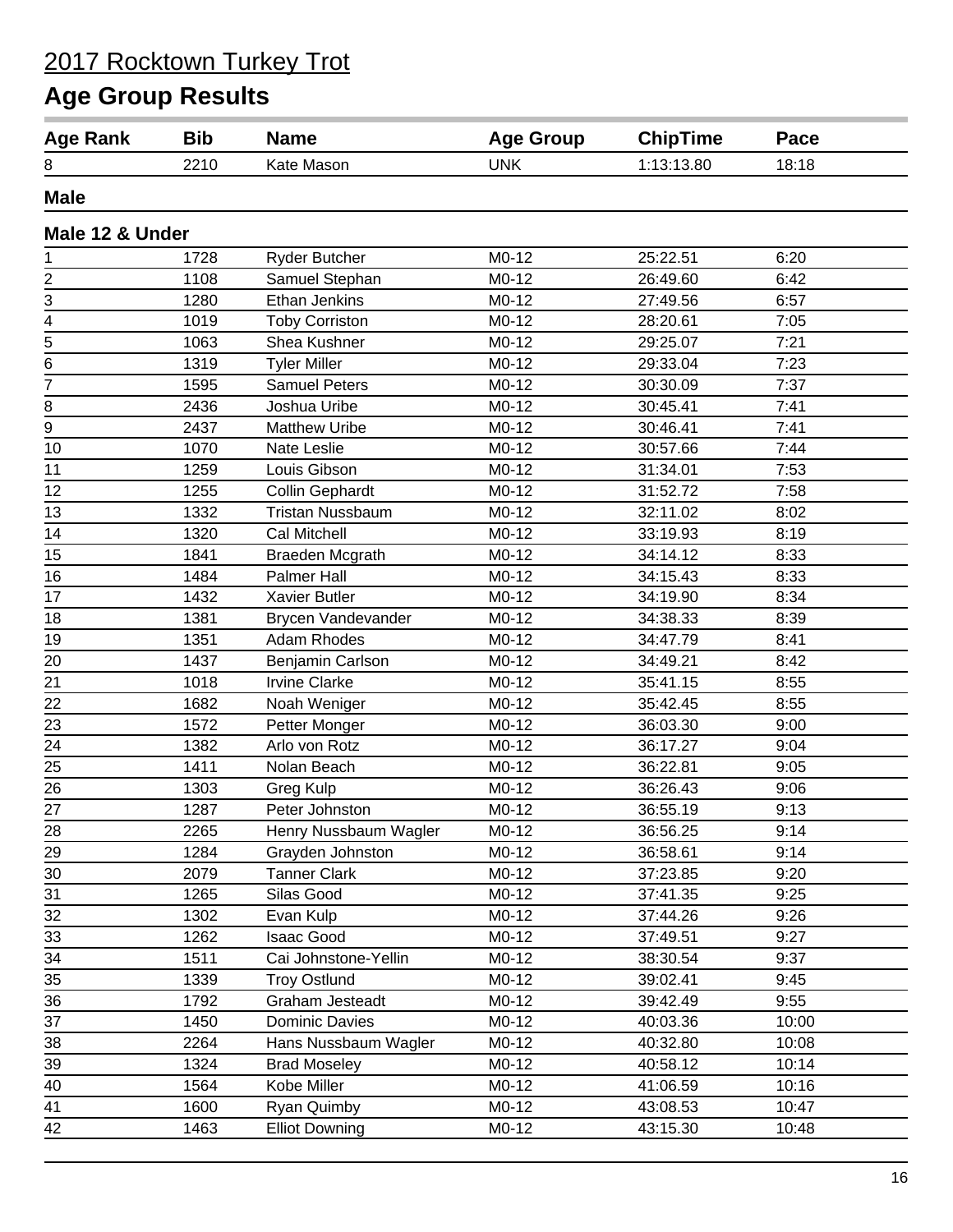| <b>Age Rank</b>             | <b>Bib</b> | <b>Name</b>             | <b>Age Group</b> | <b>ChipTime</b> | Pace  |  |
|-----------------------------|------------|-------------------------|------------------|-----------------|-------|--|
| 43                          | 1558       | Jamen Mendez            | $M0-12$          | 43:22.49        | 10:50 |  |
| $\frac{44}{1}$              | 1248       | Harper Fitzgerald       | $M0-12$          | 44:01.41        | 11:00 |  |
| 45                          | 1770       | <b>Andrew Gainer</b>    | $M0-12$          | 44:30.04        | 11:07 |  |
| 46                          | 1718       | <b>Dylan Blosser</b>    | $M0-12$          | 46:58.72        | 11:44 |  |
| $\overline{47}$             | 1589       | <b>Grant Ostlund</b>    | M0-12            | 47:49.78        | 11:57 |  |
| 48                          | 2063       | Colin Cahill            | $M0-12$          | 47:51.81        | 11:57 |  |
| 49                          | 2191       | Owen Laver              | $M0-12$          | 47:58.02        | 11:59 |  |
| 50                          | 2402       | <b>Emmet Yoder</b>      | M0-12            | 47:58.34        | 11:59 |  |
| 51                          | 2189       | <b>Brooks Laver</b>     | M0-12            | 48:00.00        | 11:59 |  |
| 52                          | 1644       | <b>Marshall Smith</b>   | $M0-12$          | 48:26.23        | 12:06 |  |
| 53                          | 1835       | Sean Mahon              | $M0-12$          | 48:27.88        | 12:06 |  |
| 54                          | 1958       | Owen Willard            | M0-12            | 48:42.44        | 12:10 |  |
| 55                          | 1744       | <b>Brayden Craig</b>    | $M0-12$          | 48:46.24        | 12:11 |  |
| $\overline{56}$             | 1570       | Andreas Monger          | M0-12            | 49:30.22        | 12:22 |  |
| 57                          | 1956       | Devon Wichael           | M0-12            | 49:40.24        | 12:25 |  |
| 58                          | 2028       | Alex Bingay             | M0-12            | 52:09.53        | 13:02 |  |
| 59                          | 1933       | <b>Brady Thompson</b>   | $M0-12$          | 54:10.42        | 13:32 |  |
| 60                          | 1642       | <b>Brandon Smith</b>    | $M0-12$          | 54:52.12        | 13:43 |  |
| 61                          | 1934       | <b>Grant Thompson</b>   | M0-12            | 58:02.82        | 14:30 |  |
| 62                          | 2226       | Thomas Mcknight         | $M0-12$          | 1:02:13.43      | 15:33 |  |
| 63                          | 1453       | <b>Vincent Davies</b>   | $M0-12$          | 1:02:32.90      | 15:38 |  |
| 64                          | 1894       | Mrigank Rout            | M0-12            | 1:02:46.60      | 15:41 |  |
| 65                          | 2341       | Colin Snider            | M0-12            | 1:03:23.90      | 15:50 |  |
| 66                          | 2342       | Luke Snider             | $M0-12$          | 1:03:40.25      | 15:55 |  |
| 67                          | 2061       | Aidan Cahill            | M0-12            | 1:05:18.64      | 16:19 |  |
| 68                          | 2084       | Jackson Comfort         | M0-12            | 1:06:16.66      | 16:34 |  |
| 69                          | 2171       | Zevian Johnstone-Yellin | M0-12            | 1:08:41.78      | 17:10 |  |
| <b>Male 13-17</b>           |            |                         |                  |                 |       |  |
| 1                           | 1115       | <b>Fisher Wheeler</b>   | M13-17           | 22:14.47        | 5:33  |  |
|                             | 1027       | Ethan Duncan            | M13-17           | 23:42.99        | 5:55  |  |
| $\frac{2}{3}$               | 1090       | <b>Timothy Porter</b>   | M13-17           | 24:19.66        | 6:04  |  |
|                             | 1058       | Hayden Kirwan           | M13-17           | 24:20.33        | 6:05  |  |
| $\frac{4}{5}$ $\frac{5}{6}$ | 1007       | Jacob Blagg             | M13-17           | 24:22.61        | 6:05  |  |
|                             | 1005       | David Beck              | M13-17           | 24:25.53        | 6:06  |  |
| $\overline{7}$              | 1089       | <b>William Peters</b>   | M13-17           | 25:47.97        | 6:26  |  |
| $\bf 8$                     | 1052       | Kevin Kasch             | M13-17           | 27:19.11        | 6:49  |  |
| 9                           | 1050       | Hank Kasch              | M13-17           | 28:24.81        | 7:06  |  |
| 10                          | 1510       | Liam Johnston           | M13-17           | 29:10.43        | 7:17  |  |
| 11                          | 1011       | Randy Brownell, Iv      | M13-17           | 29:19.23        | 7:19  |  |
| 12                          | 2469       | <b>Audie Shaver</b>     | M13-17           | 30:19.12        | 7:34  |  |
| 13                          | 1387       | Zachary Wills           | M13-17           | 30:31.13        | 7:37  |  |
| 14                          | 1030       | Jared Dutt              | M13-17           | 30:41.12        | 7:40  |  |
| $\overline{15}$             | 1031       | Kyle Dutt               | M13-17           | 30:55.57        | 7:43  |  |
| 16                          | 1035       | Jacob Estes             | M13-17           | 30:55.83        | 7:43  |  |
| 17                          | 1285       | Owen Johnston           | M13-17           | 30:58.10        | 7:44  |  |
| 18                          | 1051       | James Kasch             | M13-17           | 31:24.36        | 7:51  |  |
|                             |            |                         |                  |                 |       |  |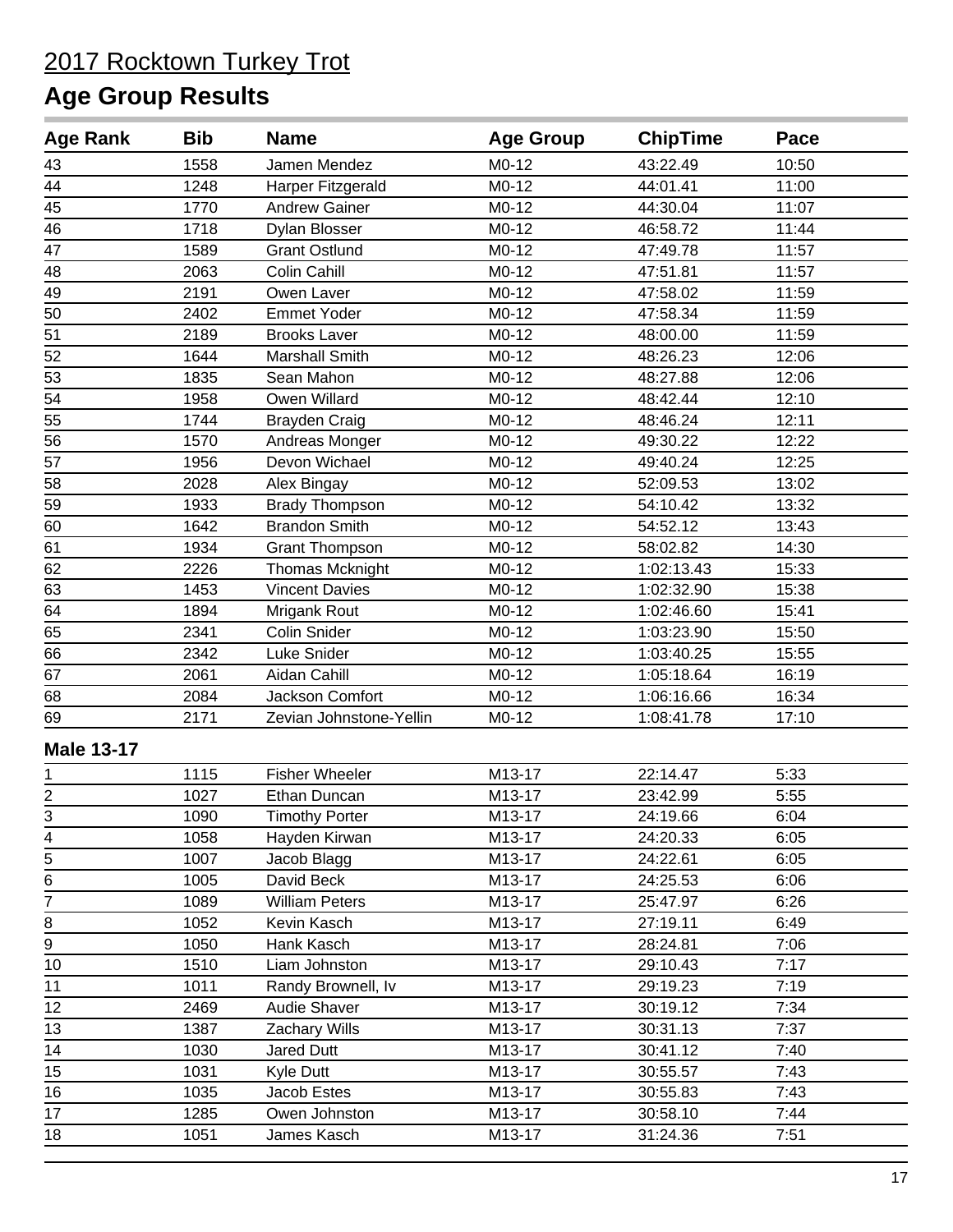| <b>Age Rank</b>                           | <b>Bib</b> | <b>Name</b>                | <b>Age Group</b> | <b>ChipTime</b> | Pace  |  |
|-------------------------------------------|------------|----------------------------|------------------|-----------------|-------|--|
| 19                                        | 1099       | Sam Schaeffer              | M13-17           | 31:59.65        | 7:59  |  |
| 20                                        | 1036       | <b>Taylor Fitzgerald</b>   | M13-17           | 33:01.84        | 8:15  |  |
| 21                                        | 1029       | <b>Collin Dutt</b>         | M13-17           | 33:11.45        | 8:17  |  |
| 22                                        | 1358       | Matt Schaeffer             | M13-17           | 33:29.24        | 8:22  |  |
| 23                                        | 1111       | Jonathan Warner            | M13-17           | 33:35.04        | 8:23  |  |
| 24                                        | 1104       | <b>Hunter Smith</b>        | M13-17           | 33:37.36        | 8:24  |  |
| 25                                        | 1424       | Silas Breen                | M13-17           | 34:28.23        | 8:37  |  |
| 26                                        | 1251       | Alex Forward               | M13-17           | 35:43.01        | 8:55  |  |
| 27                                        | 1237       | Ethan Crosby               | M13-17           | 36:13.31        | 9:03  |  |
| 28                                        | 1657       | Sid Tandel                 | M13-17           | 40:44.75        | 10:11 |  |
| 29                                        | 1712       | Jaimere Beauzieux          | M13-17           | 42:49.82        | 10:42 |  |
| 30                                        | 1939       | <b>Oziel Valdez</b>        | M13-17           | 49:31.13        | 12:22 |  |
| 31                                        | 2198       | Shelby Lister              | M13-17           | 52:10.17        | 13:02 |  |
| 32                                        | 2197       | <b>Brynna Lister</b>       | M13-17           | 52:54.09        | 13:13 |  |
| 33                                        | 2277       | Simon Parmer               | M13-17           | 55:41.52        | 13:55 |  |
| 34                                        | 2476       | Zachary Rutledge           | M13-17           | 1:04:31.61      | 16:07 |  |
| <b>Male 18-24</b>                         |            |                            |                  |                 |       |  |
| 1                                         | 1116       | Shihan Wijeyeratne         | M18-24           | 20:45.72        | 5:11  |  |
| $\overline{c}$                            | 1004       | Diego Avila                | M18-24           | 21:56.86        | 5:29  |  |
|                                           | 1049       | George Kasch               | M18-24           | 22:37.14        | 5:39  |  |
|                                           | 1017       | <b>Derrick Chirinos</b>    | M18-24           | 22:42.00        | 5:40  |  |
| $\frac{3}{4} - \frac{4}{5} - \frac{6}{6}$ | 1024       | <b>Tyler Denlinger</b>     | M18-24           | 24:27.11        | 6:06  |  |
|                                           | 1067       | Jonathan Layman            | M18-24           | 25:42.67        | 6:25  |  |
| $\overline{7}$                            | 2381       | Greg Watson                | M18-24           | 26:30.79        | 6:37  |  |
| 8                                         | 1113       | Kurt Weir                  | M18-24           | 26:50.56        | 6:42  |  |
| $\overline{9}$                            | 1046       | Taylor Huffman             | M18-24           | 28:11.43        | 7:02  |  |
| 10                                        | 2431       | <b>Martin Beck</b>         | M18-24           | 28:17.29        | 7:04  |  |
| 11                                        | 2434       | Addison Baugher            | M18-24           | 28:50.47        | 7:12  |  |
| 12                                        | 1675       | Eli Wenger                 | M18-24           | 28:58.56        | 7:14  |  |
| 13                                        | 1097       | <b>Campbell Rutherford</b> | M18-24           | 29:05.88        | 7:16  |  |
| 14                                        | 1549       | Joshua Lyons               | M18-24           | 29:40.82        | 7:25  |  |
| 15                                        | 1327       | Joseph Mumaw               | M18-24           | 29:50.45        | 7:27  |  |
| 16                                        | 1326       | <b>Austin Mumaw</b>        | M18-24           | 29:52.88        | 7:28  |  |
| 17                                        | 1246       | <b>Chris Estes</b>         | M18-24           | 30:27.14        | 7:36  |  |
| 18                                        | 1348       | Sean Rafferty              | M18-24           | 30:28.06        | 7:37  |  |
| 19                                        | 1201       | Bryan Albertson            | M18-24           | 30:44.87        | 7:41  |  |
| 20                                        | 1071       | Leonardo Lopez             | M18-24           | 31:32.51        | 7:53  |  |
| 21                                        | 2462       | Dylan Peachey              | M18-24           | 32:28.77        | 8:07  |  |
| 22                                        | 1307       | Will Lenhart               | M18-24           | 33:14.53        | 8:18  |  |
| 23                                        | 1003       | Cedric Ansah               | M18-24           | 33:15.03        | 8:18  |  |
| 24                                        | 2047       | Jonah Burgin               | M18-24           | 34:18.81        | 8:34  |  |
| 25                                        | 1865       | Joe Niland                 | M18-24           | 34:49.88        | 8:42  |  |
| 26                                        | 1407       | Oliver Atwood              | M18-24           | 34:51.99        | 8:42  |  |
| 27                                        | 1109       | Rajen Tandel               | M18-24           | 35:06.16        | 8:46  |  |
| 28                                        | 1290       | Mccabe Kasch               | M18-24           | 35:14.46        | 8:48  |  |
| 29                                        | 1400       | Mustafa Abid               | M18-24           | 36:31.81        | 9:07  |  |
|                                           |            |                            |                  |                 |       |  |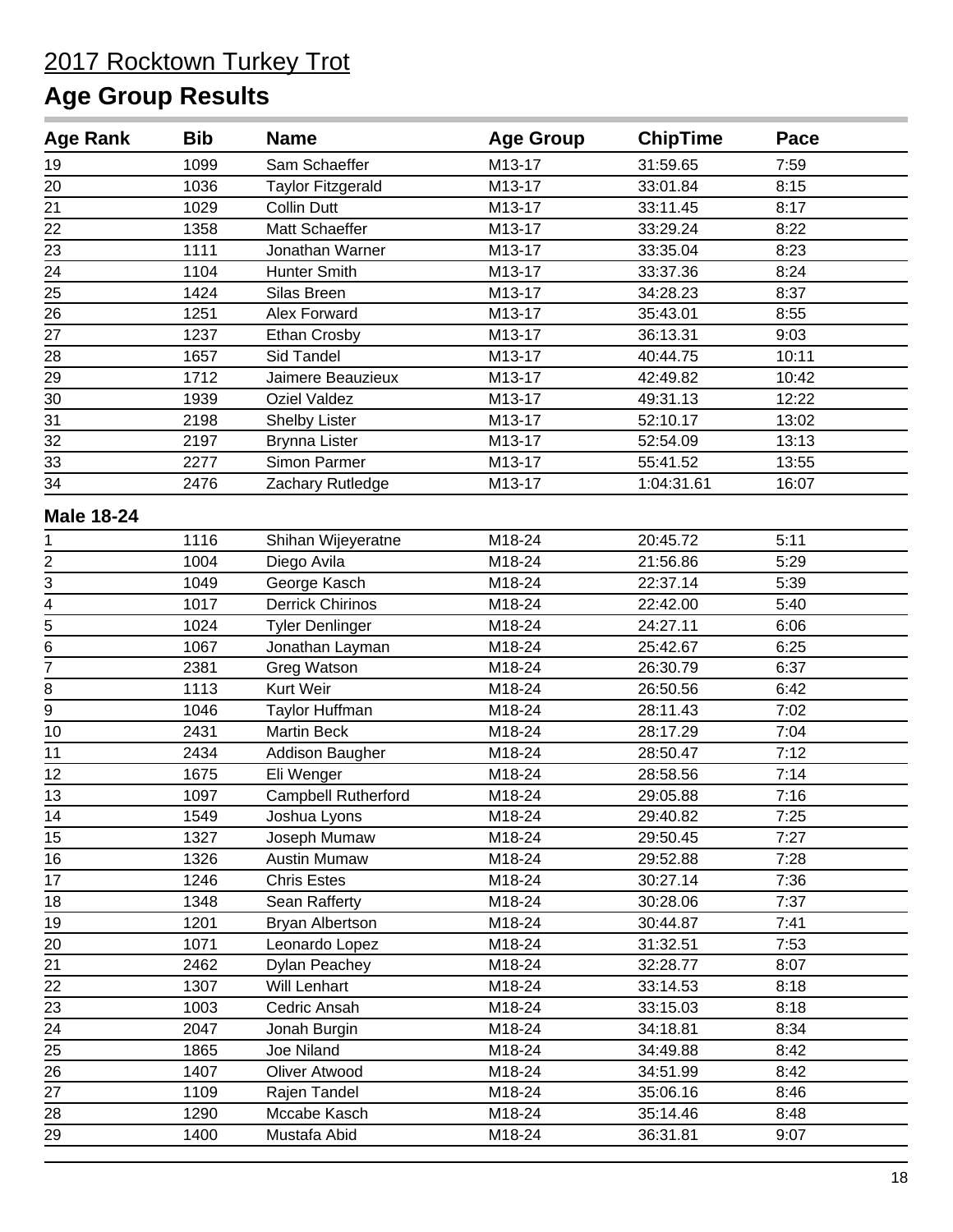| <b>Age Rank</b>   | <b>Bib</b> | <b>Name</b>                 | <b>Age Group</b> | <b>ChipTime</b> | Pace  |  |
|-------------------|------------|-----------------------------|------------------|-----------------|-------|--|
| 30                | 1617       | Daniel Rohrer               | M18-24           | 37:30.59        | 9:22  |  |
| 31                | 1891       | <b>Isaac Rohrer</b>         | M18-24           | 37:39.24        | 9:24  |  |
| 32                | 1911       | Nate Snider                 | M18-24           | 38:09.65        | 9:32  |  |
| 33                | 1380       | <b>Trey Ulintz</b>          | M18-24           | 38:23.99        | 9:35  |  |
| 34                | 1824       | Nathan Lee                  | M18-24           | 39:05.43        | 9:46  |  |
| 35                | 1468       | William Galang              | M18-24           | 39:41.33        | 9:55  |  |
| 36                | 1622       | Ryan Gandy                  | M18-24           | 40:08.51        | 10:02 |  |
| 37                | 1534       | Nicolas Lee                 | M18-24           | 40:13.17        | 10:03 |  |
| 38                | 1703       | Andrew Ansah                | M18-24           | 40:35.70        | 10:08 |  |
| 39                | 1478       | Roberto Gonzalez            | M18-24           | 44:07.23        | 11:01 |  |
| 40                | 1849       | <b>Carter Mcneely</b>       | M18-24           | 45:39.06        | 11:24 |  |
| $\overline{41}$   | 1270       | William Gu                  | M18-24           | 46:55.20        | 11:43 |  |
| 42                | 1804       | Paul Kim                    | M18-24           | 47:00.34        | 11:45 |  |
| 43                | 2283       | Justin Pillichody           | M18-24           | 50:23.94        | 12:35 |  |
| 44                | 2288       | <b>Kirkland Porter</b>      | M18-24           | 53:50.32        | 13:27 |  |
| 45                | 2276       | Max Parmer                  | M18-24           | 55:42.48        | 13:55 |  |
| 46                | 1494       | Hudson Hill                 | M18-24           | 1:05:37.10      | 16:24 |  |
| 47                | 1941       | Ethan Vancini               | M18-24           | 1:08:55.84      | 17:13 |  |
| <b>Male 25-34</b> |            |                             |                  |                 |       |  |
| 1                 | 1081       | Keith Morris                | M25-34           | 22:51.06        | 5:42  |  |
| $\frac{2}{3}$     | 1033       | <b>Chris Ehrhart</b>        | M25-34           | 25:33.87        | 6:23  |  |
|                   | 1061       | <b>Matthew Kragie</b>       | M25-34           | 25:52.98        | 6:28  |  |
| $\overline{4}$    | 1034       | Phil Ernst                  | M25-34           | 25:58.47        | 6:29  |  |
| $\overline{5}$    | 1043       | <b>Robert Heitz</b>         | M25-34           | 26:12.03        | 6:33  |  |
| $\overline{6}$    | 1230       | <b>Linsey Clarke</b>        | M25-34           | 26:13.84        | 6:33  |  |
| $\overline{7}$    | 1044       | Greg Hogan                  | M25-34           | 26:28.17        | 6:37  |  |
| 8                 | 1013       | <b>Garret Burks</b>         | M25-34           | 26:28.70        | 6:37  |  |
| 9                 | 1073       | Reid Lynch                  | M25-34           | 26:28.90        | 6:37  |  |
| 10                | 1072       | Andrew Lyford               | M25-34           | 26:42.19        | 6:40  |  |
| 11                | 1106       | Ryan Smith                  | M25-34           | 26:53.76        | 6:43  |  |
| 12                | 1048       | Jared Jerlinski             | M25-34           | 26:57.32        | 6:44  |  |
| 13                | 1010       | Andy Bolt                   | M25-34           | 26:57.43        | 6:44  |  |
| 14                | 1295       | <b>Andrew Kirk</b>          | M25-34           | 27:45.66        | 6:56  |  |
| 15                | 1354       | Matt Rossino                | M25-34           | 28:23.12        | 7:05  |  |
| 16                | 1586       | Rj Ohgren                   | M25-34           | 28:39.97        | 7:09  |  |
| 17                | 2441       | Alexander Neal              | M25-34           | 28:50.69        | 7:12  |  |
| 18                | 1297       | <b>Michael Kniss</b>        | M25-34           | 29:36.14        | 7:24  |  |
| 19                | 1267       | Tom Grant                   | M25-34           | 29:36.73        | 7:24  |  |
| 20                | 2447       | Cody Keogh                  | M25-34           | 29:52.91        | 7:28  |  |
| 21                | 1208       | Arlo Baker                  | M25-34           | 30:45.33        | 7:41  |  |
| 22                | 1056       | Michael Killen              | M25-34           | 30:51.94        | 7:42  |  |
| $\overline{23}$   | 2458       | <b>Tlotzin Chaveste</b>     | M25-34           | 31:03.18        | 7:45  |  |
| 24                | 1316       | <b>Matthew Martorana</b>    | M25-34           | 31:14.43        | 7:48  |  |
| 25                | 1953       | <b>Patrick Westmoreland</b> | M25-34           | 31:15.67        | 7:48  |  |
| 26                | 1028       | Chase Dunlap                | M25-34           | 31:16.52        | 7:49  |  |
| 27                | 1225       | Patrick Calleo              | M25-34           | 31:31.32        | 7:52  |  |
|                   |            |                             |                  |                 |       |  |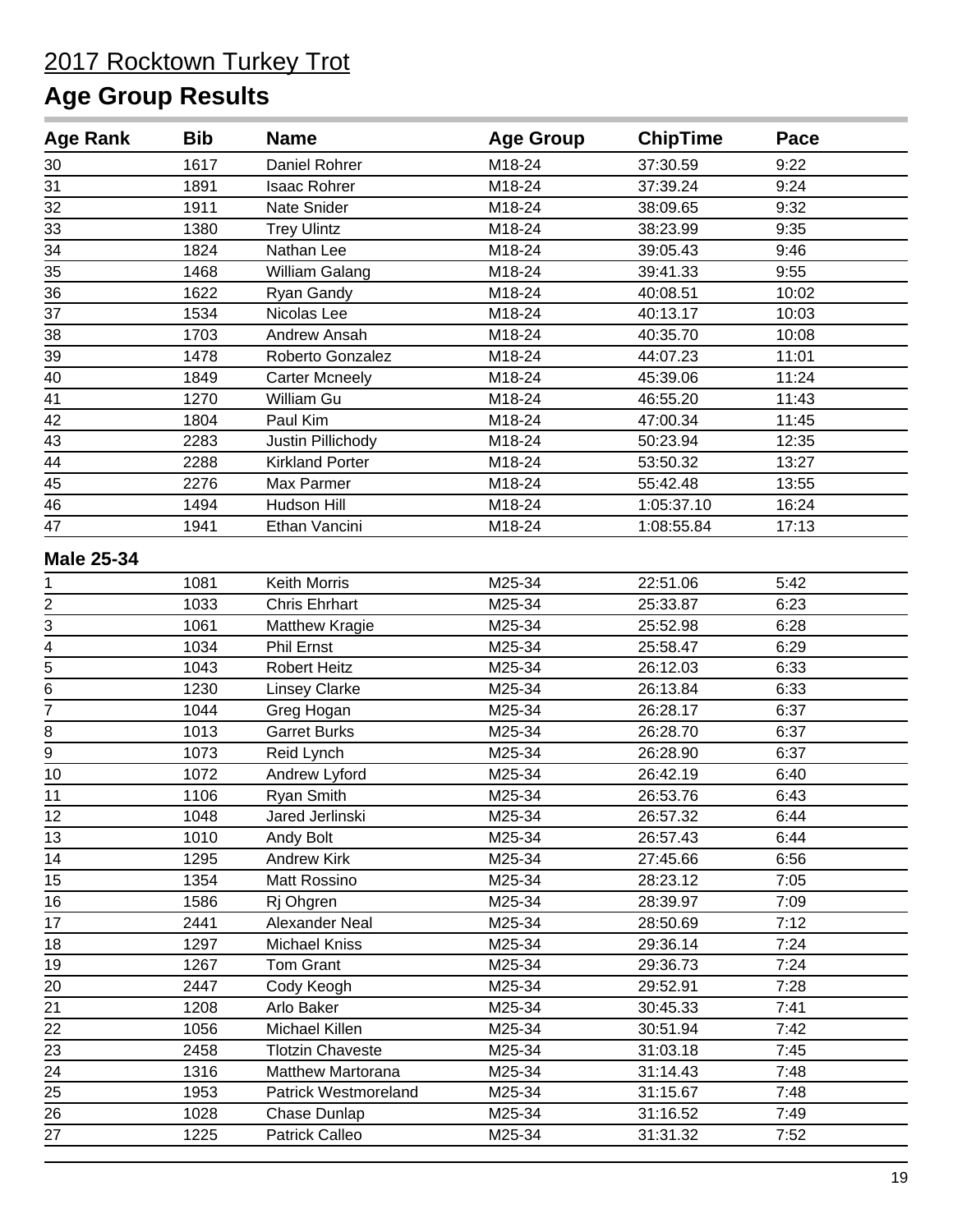| <b>Age Rank</b> | <b>Bib</b> | <b>Name</b>                | <b>Age Group</b> | <b>ChipTime</b> | Pace  |  |
|-----------------|------------|----------------------------|------------------|-----------------|-------|--|
| 28              | 1352       | Cj Ritchie                 | M25-34           | 31:34.72        | 7:53  |  |
| 29              | 1105       | Luke Smith                 | M25-34           | 31:34.90        | 7:53  |  |
| 30              | 1378       | <b>Christopher Tolbert</b> | M25-34           | 32:09.27        | 8:02  |  |
| 31              | 1200       | Adam Shank                 | M25-34           | 32:18.93        | 8:04  |  |
| 32              | 1898       | <b>Bryce Shank</b>         | M25-34           | 32:48.53        | 8:12  |  |
| 33              | 1486       | Lemuel Hancock             | M25-34           | 33:07.39        | 8:16  |  |
| 34              | 1330       | <b>Andrew Neff</b>         | M25-34           | 33:07.40        | 8:16  |  |
| 35              | 1566       | <b>Tim Mindling</b>        | M25-34           | 33:12.47        | 8:18  |  |
| 36              | 1632       | Jason Shifflett            | M25-34           | 33:35.77        | 8:23  |  |
| 37              | 1355       | Justin Rowling             | M25-34           | 33:56.65        | 8:29  |  |
| 38              | 1645       | Steven Smith               | M25-34           | 34:24.60        | 8:36  |  |
| 39              | 1311       | Chris Lyford               | M25-34           | 34:30.58        | 8:37  |  |
| 40              | 1591       | Fredrik Palm               | M25-34           | 34:34.19        | 8:38  |  |
| 41              | 1672       | Jamie Webb                 | M25-34           | 34:36.28        | 8:39  |  |
| 42              | 1489       | <b>Allan Harris</b>        | M25-34           | 34:52.30        | 8:43  |  |
| 43              | 1906       | Josh Smith                 | M25-34           | 35:02.22        | 8:45  |  |
| 44              | 1220       | Dan Brendel                | M25-34           | 35:11.00        | 8:47  |  |
| 45              | 1261       | <b>Omar Gonzalez</b>       | M25-34           | 35:19.15        | 8:49  |  |
| 46              | 1001       | Aaron Aeschliman           | M25-34           | 35:26.50        | 8:51  |  |
| 47              | 2247       | Kristian Moore             | M25-34           | 35:49.18        | 8:57  |  |
| 48              | 1784       | Michael Heatwole           | M25-34           | 35:55.79        | 8:58  |  |
| 49              | 1878       | Steven Przybyszewski       | M25-34           | 36:13.14        | 9:03  |  |
| 50              | 1214       | Ben Blaylock               | M25-34           | 36:46.25        | 9:11  |  |
| 51              | 1353       | David Rohrer               | M25-34           | 36:58.02        | 9:14  |  |
| 52              | 1206       | Michael Atkinson           | M25-34           | 36:58.29        | 9:14  |  |
| 53              | 1630       | <b>Isaac Shickel</b>       | M25-34           | 37:04.15        | 9:16  |  |
| 54              | 2208       | <b>Steve Martin</b>        | M25-34           | 37:09.25        | 9:17  |  |
| 55              | 1533       | Kenneth Lam                | M25-34           | 37:09.74        | 9:17  |  |
| 56              | 1242       | Aaron Dove                 | M25-34           | 37:16.95        | 9:19  |  |
| 57              | 1493       | Joshua Herring             | M25-34           | 37:17.30        | 9:19  |  |
| 58              | 1470       | Andrew Gascho              | M25-34           | 37:35.64        | 9:23  |  |
| 59              | 1425       | Jeremiah Brinkley          | M25-34           | 38:04.04        | 9:31  |  |
| 60              | 1810       | <b>Justin Kirtley</b>      | M25-34           | 39:12.67        | 9:48  |  |
| 61              | 1607       | <b>Brad Reese</b>          | M25-34           | 39:14.25        | 9:48  |  |
| 62              | 1930       | Casey Thomas               | M25-34           | 39:19.29        | 9:49  |  |
| 63              | 1367       | Alexander Skolnitsky       | M25-34           | 39:26.14        | 9:51  |  |
| 64              | 1685       | <b>Gray Wheatley</b>       | M25-34           | 39:27.43        | 9:51  |  |
| 65              | 1291       | <b>Travis Keeler</b>       | M25-34           | 40:07.18        | 10:01 |  |
| 66              | 1820       | Matthew Kyger              | M25-34           | 40:08.98        | 10:02 |  |
| 67              | 1750       | <b>Chuck Deviers</b>       | M25-34           | 40:09.91        | 10:02 |  |
| 68              | 1651       | Justin Stoneburner         | M25-34           | 40:14.80        | 10:03 |  |
| 69              | 1479       | David Gordon               | M25-34           | 40:29.25        | 10:07 |  |
| 70              | 1769       | Robert Frysinger           | M25-34           | 40:45.48        | 10:11 |  |
| 71              | 1506       | Steve Jackman              | M25-34           | 41:06.44        | 10:16 |  |
| 72              | 2140       | Jason Good                 | M25-34           | 42:31.67        | 10:37 |  |
| 73              | 2478       | Alex Razumov               | M25-34           | 42:34.11        | 10:38 |  |
| 74              | 2444       | Nick Brown                 | M25-34           | 43:24.99        | 10:51 |  |
|                 |            |                            |                  |                 |       |  |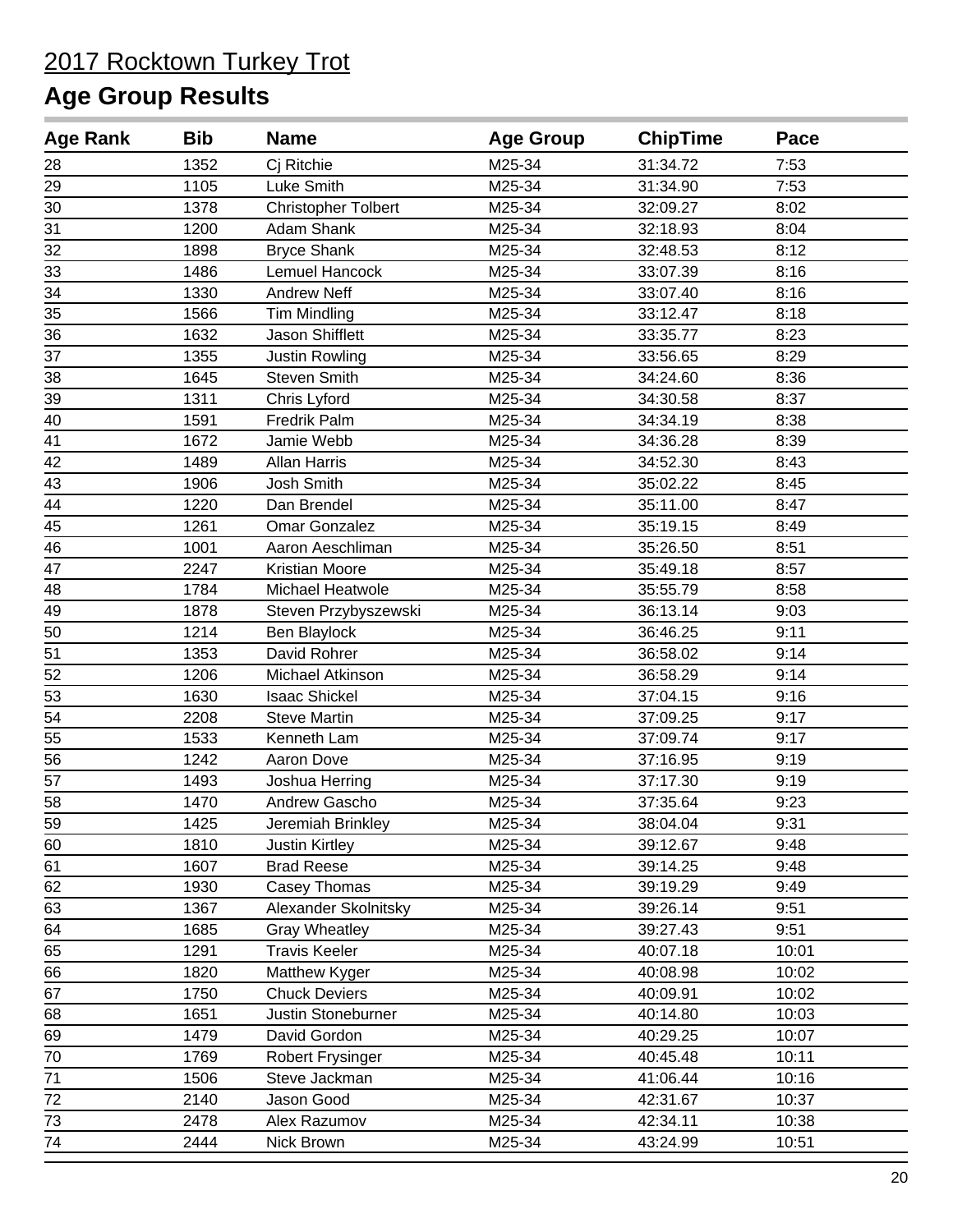| <b>Age Rank</b>         | <b>Bib</b> | <b>Name</b>           | <b>Age Group</b> | <b>ChipTime</b> | Pace  |  |
|-------------------------|------------|-----------------------|------------------|-----------------|-------|--|
| 75                      | 1026       | David Dorzweiler      | M25-34           | 43:26.21        | 10:51 |  |
| 76                      | 2220       | Scott Mcavoy          | M25-34           | 44:06.43        | 11:01 |  |
| 77                      | 1477       | David Glazer          | M25-34           | 44:38.41        | 11:09 |  |
| 78                      | 1663       | <b>Justin Toms</b>    | M25-34           | 44:51.66        | 11:12 |  |
| 79                      | 1696       | Will Zampini          | M25-34           | 44:58.93        | 11:14 |  |
| 80                      | 1448       | <b>Matthew Cross</b>  | M25-34           | 46:04.04        | 11:31 |  |
| 81                      | 1674       | <b>Blake Wenger</b>   | M25-34           | 46:13.39        | 11:33 |  |
| 82                      | 1803       | George Kim            | M25-34           | 46:55.00        | 11:43 |  |
| $\overline{83}$         | 1777       | Robert Gu             | M25-34           | 46:59.11        | 11:44 |  |
| 84                      | 1892       | Jeremy Rose           | M25-34           | 47:03.02        | 11:45 |  |
| 85                      | 2130       | Jason Garber          | M25-34           | 48:12.53        | 12:03 |  |
| 86                      | 1519       | Daniel Kauffman       | M25-34           | 48:46.43        | 12:11 |  |
| 87                      | 2421       | James Trevino         | M25-34           | 51:37.09        | 12:54 |  |
| 88                      | 2144       | <b>Brian Gu</b>       | M25-34           | 51:39.74        | 12:54 |  |
| 89                      | 1514       | Jay Jorgensen         | M25-34           | 51:41.13        | 12:55 |  |
| $90\,$                  | 2082       | Eric Coggins          | M25-34           | 53:51.10        | 13:27 |  |
| 91                      | 1942       | Nathan Vick           | M25-34           | 56:07.26        | 14:01 |  |
| 92                      | 1733       | <b>Brandon Cash</b>   | M25-34           | 58:31.79        | 14:37 |  |
| 93                      | 2097       | David Davenport       | M25-34           | 58:51.00        | 14:42 |  |
| 94                      | 2389       | Paul Wells            | M25-34           | 58:52.11        | 14:43 |  |
| 95                      | 2425       | <b>Matthew Kronin</b> | M25-34           | 1:03:05.04      | 15:46 |  |
| 96                      | 2023       | <b>Brian Becker</b>   | M25-34           | 1:05:37.81      | 16:24 |  |
| 97                      | 2121       | Kevin Eby             | M25-34           | 1:09:01.26      | 17:15 |  |
| 98                      | 2318       | Ben Schlabach         | M25-34           | 1:09:46.88      | 17:26 |  |
| 99                      | 1869       | <b>Brian Parrish</b>  | M25-34           | 1:12:29.87      | 18:07 |  |
| 100                     | 2355       | <b>Dustin Taylor</b>  | M25-34           | 1:16:08.02      | 19:02 |  |
| <b>Male 35-44</b>       |            |                       |                  |                 |       |  |
| 1                       | 1038       | Mike Fox              | M35-44           | 20:59.23        | 5:14  |  |
| $\overline{\mathbf{c}}$ | 1054       | Aaron Kauffman        | M35-44           | 25:11.06        | 6:17  |  |
| $\overline{3}$          | 1522       | Michael Keown         | M35-44           | 25:44.81        | 6:26  |  |
| $\overline{4}$          | 1021       | Paul Deeble           | M35-44           | 26:20.91        | 6:35  |  |
|                         | 1317       | Jeremy Mason          | M35-44           | 26:28.22        | 6:37  |  |
| $\frac{5}{6}$           | 1202       | <b>Ryan Aless</b>     | M35-44           | 26:30.07        | 6:37  |  |
| 7                       | 2452       | <b>Brian Aker</b>     | M35-44           | 26:39.70        | 6:39  |  |
| 8                       | 1110       | Dave Ward             | M35-44           | 27:20.87        | 6:50  |  |
| 9                       | 1121       | Phil Zapanta          | M35-44           | 27:38.61        | 6:54  |  |
| 10                      | 1103       | Gene Sieber           | M35-44           | 27:58.28        | 6:59  |  |
| 11                      | 1241       | Jeff Domingus         | M35-44           | 28:10.15        | 7:02  |  |
| 12                      | 1362       | <b>Timothy Shenk</b>  | M35-44           | 28:14.09        | 7:03  |  |
| 13                      | 2427       | <b>Tyler Prewett</b>  | M35-44           | 28:24.49        | 7:06  |  |
| 14                      | 1736       | Jeremy Cline          | M35-44           | 28:24.77        | 7:06  |  |
| 15                      | 1119       | Andrew Zapanta        | M35-44           | 28:25.79        | 7:06  |  |
| 16                      | 1305       | David Landis          | M35-44           | 28:27.75        | 7:06  |  |
| 17                      | 1328       | Chad Muxlow           | M35-44           | 28:50.59        | 7:12  |  |
| 18                      | 1096       | Jamie Rupe            | M35-44           | 28:57.02        | 7:14  |  |
| 19                      | 1379       | David Trouille        | M35-44           | 29:25.03        | 7:21  |  |
|                         |            |                       |                  |                 |       |  |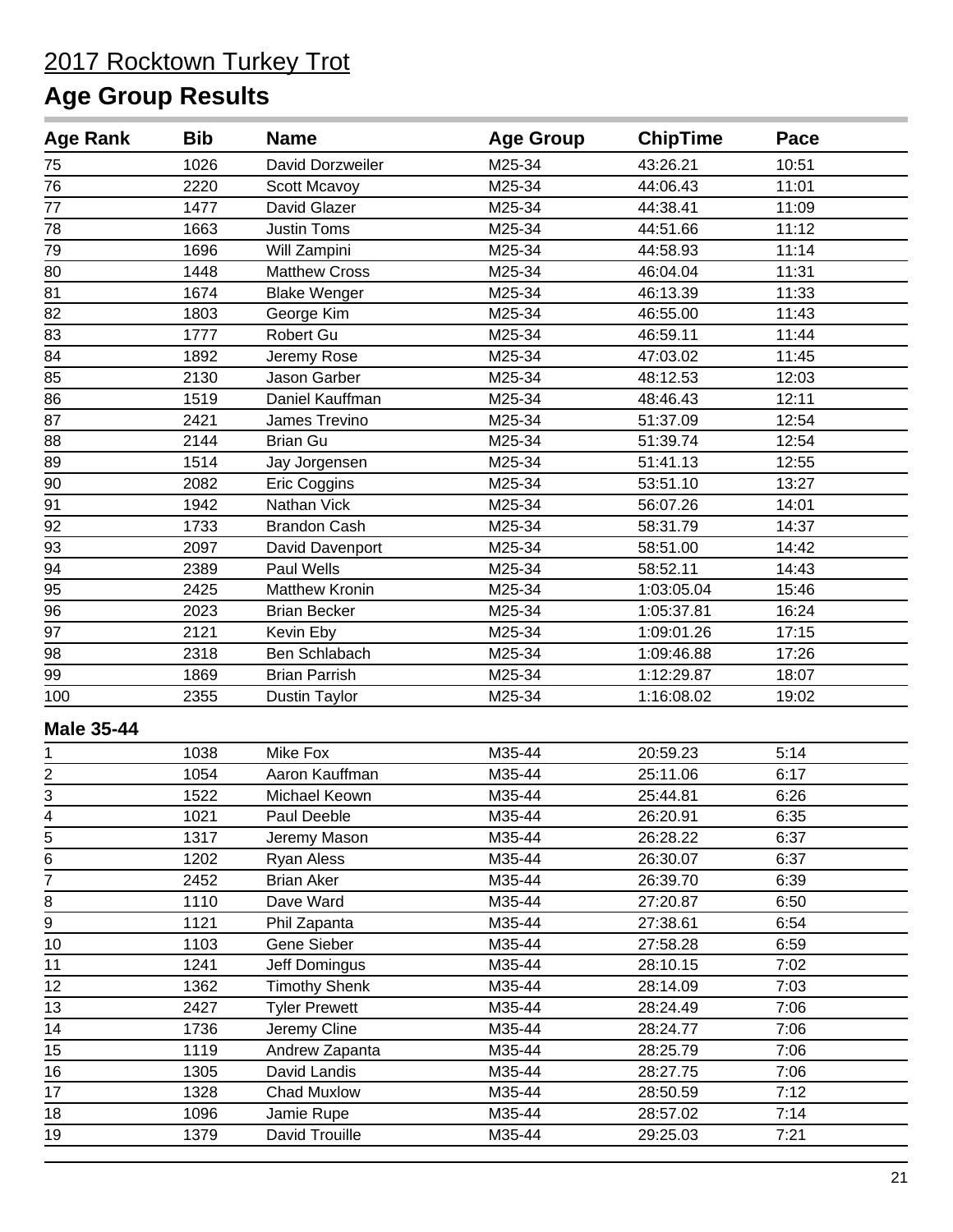| <b>Age Rank</b> | <b>Bib</b> | <b>Name</b>             | <b>Age Group</b> | <b>ChipTime</b> | Pace |
|-----------------|------------|-------------------------|------------------|-----------------|------|
| 20              | 1274       | <b>Craig Hofstetter</b> | M35-44           | 29:28.99        | 7:22 |
| 21              | 1715       | Daryl Bender            | M35-44           | 29:29.44        | 7:22 |
| 22              | 1257       | <b>Brett Gibson</b>     | M35-44           | 29:34.86        | 7:23 |
| 23              | 1078       | <b>Eric Miller</b>      | M35-44           | 29:40.89        | 7:25 |
| 24              | 1217       | Jason Box               | M35-44           | 30:04.24        | 7:31 |
| 25              | 1366       | Marcus Skaflen          | M35-44           | 30:06.82        | 7:31 |
| 26              | 1006       | Adam Blagg              | M35-44           | 30:11.49        | 7:32 |
| 27              | 1222       | <b>Holmes Browne</b>    | M35-44           | 30:28.99        | 7:37 |
| 28              | 1092       | <b>Tim Reamer</b>       | M35-44           | 30:31.12        | 7:37 |
| 29              | 1234       | Ryan Corriston          | M35-44           | 30:42.16        | 7:40 |
| 30              | 2433       | Andrew Baugher          | M35-44           | 30:46.23        | 7:41 |
| 31              | 1239       | Mike Dickerson          | M35-44           | 30:52.09        | 7:43 |
| 32              | 1083       | <b>Anthony Myers</b>    | M35-44           | 30:57.85        | 7:44 |
| 33              | 1325       | Mark Moseley Jr         | M35-44           | 31:04.33        | 7:46 |
| 34              | 1357       | Peter Saeger            | M35-44           | 31:51.87        | 7:57 |
| 35              | 2305       | Derek Robinson          | M35-44           | 32:22.83        | 8:05 |
| 36              | 1296       | Rodney Knepp            | M35-44           | 33:13.72        | 8:18 |
| 37              | 1370       | Jeremy Spilman          | M35-44           | 34:00.49        | 8:30 |
| 38              | 1636       | <b>Clay Showalter</b>   | M35-44           | 34:04.47        | 8:31 |
| 39              | 1666       | Jason Truman            | M35-44           | 34:18.32        | 8:34 |
| 40              | 1604       | <b>Brian Ratliff</b>    | M35-44           | 34:45.29        | 8:41 |
| 41              | 1211       | Saam Bakhtiar           | M35-44           | 35:08.01        | 8:47 |
| 42              | 1929       | Jay Taylor              | M35-44           | 35:21.02        | 8:50 |
| 43              | 1699       | lan Zook                | M35-44           | 35:29.24        | 8:52 |
| $\overline{44}$ | 1612       | Zach Roberson           | M35-44           | 35:31.77        | 8:52 |
| 45              | 1817       | Mike Krumpe             | M35-44           | 35:31.94        | 8:52 |
| 46              | 1527       | Daniel Kirwan           | M35-44           | 35:36.06        | 8:54 |
| 47              | 1680       | Jerry Weniger           | M35-44           | 35:40.85        | 8:55 |
| 48              | 2468       | Harvie Andrews          | M35-44           | 35:42.19        | 8:55 |
| 49              | 1664       | Derik Trissel           | M35-44           | 35:42.34        | 8:55 |
| 50              | 1439       | Matt Carlson            | M35-44           | 35:46.93        | 8:56 |
| 51              | 1692       | Andrew Witmer           | M35-44           | 35:51.54        | 8:57 |
| 52              | 1080       | <b>Matthew Monger</b>   | M35-44           | 36:04.47        | 9:01 |
| 53              | 1640       | Jj Slye                 | M35-44           | 36:13.85        | 9:03 |
| 54              | 2424       | Seth Berkey             | M35-44           | 36:23.67        | 9:05 |
| 55              | 2376       | <b>Trenton Wagler</b>   | M35-44           | 36:33.68        | 9:08 |
| 56              | 1613       | Daniel Robinson         | M35-44           | 36:45.82        | 9:11 |
| 57              | 1686       | David Whitehurst        | M35-44           | 36:59.46        | 9:14 |
| 58              | 1625       | Raymond Sekula          | M35-44           | 37:00.47        | 9:15 |
| 59              | 1575       | <b>Chad Morris</b>      | M35-44           | 37:06.20        | 9:16 |
| 60              | 1264       | <b>Rick Good</b>        | M35-44           | 37:41.36        | 9:25 |
| 61              | 1866       | John Norment            | M35-44           | 37:54.83        | 9:28 |
| 62              | 1244       | <b>Chance Ebersold</b>  | M35-44           | 38:15.21        | 9:33 |
| 63              | 1779       | <b>Quillon Hall</b>     | M35-44           | 38:16.92        | 9:34 |
| 64              | 1101       | Malfred Shaw            | M35-44           | 38:20.73        | 9:35 |
| 65              | 1512       | Jason Johnstone-Yellin  | M35-44           | 38:28.82        | 9:37 |
| 66              | 1530       | <b>Steven Knicely</b>   | M35-44           | 38:33.89        | 9:38 |
|                 |            |                         |                  |                 |      |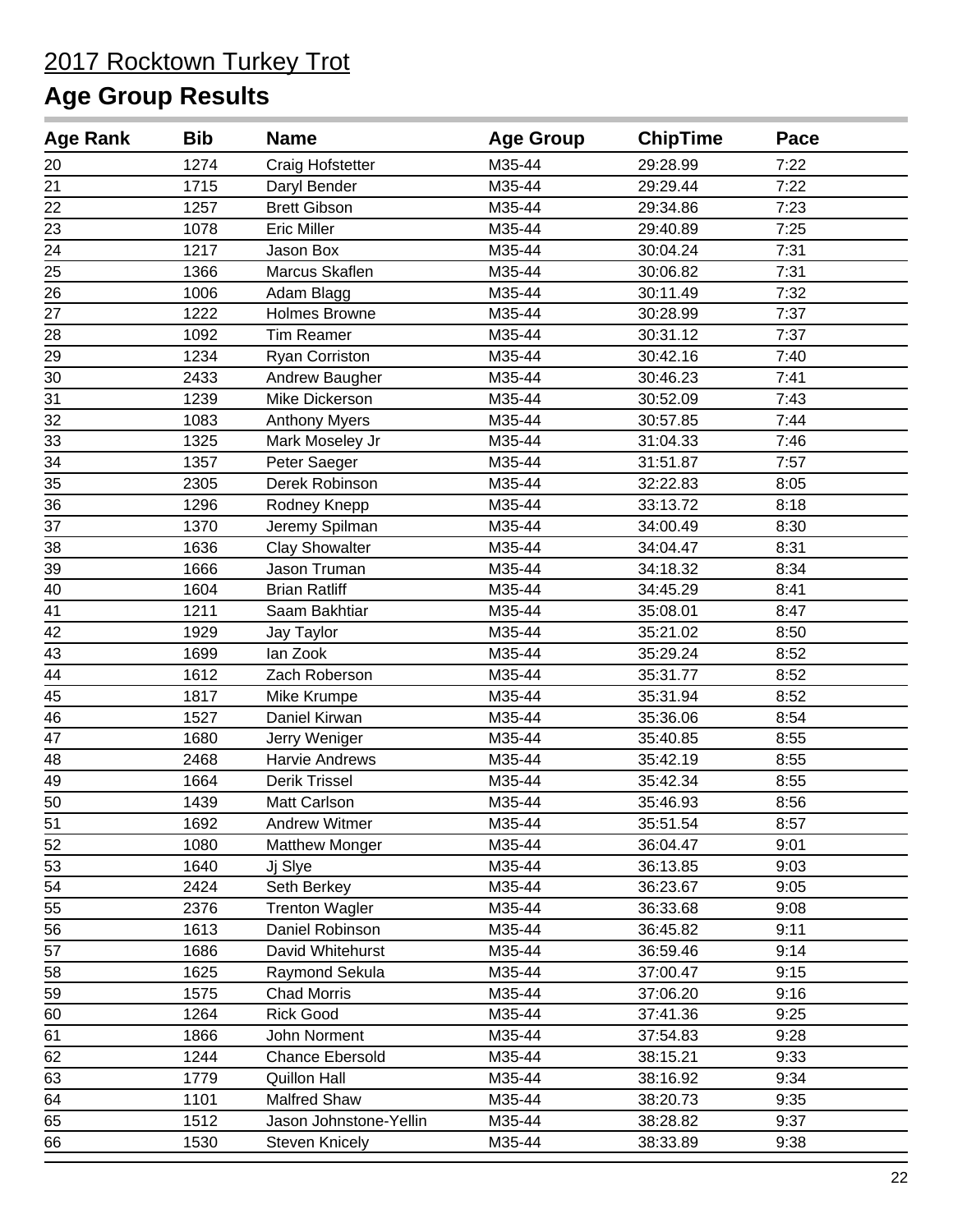| <b>Age Rank</b>         | <b>Bib</b> | <b>Name</b>             | <b>Age Group</b> | <b>ChipTime</b> | Pace  |  |
|-------------------------|------------|-------------------------|------------------|-----------------|-------|--|
| 67                      | 1838       | <b>Matt Maurer</b>      | M35-44           | 38:56.79        | 9:44  |  |
| 68                      | 2439       | Nathan Cooper           | M35-44           | 39:11.94        | 9:47  |  |
| 69                      | 1526       | <b>Steve Kirkby</b>     | M35-44           | 39:19.07        | 9:49  |  |
| 70                      | 1922       | David Stringham         | M35-44           | 39:23.59        | 9:50  |  |
| 71                      | 1449       | <b>Cory Davies</b>      | M35-44           | 40:02.98        | 10:00 |  |
| 72                      | 2267       | Derek Nussbaum Wagler   | M35-44           | 40:34.73        | 10:08 |  |
| 73                      | 1372       | Matt Stuth              | M35-44           | 40:35.05        | 10:08 |  |
| 74                      | 2308       | Michael Rodriguez       | M35-44           | 40:38.32        | 10:09 |  |
| 75                      | 1964       | <b>Peter Williams</b>   | M35-44           | 41:20.78        | 10:20 |  |
| 76                      | 1700       | Justin Alexander        | M35-44           | 41:22.32        | 10:20 |  |
| 77                      | 1496       | Nate Hissong            | M35-44           | 41:28.81        | 10:22 |  |
| 78                      | 1917       | <b>Eric Stauffer</b>    | M35-44           | 41:36.91        | 10:24 |  |
| 79                      | 1599       | Alan Quimby             | M35-44           | 43:15.14        | 10:48 |  |
| 80                      | 1345       | Kevin Phaup             | M35-44           | 43:19.12        | 10:49 |  |
| 81                      | 1488       | Josh Harold             | M35-44           | 43:49.23        | 10:57 |  |
| 82                      | 1278       | <b>Cliff House</b>      | M35-44           | 44:12.11        | 11:03 |  |
| 83                      | 1873       | <b>Timothy Peters</b>   | M35-44           | 44:17.31        | 11:04 |  |
| 84                      | 1561       | <b>Brent Miller</b>     | M35-44           | 45:23.15        | 11:20 |  |
| 85                      | 1335       | lan Ostlund             | M35-44           | 46:21.79        | 11:35 |  |
| 86                      | 1269       | John Gu                 | M35-44           | 46:48.42        | 11:42 |  |
| 87                      | 1688       | Jon Williams            | M35-44           | 47:52.64        | 11:58 |  |
| 88                      | 1904       | <b>Tim Shoemaker</b>    | M35-44           | 47:55.82        | 11:58 |  |
| 89                      | 2096       | <b>Matt Daniels</b>     | M35-44           | 48:08.46        | 12:02 |  |
| 90                      | 2310       | <b>Scott Rogers</b>     | M35-44           | 48:10.09        | 12:02 |  |
| 91                      | 2401       | Aaron Yoder             | M35-44           | 48:22.38        | 12:05 |  |
| 92                      | 1874       | <b>Hunter Petrie</b>    | M35-44           | 49:14.78        | 12:18 |  |
| 93                      | 2125       | Zack Fletchall          | M35-44           | 53:08.37        | 13:17 |  |
| 94                      | 2361       | Mike Turner             | M35-44           | 54:12.00        | 13:32 |  |
| 95                      | 1643       | Chris Smith             | M35-44           | 54:57.71        | 13:44 |  |
| 96                      | 1762       | Alex Fitzgerald         | M35-44           | 55:40.68        | 13:55 |  |
| 97                      | 2261       | <b>Andrew Neckowitz</b> | M35-44           | 56:34.60        | 14:08 |  |
| 98                      | 2333       | <b>Scott Shifflett</b>  | M35-44           | 1:02:25.70      | 15:36 |  |
| 99                      | 2344       | Shawn Snider            | M35-44           | 1:03:20.61      | 15:50 |  |
| 100                     | 2064       | Jim Cahill              | M35-44           | 1:05:21.34      | 16:20 |  |
| 101                     | 1077       | <b>Brian Miller</b>     | M35-44           | 1:08:24.48      | 17:06 |  |
| <b>Male 45-54</b>       |            |                         |                  |                 |       |  |
| 1                       | 2435       | Joe Rudmin              | M45-54           | 24:37.61        | 6:09  |  |
| $\overline{\mathbf{c}}$ | 1047       | Thomas Jenkins          | M45-54           | 24:50.08        | 6:12  |  |
| 3                       | 1045       | David Huber             | M45-54           | 25:39.35        | 6:24  |  |
| 4                       | 1118       | Jim Wood                | M45-54           | 26:15.04        | 6:33  |  |
| 5                       | 1100       | Kent Sensenig           | M45-54           | 26:49.14        | 6:42  |  |
| 6                       | 1053       | Roger Kasch             | M45-54           | 27:20.82        | 6:50  |  |
| $\overline{7}$          | 1023       | Chris Demyanovich       | M45-54           | 27:37.61        | 6:54  |  |
| 8                       | 1203       | Michael Anderson        | M45-54           | 29:33.29        | 7:23  |  |
| $\overline{9}$          | 1120       | Conrad Zapanta          | M45-54           | 30:16.70        | 7:34  |  |
| 10                      | 1363       | Jeff Shifflett          | M45-54           | 30:27.47        | 7:36  |  |
|                         |            |                         |                  |                 |       |  |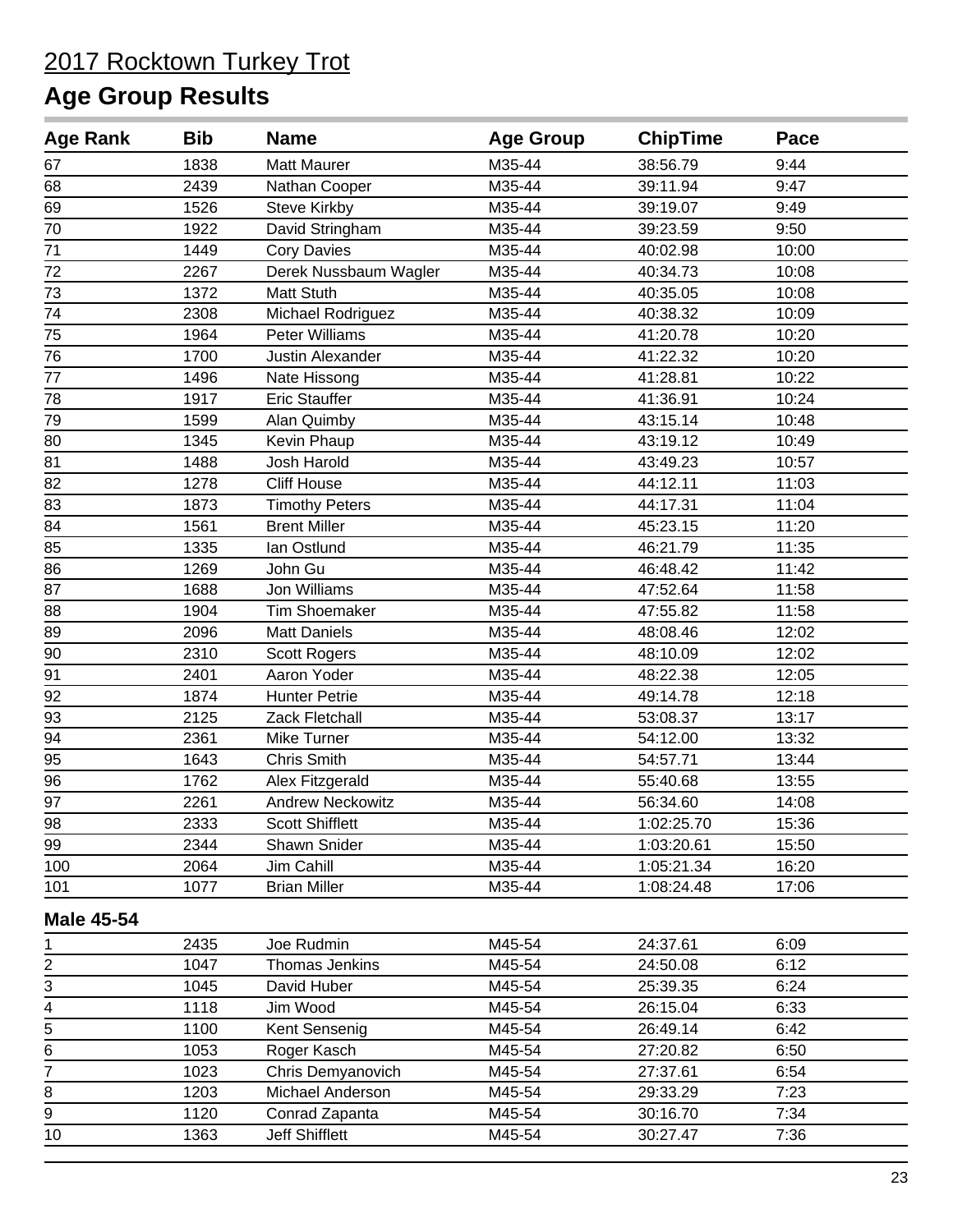| <b>Age Rank</b> | <b>Bib</b> | <b>Name</b>              | <b>Age Group</b> | <b>ChipTime</b> | Pace  |  |
|-----------------|------------|--------------------------|------------------|-----------------|-------|--|
| 11              | 2432       | Kirby Dean               | M45-54           | 30:52.97        | 7:43  |  |
| 12              | 1212       | Adam Bauser              | M45-54           | 31:05.58        | 7:46  |  |
| 13              | 1025       | Paul Derrick             | M45-54           | 31:48.78        | 7:57  |  |
| 14              | 1341       | <b>Stacy Pangle</b>      | M45-54           | 31:52.84        | 7:58  |  |
| 15              | 1455       | Felix Decena             | M45-54           | 32:03.23        | 8:00  |  |
| 16              | 1254       | Mike Garber              | M45-54           | 32:08.57        | 8:02  |  |
| 17              | 1209       | Gary Baker               | M45-54           | 32:10.39        | 8:02  |  |
| 18              | 1288       | Kevin Jones              | M45-54           | 32:33.09        | 8:08  |  |
| 19              | 1360       | <b>Brian Selders</b>     | M45-54           | 32:42.02        | 8:10  |  |
| 20              | 1231       | John Coakley             | M45-54           | 33:14.83        | 8:18  |  |
| 21              | 1273       | <b>Brian Hinegardner</b> | M45-54           | 33:41.21        | 8:25  |  |
| 22              | 1359       | <b>Brad Secrist</b>      | M45-54           | 33:57.24        | 8:29  |  |
| 23              | 1497       | James Hiter              | M45-54           | 34:01.53        | 8:30  |  |
| 24              | 1516       | Scott Joyner             | M45-54           | 34:42.94        | 8:40  |  |
| 25              | 2027       | Tim Bill                 | M45-54           | 35:04.19        | 8:46  |  |
| 26              | 1466       | <b>Andrew Forward</b>    | M45-54           | 35:04.24        | 8:46  |  |
| 27              | 2466       | Chris Rooker             | M45-54           | 35:11.63        | 8:47  |  |
| 28              | 1344       | Kurt Paterson            | M45-54           | 35:12.04        | 8:48  |  |
| 29              | 2175       | Ed Kasch                 | M45-54           | 35:14.97        | 8:48  |  |
| 30              | 1412       | John Bell                | M45-54           | 35:20.51        | 8:50  |  |
| 31              | 1464       | Michael Drueen           | M45-54           | 36:08.21        | 9:02  |  |
| 32              | 1410       | Jeremy Beach             | M45-54           | 36:20.83        | 9:05  |  |
| 33              | 1423       | Ronny Breen              | M45-54           | 36:33.80        | 9:08  |  |
| 34              | 2470       | Stephen Pater            | M45-54           | 36:37.74        | 9:09  |  |
| 35              | 1671       | <b>Jeff Watts</b>        | M45-54           | 37:21.38        | 9:20  |  |
| 36              | 1793       | Greg Jesteadt            | M45-54           | 39:44.41        | 9:56  |  |
| $\overline{37}$ | 2271       | Michael Overman          | M45-54           | 40:58.55        | 10:14 |  |
| 38              | 1476       | David Gillette           | M45-54           | 41:10.54        | 10:17 |  |
| 39              | 1830       | Shannon Lokey            | M45-54           | 41:20.84        | 10:20 |  |
| 40              | 2455       | Ken Price                | M45-54           | 41:37.91        | 10:24 |  |
| 41              | 2242       | <b>Chris Moore</b>       | M45-54           | 43:07.34        | 10:46 |  |
| 42              | 1850       | Lee Mcneely              | M45-54           | 43:20.77        | 10:50 |  |
| 43              | 2428       | Rodolfo Valdez           | M45-54           | 43:41.71        | 10:55 |  |
| 44              | 2448       | David Patschke           | M45-54           | 44:25.46        | 11:06 |  |
| 45              | 1748       | <b>Michael Davis</b>     | M45-54           | 44:31.65        | 11:07 |  |
| 46              | 1543       | Aaron Ludwig             | M45-54           | 44:49.37        | 11:12 |  |
| 47              | 1897       | Mike Ruckman Jr.         | M45-54           | 45:05.97        | 11:16 |  |
| 48              | 1949       | Delbert Wenger           | M45-54           | 45:36.27        | 11:24 |  |
| 49              | 1268       | Ja Kook Gu               | M45-54           | 46:55.78        | 11:43 |  |
| 50              | 1205       | Paul Arnold              | M45-54           | 47:22.91        | 11:50 |  |
| 51              | 1847       | <b>Jeff Mcneal</b>       | M45-54           | 48:30.87        | 12:07 |  |
| 52              | 1957       | Kent Willard             | M45-54           | 48:41.20        | 12:10 |  |
| 53              | 2372       | Max von Arnswaldt        | M45-54           | 48:56.28        | 12:14 |  |
| 54              | 2400       | <b>Herbert Worrell</b>   | M45-54           | 49:57.01        | 12:29 |  |
| 55              | 2029       | Matt Bingay              | M45-54           | 52:51.87        | 13:12 |  |
| 56              | 2413       | Greg Zimmerman           | M45-54           | 53:05.50        | 13:16 |  |
| 57              | 2012       | Harry Atwood             | M45-54           | 59:06.27        | 14:46 |  |
|                 |            |                          |                  |                 |       |  |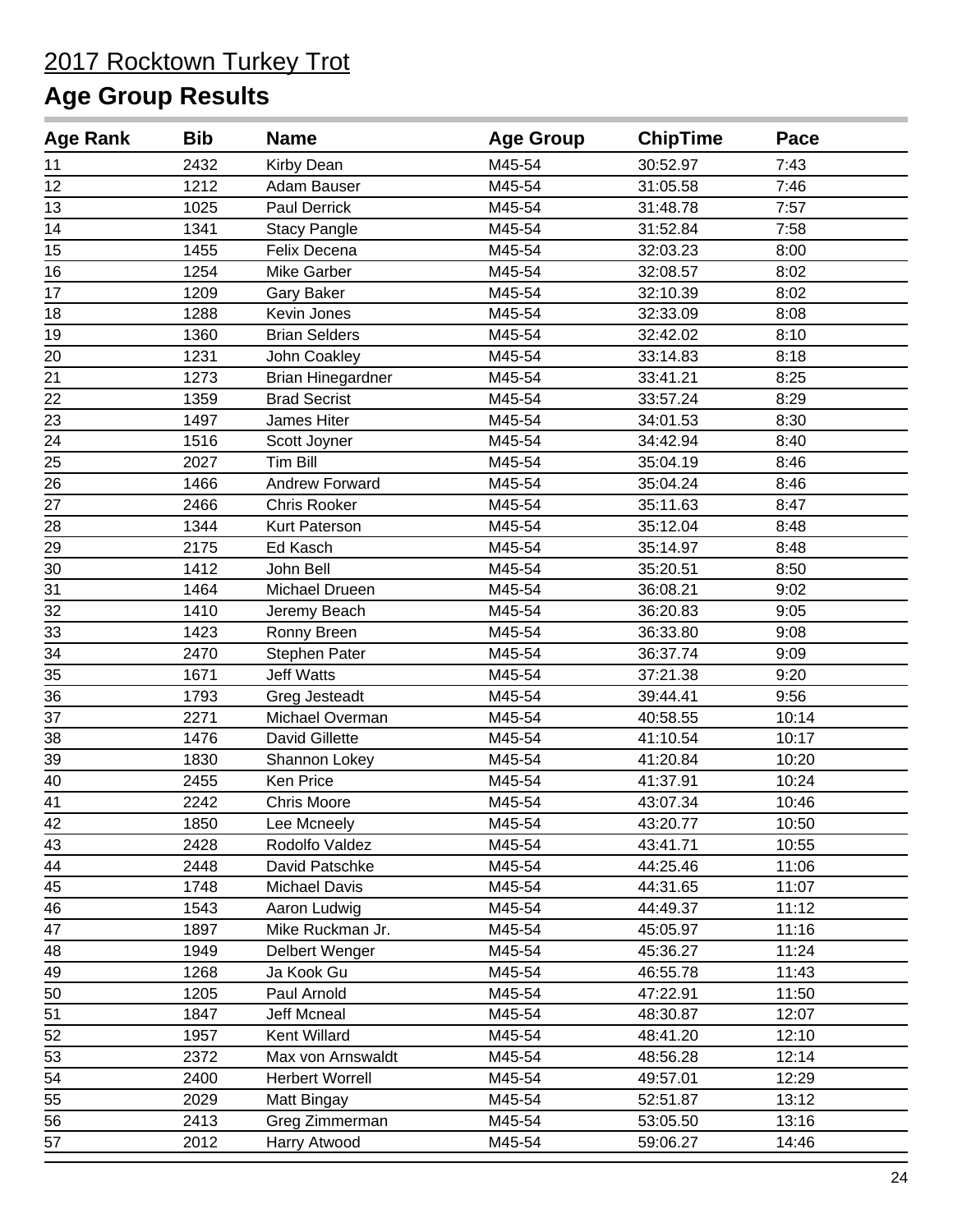| <b>Age Rank</b>   | <b>Bib</b> | <b>Name</b>            | <b>Age Group</b> | <b>ChipTime</b> | Pace  |  |
|-------------------|------------|------------------------|------------------|-----------------|-------|--|
| 58                | 2291       | <b>Tim Porter</b>      | M45-54           | 59:21.58        | 14:50 |  |
| 59                | 2235       | <b>Phil Miller</b>     | M45-54           | 1:00:37.22      | 15:09 |  |
| 60                | 2091       | <b>Chris Crites</b>    | M45-54           | 1:01:54.23      | 15:28 |  |
| 61                | 1660       | James Thompson         | M45-54           | 1:02:13.13      | 15:33 |  |
| 62                | 2179       | Kristopher King        | M45-54           | 1:02:15.67      | 15:33 |  |
| 63                | 2328       | <b>Timothy Shank</b>   | M45-54           | 1:03:39.15      | 15:54 |  |
| 64                | 2042       | <b>Blake Brown</b>     | M45-54           | 1:04:37.27      | 16:09 |  |
| 65                | 1858       | <b>Jeff Mumaw</b>      | M45-54           | 1:05:53.90      | 16:28 |  |
| 66                | 2195       | Lynn Lilly             | M45-54           | 1:08:35.60      | 17:08 |  |
| 67                | 2038       | Phil Bower             | M45-54           | 1:08:39.93      | 17:09 |  |
| 68                | 2286       | Pete Poirot            | M45-54           | 1:17:42.88      | 19:25 |  |
| 69                | 1568       | <b>Dhiren Mistry</b>   | M45-54           | 1:19:01.82      | 19:45 |  |
| <b>Male 55-64</b> |            |                        |                  |                 |       |  |
| 1                 | 1068       | Ken Layman             | M55-64           | 25:00.76        | 6:15  |  |
| 2                 | 1037       | John Foster            | M55-64           | 28:32.31        | 7:08  |  |
| 3                 | 1122       | Johann Zimmermann      | M55-64           | 29:08.64        | 7:17  |  |
| $\frac{1}{4}$     | 1107       | Niklaus Stephan        | M55-64           | 32:08.70        | 8:02  |  |
| $\overline{5}$    | 1207       | <b>Tony Atkinson</b>   | M55-64           | 32:12.29        | 8:03  |  |
| 6                 | 1629       | Jacob Shenk            | M55-64           | 33:30.27        | 8:22  |  |
| $\overline{7}$    | 2136       | Glenn Gibson           | M55-64           | 33:36.66        | 8:24  |  |
| 8                 | 1538       | <b>Jeff Lenhart</b>    | M55-64           | 34:01.97        | 8:30  |  |
| 9                 | 1461       | Tim Dinapoli           | M55-64           | 34:41.00        | 8:40  |  |
| 10                | 1647       | <b>Gary Stanley</b>    | M55-64           | 35:27.02        | 8:51  |  |
| 11                | 1808       | Alan Kirk              | M55-64           | 35:32.88        | 8:53  |  |
| 12                | 1556       | Tom Mckenzie           | M55-64           | 35:53.17        | 8:58  |  |
| 13                | 1641       | Karl Slye              | M55-64           | 36:13.55        | 9:03  |  |
| 14                | 1580       | <b>Mahlon Naylor</b>   | M55-64           | 36:43.18        | 9:10  |  |
| 15                | 1540       | John Long lii          | M55-64           | 36:53.06        | 9:13  |  |
| 16                | 1584       | <b>Rick Obernesser</b> | M55-64           | 37:07.69        | 9:16  |  |
| 17                | 2109       | Darryll Diehl          | M55-64           | 37:48.04        | 9:27  |  |
| 18                | 1732       | <b>Tom Cary</b>        | M55-64           | 37:49.71        | 9:27  |  |
| 19                | 1776       | <b>Tom Gromling</b>    | M55-64           | 37:57.43        | 9:29  |  |
| 20                | 1798       | Charlie Kasch          | M55-64           | 38:21.37        | 9:35  |  |
| 21                | 1340       | Mark Palmer            | M55-64           | 38:45.95        | 9:41  |  |
| 22                | 1955       | Doug White             | M55-64           | 38:55.93        | 9:43  |  |
| $\frac{23}{2}$    | 1576       | David Moyer            | M55-64           | 39:08.00        | 9:47  |  |
| $\frac{24}{1}$    | 1282       | Joe Jerlinski          | M55-64           | 39:09.36        | 9:47  |  |
| $\frac{25}{5}$    | 1944       | George Volker          | M55-64           | 39:15.09        | 9:48  |  |
| 26                | 2135       | Steven Gerson          | M55-64           | 39:25.88        | 9:51  |  |
| 27                | 1684       | <b>Bob Wheatley</b>    | M55-64           | 39:28.55        | 9:52  |  |
| 28                | 1276       | Carl Holyfield         | M55-64           | 40:25.74        | 10:06 |  |
| 29                | 1520       | Glen Kauffman          | M55-64           | 40:51.29        | 10:12 |  |
| 30                | 1895       | Ron Rowan              | M55-64           | 43:04.68        | 10:46 |  |
| 31                | 1582       | Jim Newcity            | M55-64           | 43:24.02        | 10:51 |  |
| 32                | 2388       | Herman Wells           | M55-64           | 48:37.71        | 12:09 |  |
| 33                | 2048       | Ben Burks              | M55-64           | 50:09.48        | 12:32 |  |
|                   |            |                        |                  |                 |       |  |